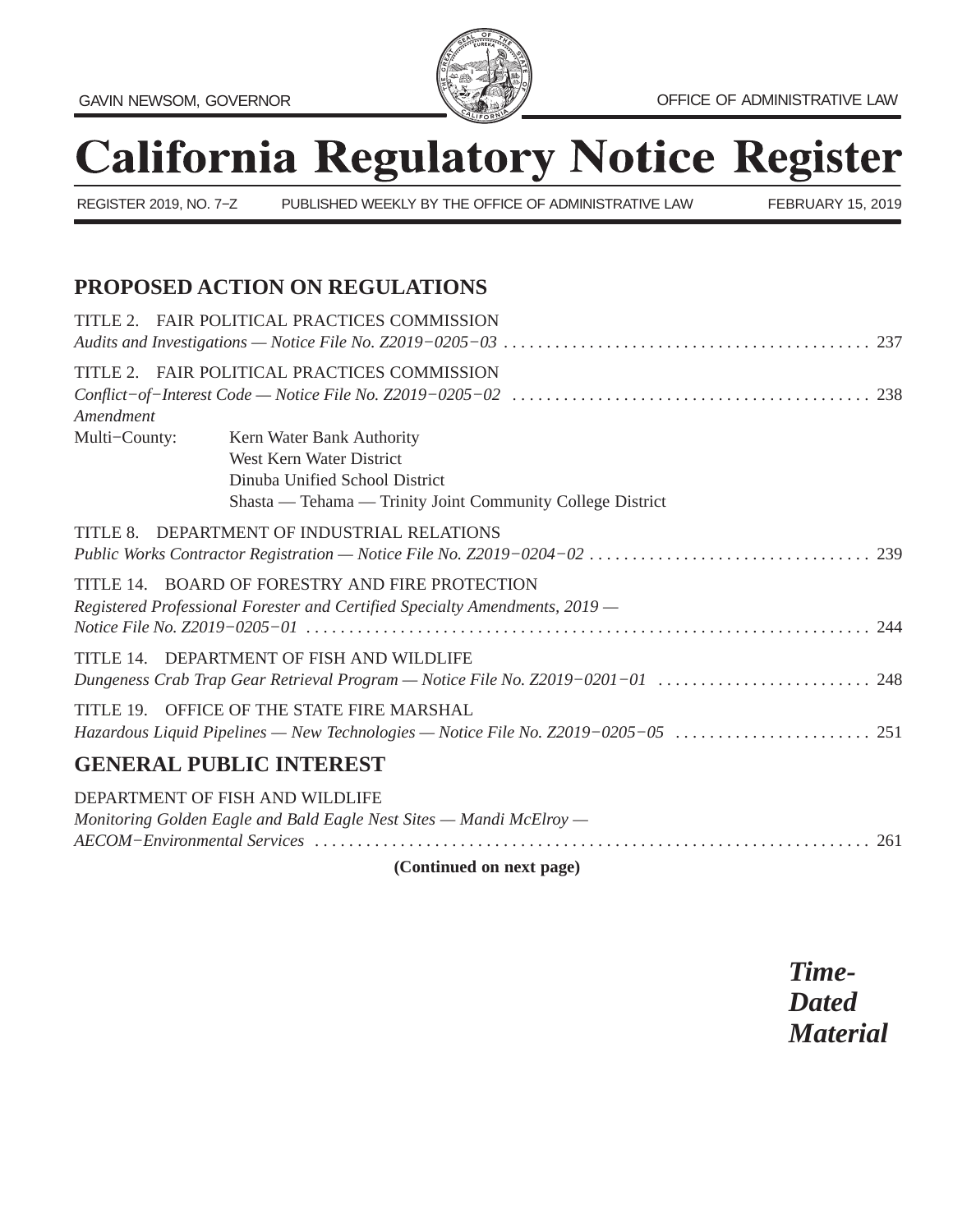# **SUSPENSION OF ACTION REGARDING UNDERGROUND REGULATIONS**

# BOARD OF REGISTERED NURSING *Enrollment Restriction* [..........................................................................](#page-27-0) 262 **SUMMARY OF REGULATORY ACTIONS**

The *California Regulatory Notice Register* is an official state publication of the Office of Administrative Law containing notices of proposed regulatory actions by state regulatory agencies to adopt, amend or repeal regulations contained in the California Code of Regulations. The effective period of a notice of proposed regulatory action by a state agency in the *California Regulatory Notice Register* shall not exceed one year [Government Code § 11346.4(b)]. It is suggested, therefore, that issues of the *California Regulatory Notice Register* be retained for a minimum of 18 months.

CALIFORNIA REGULATORY NOTICE REGISTER is published weekly by the Office of Administrative Law, 300 Capitol Mall, Suite 1250, Sacramento, CA 95814-4339. The Register is printed by Barclays, a subsidiary of West, a Thomson Reuters Business, and is offered by subscription for \$205.00 (annual price). To order or make changes to current subscriptions, please call (800) 328−4880. The Register can also be accessed at **http://www.oal.ca.gov.**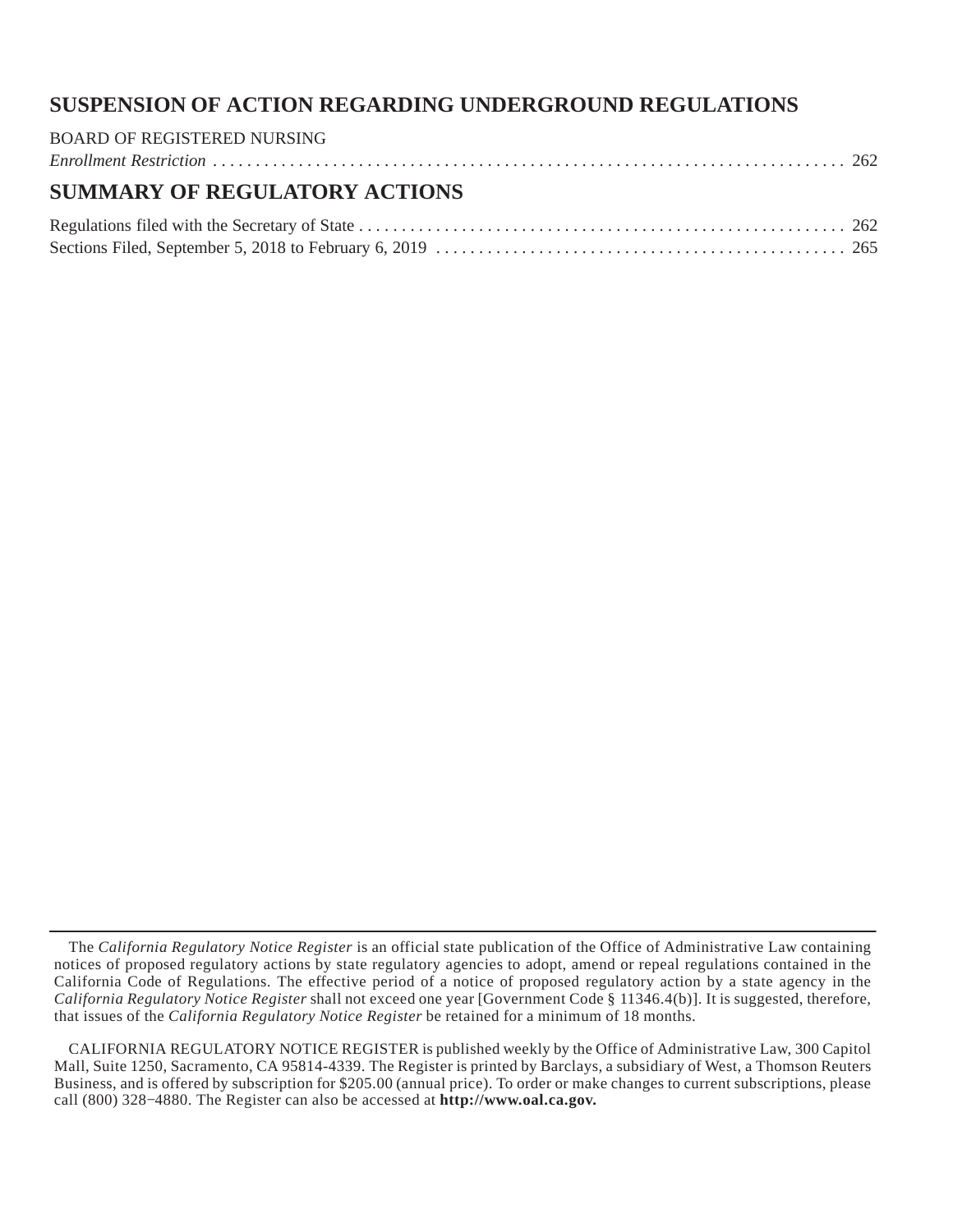# <span id="page-2-0"></span>**PROPOSED ACTION ON REGULATIONS**

*Information contained in this document is published as received from agencies and is not edited by Thomson Reuters.*

# **TITLE 2. FAIR POLITICAL PRACTICES COMMISSION**

NOTICE IS HEREBY GIVEN that the Fair Political Practices Commission ("Commission"), under the authority vested by the Political Reform Act ("Act")<sup>1</sup> by Section 83112 of the Government Code, proposes to adopt, amend, or repeal regulations in Title 2, Division 6 of the California Code of Regulations. The Commission will consider the proposed regulation at a public hearing on or after **March 21, 2019** at the offices of the Fair Political Practices Commission, 1102 Q Street, Suite 3000, Sacramento, California, commencing at approximately **10:00 a.m.** Written comments should be received at the Commission offices no later than **5:00 p.m.** on **March 19, 2019.**

#### BACKGROUND

The Franchise Tax Board performs audits mandated by Section 90001. Commission staff performs mandatory audits pursuant to Section 90006 for specified audits due to potential conflicts of interest with the Franchise Tax Board. The Act also authorizes Commission staff and the Franchise Tax Board to perform discretionary audits and investigations pursuant to Sections 90003 and 90008.

As required by Section 90007, the guidelines, standards, and scope for audits conducted by the Franchise<br>Tax Board are enumerated in Regulations Tax Board are enumerated in Regulations 18994−18996. However, the auditing regulations are currently devoid of explicit guidelines, standards, and scope for audits and investigations by Commission staff. Proposed Regulation 18998 is intended to remedy the omission.

Subsection (a) of Regulation 18998 addresses mandatory auditing by the Commission under Section 90006. Commission staff always applied the same standards, guidelines, and scope for conducting audits under Section 90006 as the Franchise Tax Board under Section 90001. However, subsection (a) of proposed Regulation 18998 codifies Commission staff's long− standing practice. Subdivision (b) enumerates the standards and scope for discretionary audits and investigations conducted pursuant to Sections 90003 and 90008.

The Franchise Tax Board generally performs audits pursuant to Section 90001. Regulation 18994 concerns audits and investigations conducted by the Franchise Tax Board. The proposed amendment to the regulation does not change the standards, guidelines, and scope for conducting audits by the Franchise Tax Board. The proposed amendment is merely intended to correct a typographical error.

### REGULATORY ACTION

#### Adopt 2 Cal. Code Regs. Section 18998 and Amend 2 Cal Code Regs. Section 18994.

Proposed Regulation 18998 is intended to codify Commission staff's auditing practice under Section 90006 to mirror the Franchise Tax Board's auditing standards, guidelines, and scope in conducting audits under Section 90001. It is also intended to codify the standards and scope of audits and investigations conducted by Commission staff pursuant to Sections 90003 and 90008. Proposed amendment to Regulation 18994 is intended to correct a typographical error.

#### **SCOPE**

The Commission may adopt the language noticed herein or it may choose new language to implement its decisions concerning the issues identified above or related issues.

#### FISCAL IMPACT STATEMENT

Fiscal Impact on Local Government. This regulation will have no fiscal impact on any local entity or program.

Fiscal Impact on State Government. This regulation will have no fiscal impact on any state entity or program.

Fiscal Impact on Federal Funding of State Programs. This regulation will have no fiscal impact on the federal funding of any state program or entity.

# **AUTHORITY**

Government Code Section 83112 provides that the Fair Political Practices Commission may adopt, amend, and rescind rules and regulations to carry out the purposes and provisions of the Political Reform Act.

<sup>1</sup> The Political Reform Act is contained in Government Code sections 81000 through 91014. All further statutory references are to the Government Code. The regulations of the Fair Political Practices Commission are contained in sections 18110 through 18997 of Title 2 of the California Code of Regulations.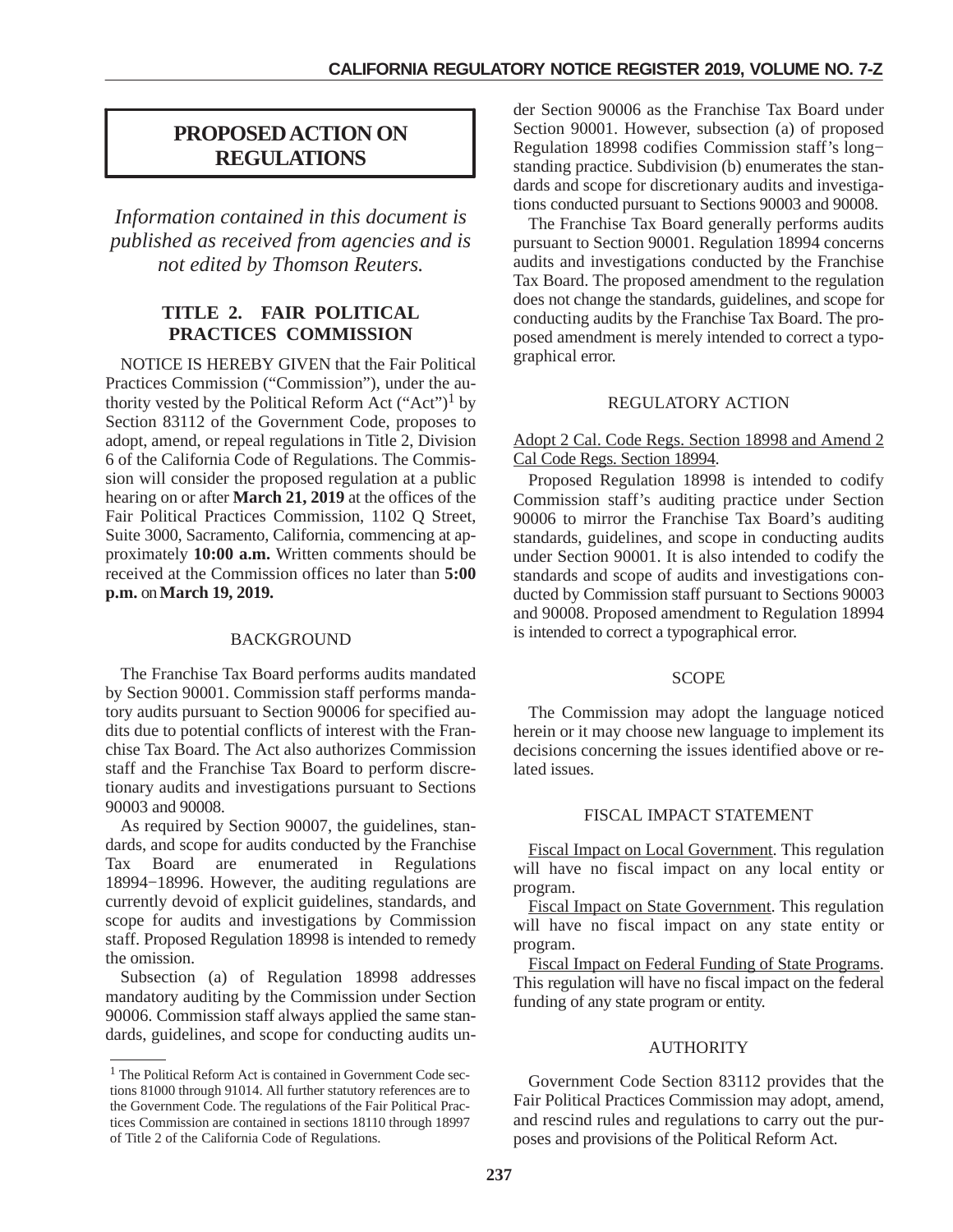#### **REFERENCE**

<span id="page-3-0"></span>Section 90000 et seq., Government Code

#### CONTACT

Any inquiries should be made to Ryan O'Connor, Fair Political Practices Commission, 1102 Q St., Suite 3000, Sacramento, CA 95811; telephone (916) 322−5660 or 1−866−ASK−FPPC. Proposed regulatory language can be accessed at http://www.fppc.ca.gov/ the−law/fppc−regulations/proposed−regulations−and− notices.html.

# **TITLE 2. FAIR POLITICAL PRACTICES COMMISSION**

NOTICE IS HEREBY GIVEN that the Fair Political Practices Commission, pursuant to the authority vested in it by Sections 82011, 87303, and 87304 of the Government Code to review proposed conflict−of−interest codes, will review the proposed/amended conflict−of− interest codes of the following:

#### CONFLICT−OF−INTEREST CODES

#### AMENDMENT

#### MULTI−COUNTY: Kern Water Bank Authority West Kern Water District Dinuba Unified School District Shasta — Tehama — Trinity Joint Community College District

A written comment period has been established commencing on February 15, 2019, and closing on April 1, 2019. Written comments should be directed to the Fair Political Practices Commission, Attention Brianne Kilbane, 1102 Q Street, Suite 3000, Sacramento, California 95811.

At the end of the 45−day comment period, the proposed conflict−of−interest code(s) will be submitted to the Commission's Executive Director for her review, unless any interested person or his or her duly authorized representative requests, no later than 15 days prior to the close of the written comment period, a public hearing before the full Commission. If a public hearing is requested, the proposed code(s) will be submitted to the Commission for review.

The Executive Director of the Commission will review the above−referenced conflict−of−interest code(s), proposed pursuant to Government Code Section 87300, which designate, pursuant to Government Code Section 87302, employees who must disclose certain investments, interests in real property and income.

The Executive Director of the Commission, upon her or its own motion or at the request of any interested person, will approve, or revise and approve, or return the proposed code(s) to the agency for revision and re− submission within 60 days without further notice.

Any interested person may present statements, arguments or comments, in writing to the Executive Director of the Commission, relative to review of the proposed conflict−of−interest code(s). Any written comments must be received no later than April 1, 2019. If a public hearing is to be held, oral comments may be presented to the Commission at the hearing.

#### COST TO LOCAL AGENCIES

There shall be no reimbursement for any new or increased costs to local government which may result from compliance with these codes because these are not new programs mandated on local agencies by the codes since the requirements described herein were mandated by the Political Reform Act of 1974. Therefore, they are not "costs mandated by the state" as defined in Government Code Section 17514.

#### EFFECT ON HOUSING COSTS AND BUSINESSES

Compliance with the codes has no potential effect on housing costs or on private persons, businesses or small businesses.

#### AUTHORITY

Government Code Sections 82011, 87303 and 87304 provide that the Fair Political Practices Commission as the code reviewing body for the above conflict−of−interest codes shall approve codes as submitted, revise the proposed code and approve it as revised, or return the proposed code for revision and re−submission.

#### **REFERENCE**

Government Code Sections 87300 and 87306 provide that agencies shall adopt and promulgate conflict− of−interest codes pursuant to the Political Reform Act and amend their codes when change is necessitated by changed circumstances.

#### **CONTACT**

Any inquiries concerning the proposed conflict−of− interest code(s) should be made to Brianne Kilbane,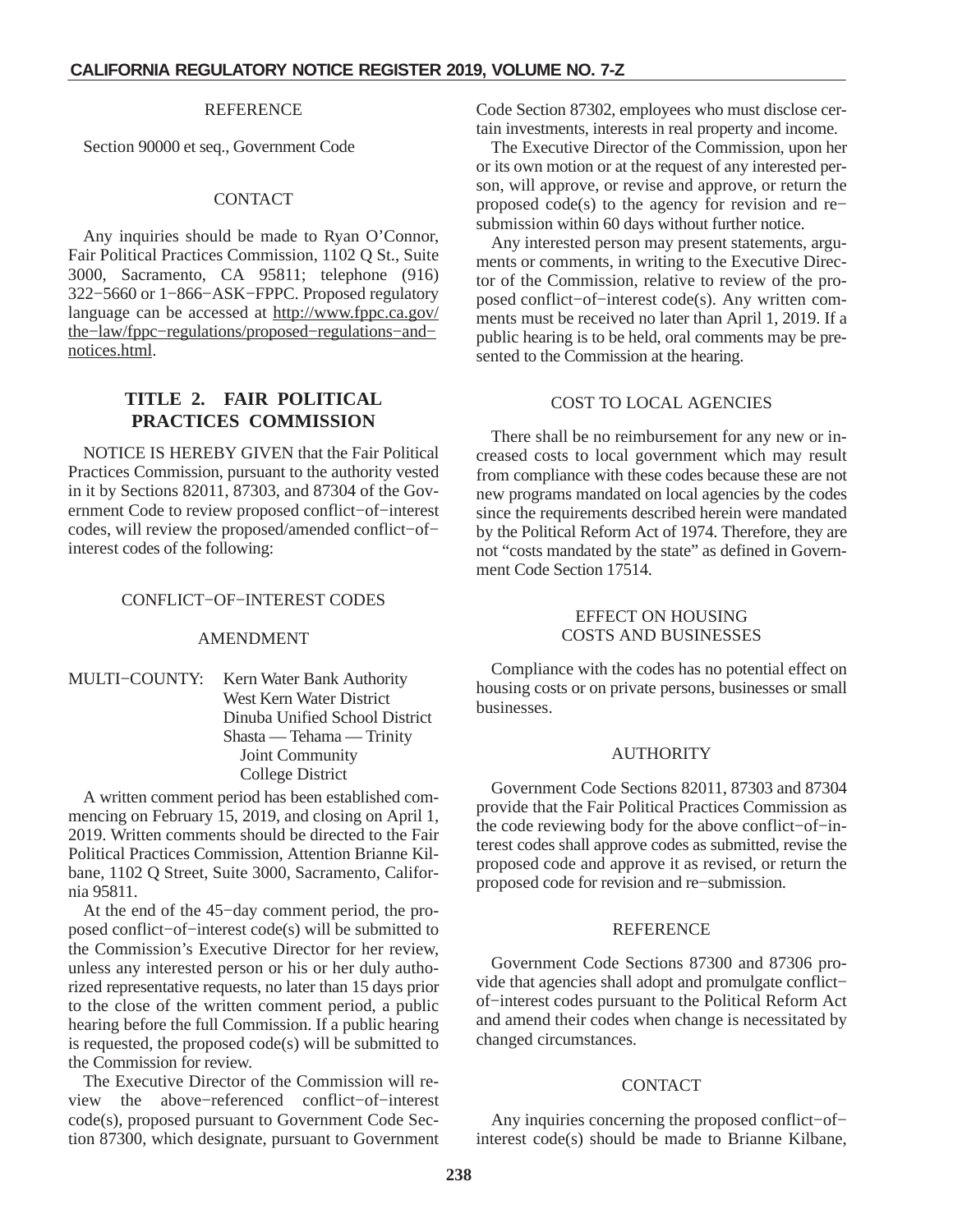<span id="page-4-0"></span>Fair Political Practices Commission, 1102 Q Street, Suite 3000, Sacramento, California 95811, telephone (916) 322−5660.

# AVAILABILITY OF PROPOSED CONFLICT−OF−INTEREST CODES

Copies of the proposed conflict−of−interest codes may be obtained from the Commission offices or the respective agency. Requests for copies from the Commission should be made to Brianne Kilbane, Fair Political Practices Commission, 1102 Q Street, Suite 3000, Sacramento, California 95811, telephone (916) 322−5660.

# **TITLE 8. DEPARTMENT OF INDUSTRIAL RELATIONS**

The Acting Director of the Department of Industrial Relations ("Director") proposes to adopt new regulations setting forth procedures and requirements for registering as a public works contractor pursuant to Labor Code section 1725.5. These proposals include procedures for appealing a determination to deny registration or to revoke a previously−approved registration. The Director proposes to adopt these regulations as a new Article 7 (commencing with section 16410) of subchapter 3, of chapter 8, of division 1 of title 8 of the California Code of Regulations.

#### PUBLIC HEARING, WRITTEN COMMENT PERIOD, AGENCY CONTACTS

# **Public Hearing:**

A public hearing will be held on the proposals as follows:

#### **April 2, 2019** at **10:00 a.m.**

Ronald Reagan State Building First Floor Auditorium, South Tower 300 South Spring Street Los Angeles, California

At the hearing, any person may present statements or arguments, orally or in writing, relevant to the proposed action described in the Informative Digest. The Director requests but does not require persons who make oral comments to submit a written copy of their testimony.

#### **Written Comment Period:**

Any person or authorized representative may submit written comments relevant to the proposed regulatory action to the contact person listed below. The written comment period closes on **April 2, 2019,** at **5:00 p.m.,** and the Director will only consider comments received

by that deadline. Written comments may be submitted in person at the hearing or by letter, facsimile, or e−mail as follows:

DIR, Office of Special Counsel 1515 Clay Street, 17th Floor Oakland, California 94612 Facsimile: (510) 622−3265 E−mail: PWCRregulations@dir.ca.gov

# **Agency Contacts:**

Inquiries concerning the proposed regulations may be directed to:

Primary Contact: John Cumming, Special Counsel Office of the Director Department of Industrial Relations 455 Golden Gate Avenue, Suite 9516 San Francisco, California 94102 (415) 486−2038

Back−up Contact: Isaac S. Nicholson Department of Industrial Relations Office of the Director, Legal Unit 1515 Clay Street, Suite 701 Oakland, California 94612 (510) 286−1216

# AUTHORITY AND REFERENCE

**Authority:** Labor Code Sections 54, 55, 1742(b), and 1773.5.

**Reference:** Section 1094.5, Code of Civil Procedure; and Sections 1725.5, 1742, 1771.1, 1771.3, 1771.4, and 1777.1, Labor Code.

# INFORMATIVE DIGEST/POLICY STATEMENT OVERVIEW

# **Overview:**

Chapter 1 of Part 7 of Division 1 of the Labor Code (commencing with Section 1720) regulates employment on public works projects, including the duty of contractors and subcontractors to pay their workers not less than the general prevailing wage rates as determined by the Director. California has regulated employment on public works since the 19th century and first adopted prevailing wage requirements in 1931. Since that time, the laws governing public works have been modified and refined many times to ensure proper monitoring and enforcement of prevailing wage and related requirements.

In 2014, the legislature adopted SB 854 (Stats. 2014, Chap. 28), which, among other things, established a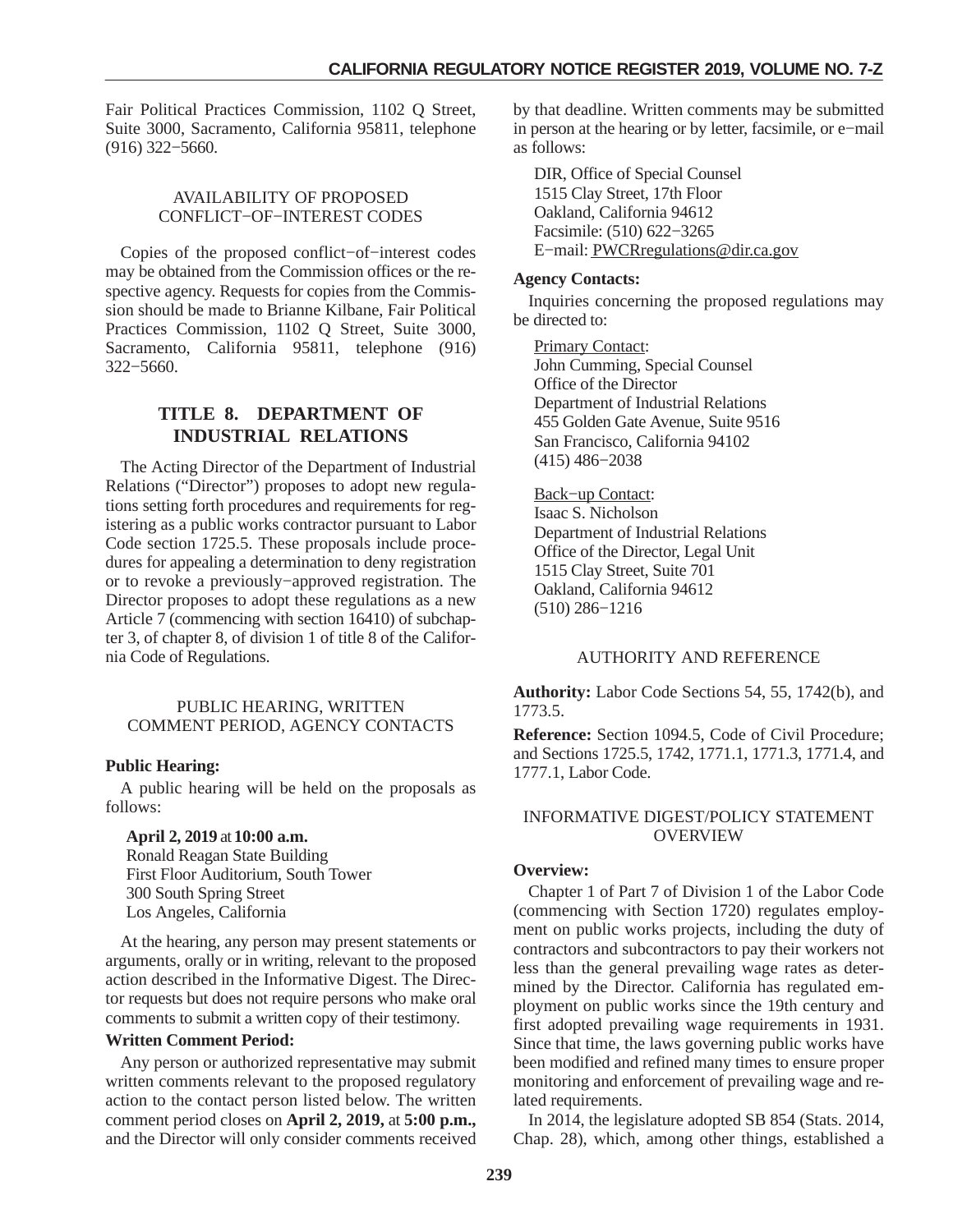new requirement for contractors and subcontractors to be registered with the Department of Industrial Relations in order to qualify to bid or work on a public works project. A new Labor Code Section 1725.5 set forth the qualifications and fees for registering, and new Sections 1771.1 and 1771.4 set forth related monitoring, notice, and enforcement requirements. In 2017, the legislature adopted SB 96 (Stats. 2017, Chap. 28), which, among other things, amended these laws to increase the annual registration fee, provided a limited exception to the registration requirement for small projects, and authorized the Labor Commissioner to assess penalties against contractors and awarding bodies who use unregistered contractors or subcontractors in violation of the statutory requirements.

Upon the adoption of SB 854 in 2014, the Department of Industrial Relations established an online public works contractor registration system (located at http://www.dir.ca.gov/Public−Works/Contractor−

Registration.html) administered by the Labor Commissioner's Office. The online system asks for basic contact and licensing information and requires the registrant to certify to meeting each of the eligibility criteria in paragraph (2) of subdivision (a) of Labor Code Section 1725.5. The system also enables the registrant to calculate and pay the required fee, including any penalty that may be due as a result of a delayed renewal or having worked on a public work without first being registered. The number of active registrations as of June 1, 2018 was over 30,000.

The purpose of these proposals is to standardize and make more specific the registration process as well as to provide specific requirements and procedures for suspending penalties or refunding fees, for denying registration or revoking a previously approved registration, and for hearing and deciding appeals from a determination to deny or revoke a registration. These proposals have been designed to be consistent with the online registration system that has been in use since July of 2014 and to afford basic due process rights to persons who are aggrieved by any determination to deny or revoke a registration.

# **Proposed Regulations**:

The Director proposes to adopt nine new regulatory sections (16410 through 16418) covering the public works contractor registration process, registration requirements, and notice and appeal rights. Proposed section 16410 sets forth basic registration requirements. Subsection (a) sets forth the requirement to register online. Subsection (b) specifies that registration is for all or part of a fiscal year. Subsection (c) specifies that registration is required for each separately licensed business entity or name that will engage in public work. Subsection (d) specifies that the registration requirement applies to any person employed as an independent contractor on public work. Subsection (e) provides for each registrant to be assigned a unique registration number. Subsection (f) makes these same requirements generally applicable to registration renewals.

Proposed section 16411 addresses information required at the time of registration. Subsection (a) specifies that the registration must include the applicant's legal and business name or names, the legal and physical address, the type of business entity, and the principal owners or others with authority to act for business. Subsection (b) requires the Contractors State License Board (CSLB) license number if applicable or other applicable licensing information. Subsection (c) authorizes the Labor Commissioner to accept a registrant's certification of compliance with certain requirements in Labor Code Section 1725.5(a)(2). Subsection (d) authorizes the Labor Commissioner to request independent proof of compliance with the Section 1725.5(a)(2) criteria or to consult other records to verify compliance.

Proposed section 16412 addresses registration fees. Subsection (a) sets forth a fee schedule in accordance with the fees and penalties specified in Labor Code Section 1725.5. Subsection (b) specifies that the fees may be modified annually as provided in Labor Code Section 1771.3. Subsection (c) authorizes the Director to suspend or delay application of certain penalties for good cause. Subsection (d) specifies when the required fee is deemed received for purposes of registration. Subsection (e) gives the Labor Commissioner discretion to refund penalty assessments in individual cases under specified circumstances. Subsection (f) gives the Labor Commissioner discretion in individual cases to cancel a duplicate registration under specified circumstances and refund the fees paid for that registration.

Proposed section 16413 covers the denial of registration. Subsection (a) specifies that registrations that are incomplete or submitted without a fee shall be denied without prejudice to submitting a later application with complete information and the required fee. Subsection (b) specifies that a registration shall be denied based upon not meeting the statutory requirements or not paying the required fees, including applicable penalties. Subsection (c) provides 30 days within which to appeal either a notice of denial received at the conclusion of the online registration process or any written notice of denial provided subsequently to the applicant. Subsection (d) requires the appeal to be in writing, transmitted in accordance with section 16415, and to include information identifying the determination being appealed and the grounds for appeal. Subsection (e) requires a hearing on the appeal to be set within 30 days and authorizes the hearing to be conducted by telephone or other electronic means with the applicant's consent. Subsection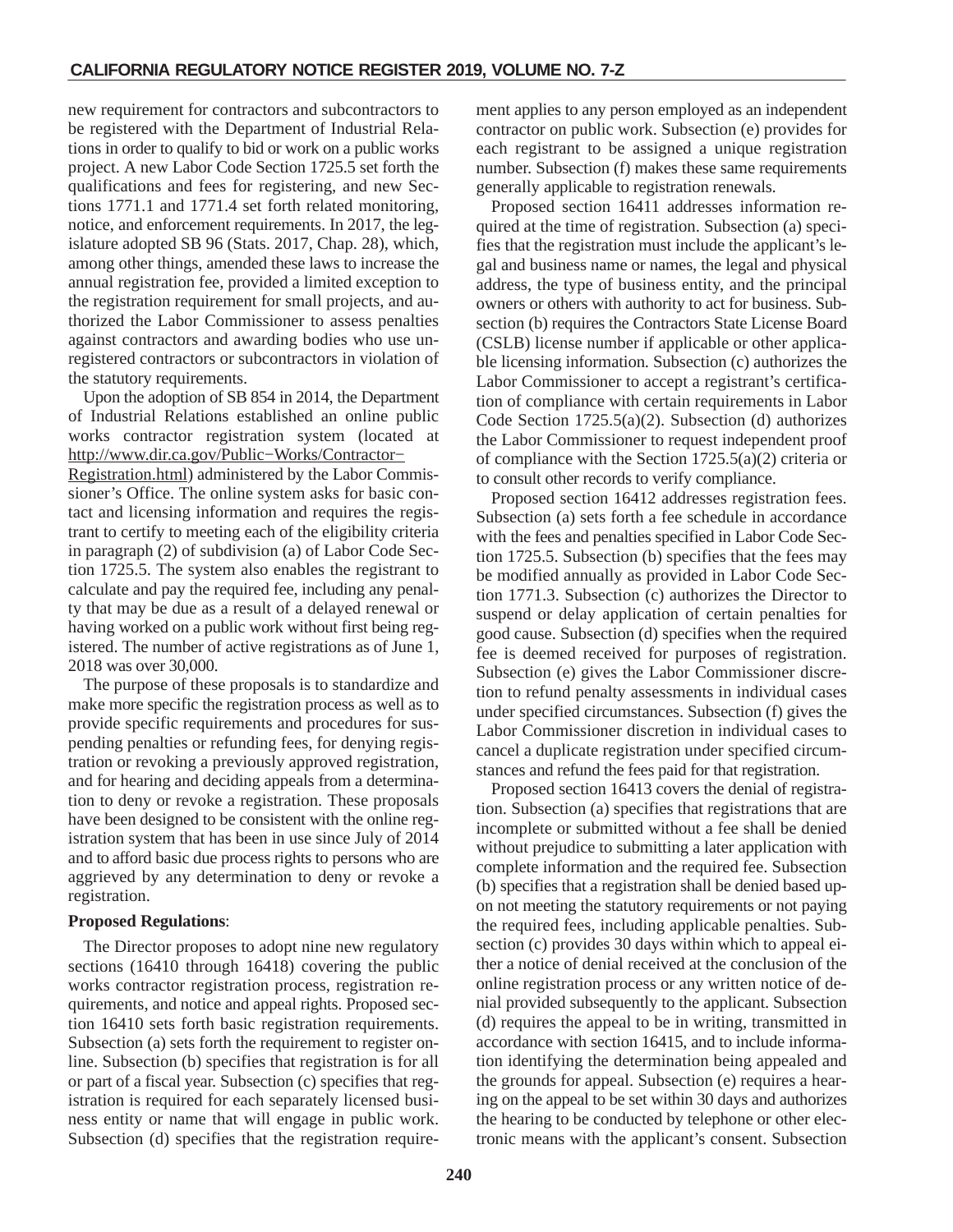(f) authorizes the Labor Commissioner to reconsider and for good cause to rescind the denial of registration to an otherwise qualified applicant up until 48 hours before the scheduled hearing.

Proposed section 16414 covers revocation of a previously approved registration. Subsection (a) specifies three grounds for revoking registration: (1) no longer meeting the requirements of Labor Code Section 1725.5; (2) not meeting the requirements of Section 1725.5 at the time of the most recent registration or renewal or making a false certification; and (3) knowingly or negligently subcontracting with an unregistered subcontractor in violation of the registration laws in the preceding 12 months. Subsection (b) requires the Labor Commissioner to send by email or regular mail a written notice of revocation that specifies the grounds for revocation and identifies or describes the evidence that supports the determination. This subsection also requires the Labor Commissioner to send copies of the notice to the awarding body and to the contractor or subcontractor who engaged the subject contractor or subcontractor. Subsection (c) provides for revocation to become effective at the end of the tenth day following issuance of the notice, unless the notice has been appealed prior to that deadline. Subsection (d) sets forth the right to appeal the notice and requires the appeal to identify the notice being appealed and grounds for appeal. This subsection also provides 30 days in which to appeal, while further specifying that an appeal prior to the 10−day deadline in subsection (c) will stay the revocation until after the appeal is heard and decided. Subsection (d) requires an appeal hearing to be set within 30 days, with priority given to appeals filed within 10 days of the notice, and authorizes the hearing to be conducted by conference call or other electronic means with the appealing party's consent.

Proposed section 16415 covers the transmission of an appeal. Subsection (a) requires the appeal to be sent by email or first class mail to the Director's Lead Hearing Officer, with a copy sent simultaneously to the Labor Commissioner. Subsection (b) specifies the addresses to use for email transmission, and subsection (c) specifies the addresses to use when transmitting by first class mail. Subsection (d) requires the appellant or appellant's representative to include contract information and the preferred means for being reached for purposes of scheduling a hearing.

Proposed section 16416 covers the hearing and the decision on the appeal. Subsection (a) requires an impartial hearing officer to be appointed in accordance with section 17204 of the Director's Prevailing Wage Hearing Regulations (sections 17201 and following of title 8). Subsection (b) requires a hearing notice to be sent to the appellant or representative and the Labor Commissioner at least ten days prior to the hearing, and

it also authorizes the hearing officer to first schedule a telephone prehearing conference to facilitate scheduling and other procedural matters. Subsection (c) makes sections 17240, 17241(b) and (c), 17242 through 17249, and 17252 of the Director's Prevailing Wage Hearing Regulations applicable to the hearing of these appeals. Subsection (d) requires the hearing officer to issue a written decision within five days after the hearing on a revocation that has been stayed and within ten days after the hearing on any other kind of denial or revocation. This subsection also specifies that a decision upholding the denial or revocation of registration shall specify the duration of any disqualification to register. Subsection (e) specifies that the hearing officer's decision shall be the final decision of the Director and subject to appeal only by petitioning for a writ of administrative mandate in the superior court within 45 days. This subsection also specifies that the procedures in sections 17262(d) and 17263 of the Director's Prevailing Wage Hearing Regulations shall apply to such cases.

Proposed section 16417 provides that an order of debarment made by the Labor Commissioner pursuant to Labor Code Section 1777.1 shall result in an automatic denial or revocation of registration and not be subject to notice or appeal rights other than the ones specified in Section 1777.1 and the corresponding regulations in title 8 governing debarments.

Proposed section 16418 specifies that the rights, requirements, and procedures specified in this set of regulations do not apply to stop orders or penalty assessments that the Labor Commissioner may issue pursuant to Labor Code Section 1771.1.

# **Anticipated Benefits:**

These proposals will clarify existing registration requirements and will create regularized, ascertainable, and enforceable standards for procedures currently handled on an ad hoc basis. They also provide a cheap and efficient administrative appeals process that protects the due process interests of contractors and subcontractors who are denied registration or whose previously approved registrations are revoked.

#### **Comparable Statutes and Regulations:**

Federal law requires the payment of prevailing wages and adherence to other minimum employment standards for work performed on federal public works projects through the Davis−Bacon Act, 40 U.S.C. sections 3141−3148, the Contract Work Hours and Safety Standards Act, 40 U.S.C. sections 3701−3708, and related statutes that incorporate these requirements into specific federal programs. (See 29 C.F.R. § 5.1 for a list of 60 such laws.) A majority of states have little Davis− Bacon laws, and some local entities, including the City and County of San Francisco, have their own prevailing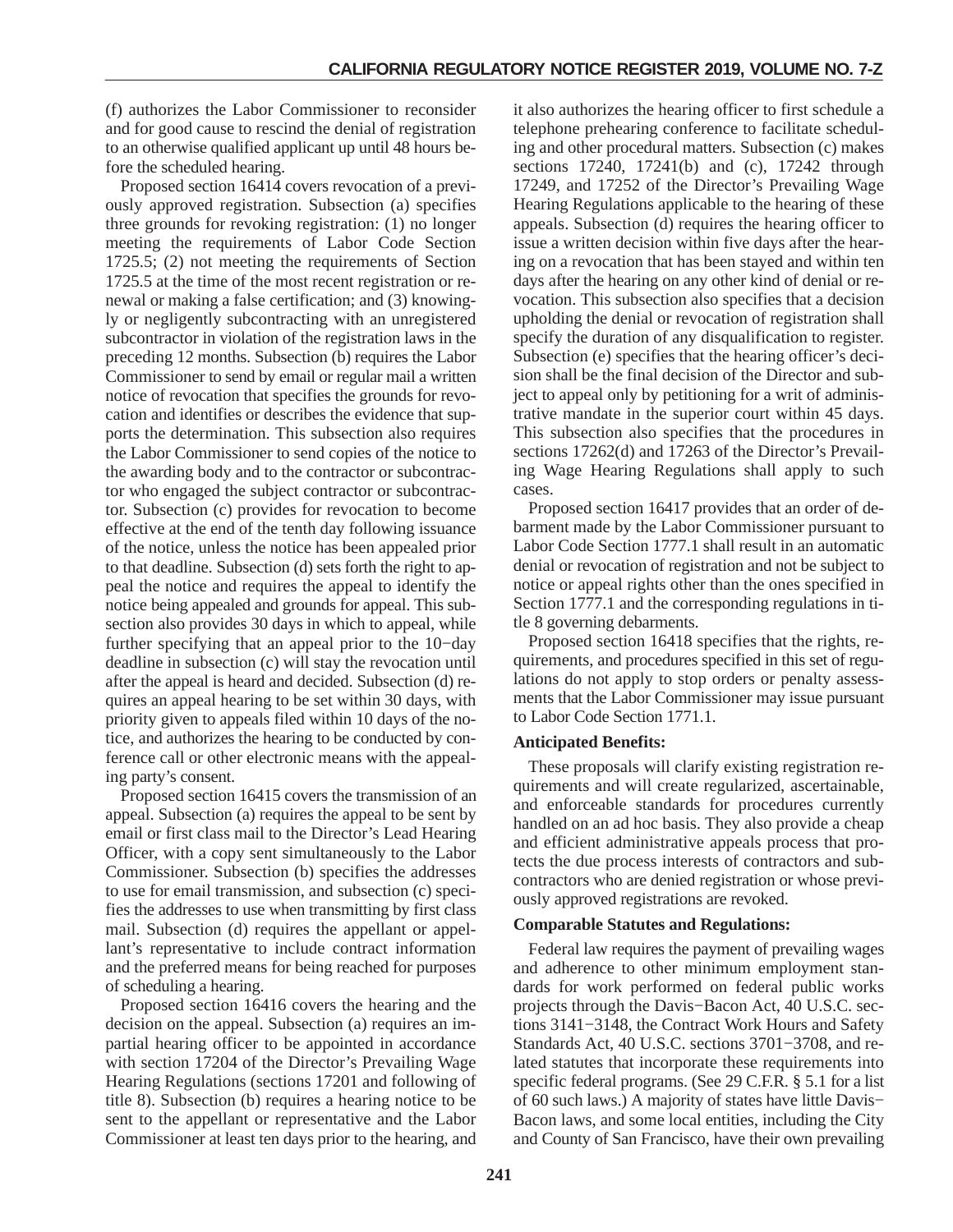wage ordinances. However, these laws all have distinct requirements in terms of the types of work covered, how prevailing wages are determined, and how prevailing wage requirements are enforced.

California's Public Works Contractor Registration program is a state−specific program that was modeled in part on similar programs that existed in the states of New Jersey and New Mexico. These proposed regulations are based on California's statutes and comparable due process procedures governing prevailing wage enforcement appeals (at sections 17201 et seq. of title 8) that have been in use for over 15 years. These proposed regulations are not inconsistent or incompatible with any other existing state regulations (or any pending proposals of which the Director is aware).

# DISCLOSURES REGARDING THE PROPOSED ACTION

The Director has made the following initial determinations with respect to these proposed regulations and invites further comment on these specific impacts.

**Mandates on Local Agencies or School Districts:** The proposed regulations do not impose mandates on local agencies or school districts. These proposals govern only the public works contractor registration process, including notice requirements and appeal rights of contractors who are denied registration or whose previously approved registrations are revoked.

**Costs or Savings to Any State Agency:** The proposed regulations will impose minor costs on the Department of Industrial Relations to implement and administer the specified notice and appeal procedures. The online registration process required by these regulations was developed in 2014 to implement the statute, and has been updated to accommodate renewals and penalties and to improve features. From the time the registration system was implemented, the Department has, on an informal basis, provided for the adjustment and refund of registration fees that were paid in error, delayed enforcement of renewal penalties, and incomplete applications, including applications with delayed fee payments, to be denied without prejudice and completed at a later time. The Department has not formally revoked any registrations, except in conjunction with debarments under a separate statute and regulatory process; and to date, registration violations have been addressed through the collection of statutory penalties assessed against contractors who want to continue to work on public works projects.

The Director anticipates that the Labor Commissioner will begin issuing revocation notices in a limited number of cases where contractors are found to be working in violation of registration requirements or to have lied on their applications, and where other remedies (including stop orders and penalty assessments) would not address the situation. The Director assumes most notices will be served by email at no material cost, but that 25 to 50 notices per year may be prepared and served by first class mail at an average cost of \$3.00 per mailing (three notice copies at \$1.00 each). Based on experience with other licensing programs and the fact that revocation only prevents a contractor from working on public works, and only for a limited time period, the Director anticipates only 15 to 25 appeals per year, with only 5 to 10 going to full hearing and decision, and fewer than half of these requiring first class mailing. The cost of conducting hearings is estimated at 20 hours of staff time (Labor Commissioner's office and Director's hearing officer) at a cost of \$75 per hour, totaling \$1500 per hearing, plus material costs of \$50 for printing and mailing of notices and decisions when required. These are all absorbable costs for the Department using existing staff, including hearing officers, who already perform comparable functions for prevailing wage enforcement appeals under Labor Code Section 1742. With regard to potential court appeals from a denial or revocation of registration, the proposed regulations do not create or alter any existing rights other than setting a time limit for such appeals.

No other state agency is involved in administering the requirements of these proposed regulations, and consequently they will impose no costs on any other state agency.

**Reimbursable Costs Imposed on Local Agencies or School Districts:** None.

**Other Nondiscretionary Costs or Savings Imposed on Local Agencies:** None.

**Costs or Savings in Federal Funding to the State:** None.

**Initial Determination of Economic Impact on Business Directly Affecting Business, including Ability to Compete:** The Director has made an initial determination that these proposals will not have a significant statewide adverse economic impact directly affecting businesses, including the ability of California businesses to compete with businesses in other states. These proposals do not alter existing statutory public works contractor registration requirements, but simply clarify those requirements and extend formal due process rights and protections to ensure that the requirements are administered fairly and consistently.

**Known Cost Impacts on Representative Private Person or Business:** The private sector impact of these proposals is limited to contractors and subcontractors in construction and related trades who seek to register as public works contractors, including those denied registration or whose previously approved registrations are revoked. The appeal procedures created by these pro-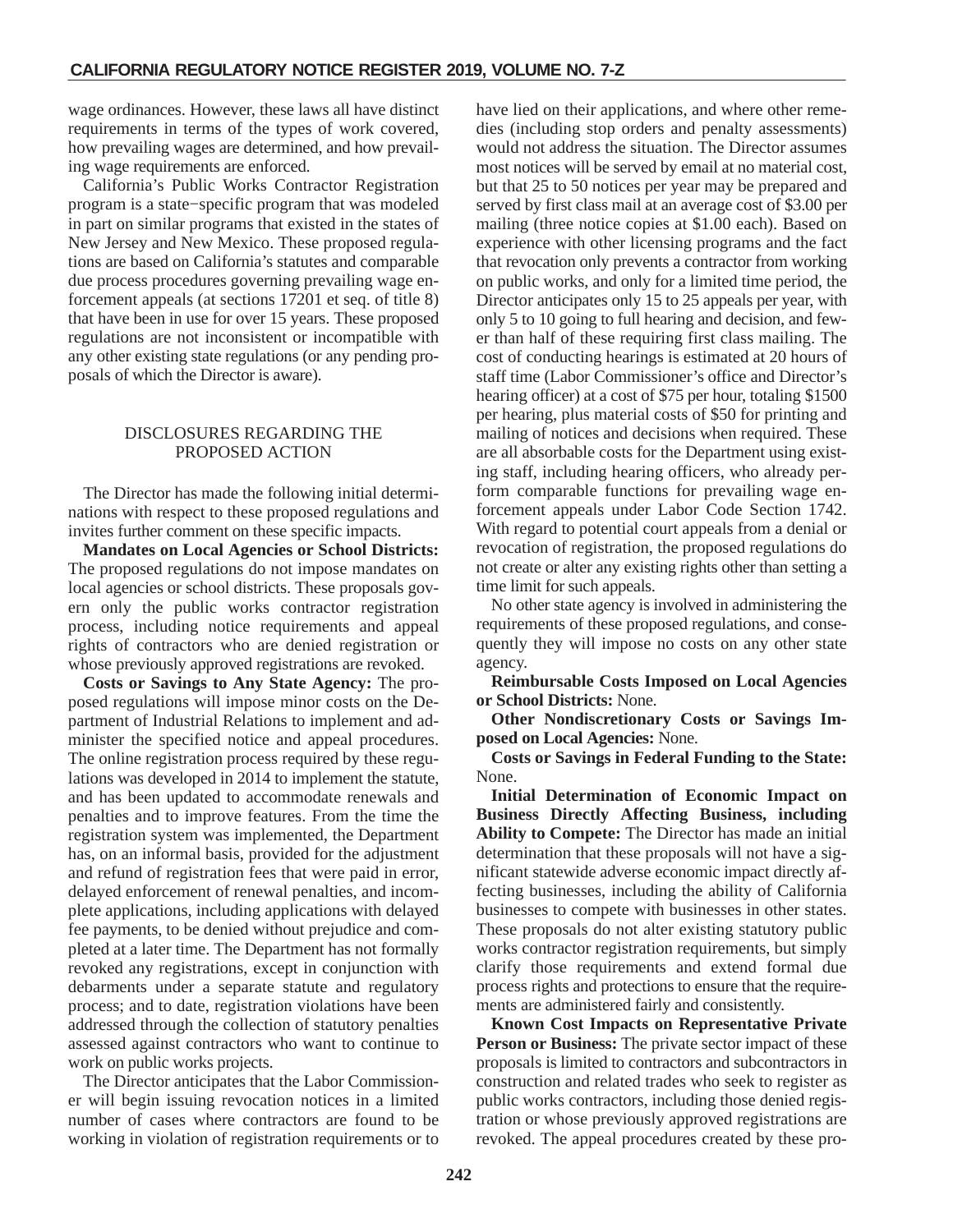posals can be utilized without material cost by receiving and sending required notices electronically and by authorizing any hearing to be conducted by conference telephone call. Assuming an aggrieved party opts for first class mail, the estimated cost is \$3.00 per mailing in an estimated 10 appeals per year, or an aggregate cost of \$30.00 per year. If a contractor or subcontractor chooses to have an in−person hearing, they would also incur travel costs to a nearby location. All other costs associated with an appeal, including attorney's fees, would be incurred in any type of challenge to a Department action, and are not added costs imposed by these proposals.

**Creation, Elimination, or Expansion of Jobs or Businesses, and Benefits to Health and Welfare (Results of Assessment under Government Code Section 11346.3 (b)):** The Director has made initial determinations that these proposals will not (1) affect the creation or elimination of jobs within the State of California; (2) affect the creation of new businesses or the elimination of existing businesses within the State of California; or (3) affect the expansion of businesses currently doing business within the State of California. As noted at page 5 above under "Anticipated Benefits," these proposals will benefit the public health and welfare in general and public works contractors in particular by clarifying existing registration requirements, creating regularized, ascertainable, and enforceable procedural standards, and providing a cheap and efficient administrative appeals process that protects the due process interests of contractors and subcontractors who are denied registration or whose previously−approved registrations are revoked.

**Reporting Requirements (finding under Government Code Section 11346.3 (d)):** None.

#### **Effect on Housing Costs:** None.

**Effect on Small Business:** The Director has made an initial determination that these proposals will not affect small business. Labor Code Section 1725.5 requires public works contractors, most of whom are small businesses, to register with the Department of Industrial Relations, and the statute prescribes certain criteria to qualify for registration. Contractors who fail to qualify, fail to pay statutorily prescribed fees, or whose previously approved registrations are revoked due to a violation of registration of requirements may challenge the denial or revocation. These proposals clarify registration requirements and create specific notice and appeal procedures for denials and revocations. Small businesses will incur no new or distinct burdens nor will they derive any new or distinct benefits from these proposals.

#### CONSIDERATION OF ALTERNATIVES

In accordance with Government Code Section  $11346.5(a)(13)$ , the Director must determine that no reasonable alternative considered by the Director or that otherwise has been identified and brought to the Director's attention that (1) would be more effective in carrying out the purpose for which the action is proposed; (2) would be as effective as the proposed action and less burdensome to affected private persons; or (3) would be more cost−effective to affected private persons and equally effective in implementing the underlying statutes. The only alternatives of which the Director was aware when developing these proposals are (1) doing nothing, in which case notices and appeals and questions about program requirements would be handled on an ad hoc basis at likely greater costs to affected parties, or (2) adopt different and likely more formal and cumbersome procedures than those being proposed, also at greater cost to all concerned. The Director invites interested persons to present statements or arguments with respect to alternatives to the proposed regulations at the scheduled hearing or during the written comment period.

# AVAILABILITY OF INFORMATION PERTAINING TO THE PROPOSED ACTION

The Director will have this Notice, the Initial Statement of Reasons, the text of the proposals, as well as the entire rulemaking file available for inspection and copying throughout the rulemaking process at the following location:

Office of the Director of Industrial Relations Assistant to Special Counsel 1515 Clay Street, 17th Floor Oakland, California 94612

#### **Website:**

The principal rulemaking documents, including this notice, the Initial Statement of Reasons, and the text of the proposed regulations, may also be accessed through the Department's website at www.dir.ca.gov/ Rulemaking/DIRProposed.html.

#### **Availability of Changed or Modified Text:**

After holding the hearing and considering all timely and relevant comments received, the Director may adopt the proposed regulations substantially as described in this notice. If modifications are proposed that are sufficiently related to the originally proposed text, the modified text (with changes clearly indicated) will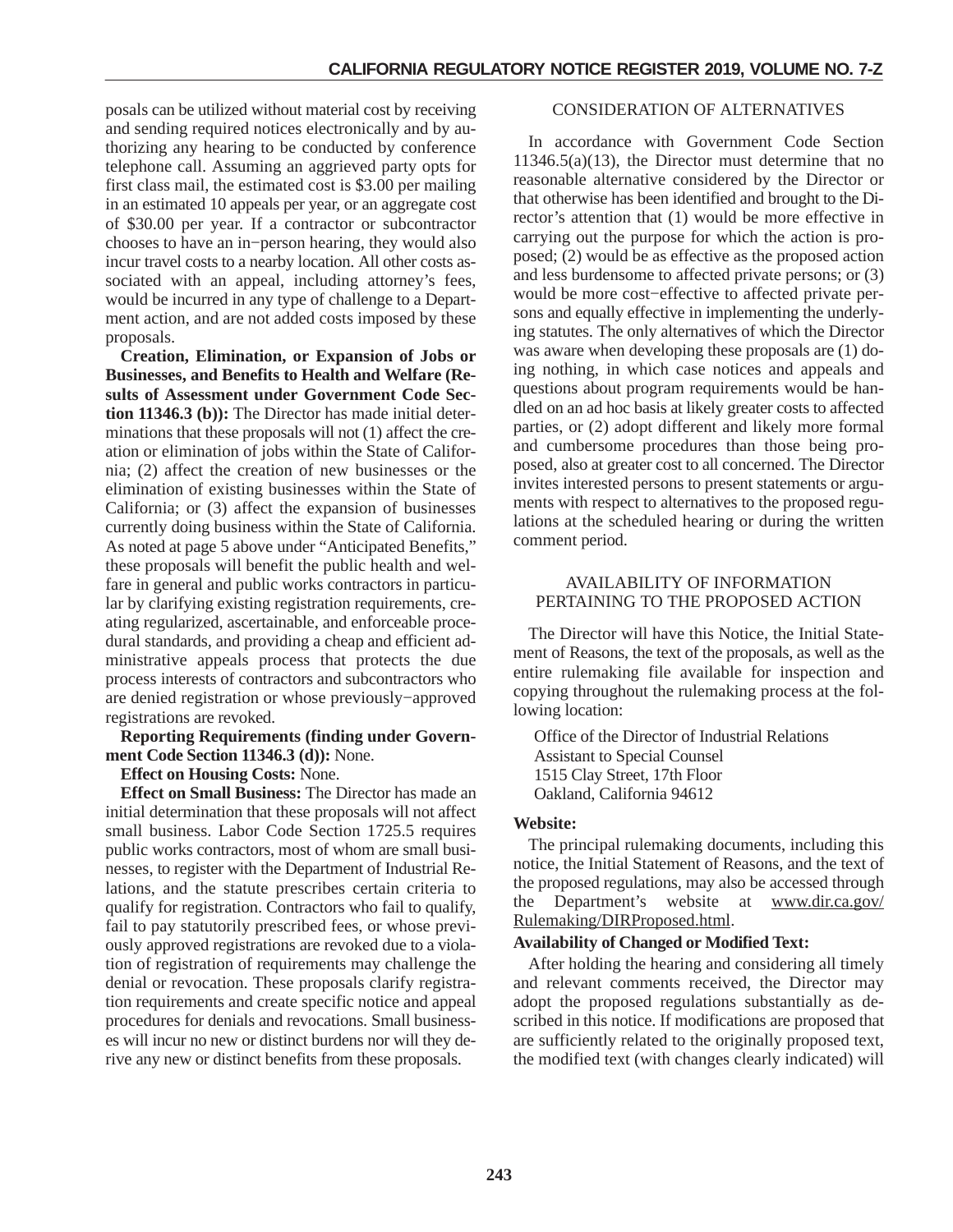<span id="page-9-0"></span>be made available to the public and posted on the Department's website for at least 15 days before the regulations are adopted as revised. Requests for copies of any modified regulations may be sent to PWCRregulations@dir.ca.gov or to any of the contact persons or locations listed in this notice. Written comments on any proposed modifications will be accepted for 15 days after the date on which they are made available.

#### **Availability of the Final Statement of Reasons and the Rulemaking File:**

Upon completion, the Final Statement of Reasons will be available and the entire rulemaking file may be obtained from the Office of the Director at the address indicated above.

# **TITLE 14. BOARD OF FORESTRY AND FIRE PROTECTION**

#### **REGISTERED PROFESSIONAL FORESTER AND CERTIFIED SPECIALTY AMENDMENTS, 2019**

**Title 14 of the California Code of Regulations (14 CCR), Division 1.5, Chapter 10: Article 1, 2 & 4 Amend: §§ 1600, 1601, 1602, 1610, 1612, 1612.1, 1612.2, 1613, 1614, 1620, 1650, 1651, Adopt: §1611.5**

# NATURE OF PROCEDING

Notice is hereby given that the California State Board of Forestry and Fire Protection (Board) is proposing to take the action described in the Informative Digest.

#### PUBLIC HEARING

The Board will hold a public hearing on April 10, 2019 at its scheduled meeting commencing at approximately 9:00 a.m., at the Resources Building Auditorium, 1st Floor, 1416 Ninth Street, Sacramento, California. At the hearing, any person may present statements or arguments, orally or in writing, relevant to the proposed action. The Board requests, but does not require, that persons who make oral comments at the hearing also submit a written summary of their statements. Additionally, pursuant to **Government Code (GOV) § 11125.1(b)**, writings that are public records pursuant to **GOV § 11125.1(a)** and that are distributed to members of the state body prior to or during a meeting, pertaining to any item to be considered during the meeting, shall be made available for public inspection at the meeting if prepared by the state body or a member of the state body, or after the meeting if prepared by some other person.

### WRITTEN COMMENT PERIOD

Any person, or authorized representative, may submit written comments relevant to the proposed regulatory action to the Board. The written comment period ends on Monday, April 1, 2019.

The Board will consider only written comments received at the Board office by that time and those written comments received at the public hearing, including written comments submitted in connection with oral testimony at the public hearing. The Board requests, but does not require, that persons who submit written comments to the Board reference the title of the rulemaking proposal in their comments to facilitate review.

Written comments shall be submitted to the following address:

Board of Forestry and Fire Protection Attn: Eric Hedge Regulations Coordinator P.O. Box 944246 Sacramento, CA 94244−2460

Written comments can also be hand delivered to the contact person listed in this notice at the following address:

Board of Forestry and Fire Protection Room 1506−14 1416 9th Street Sacramento, CA 95814

Written comments may also be sent to the Board via facsimile at the following phone number:

(916) 653−0989

Written comments may also be delivered via e−mail at the following address:

PublicComments@BOF.ca.gov

# AUTHORITY AND REFERENCE (pursuant to GOV § 11346.5(a)(2) and 1 CCR § 14)

Note: Authority cited: Sections 759, 762, and 778.5 Public Resources Code. Reference: Sections 708, 730, 751, 752, 753, 759, 760.5, 761, 762, 763, 766, 767, 730, 772, 774, 775, 776, 777, 778.5 Public Resources Code; Section 11522, Government Code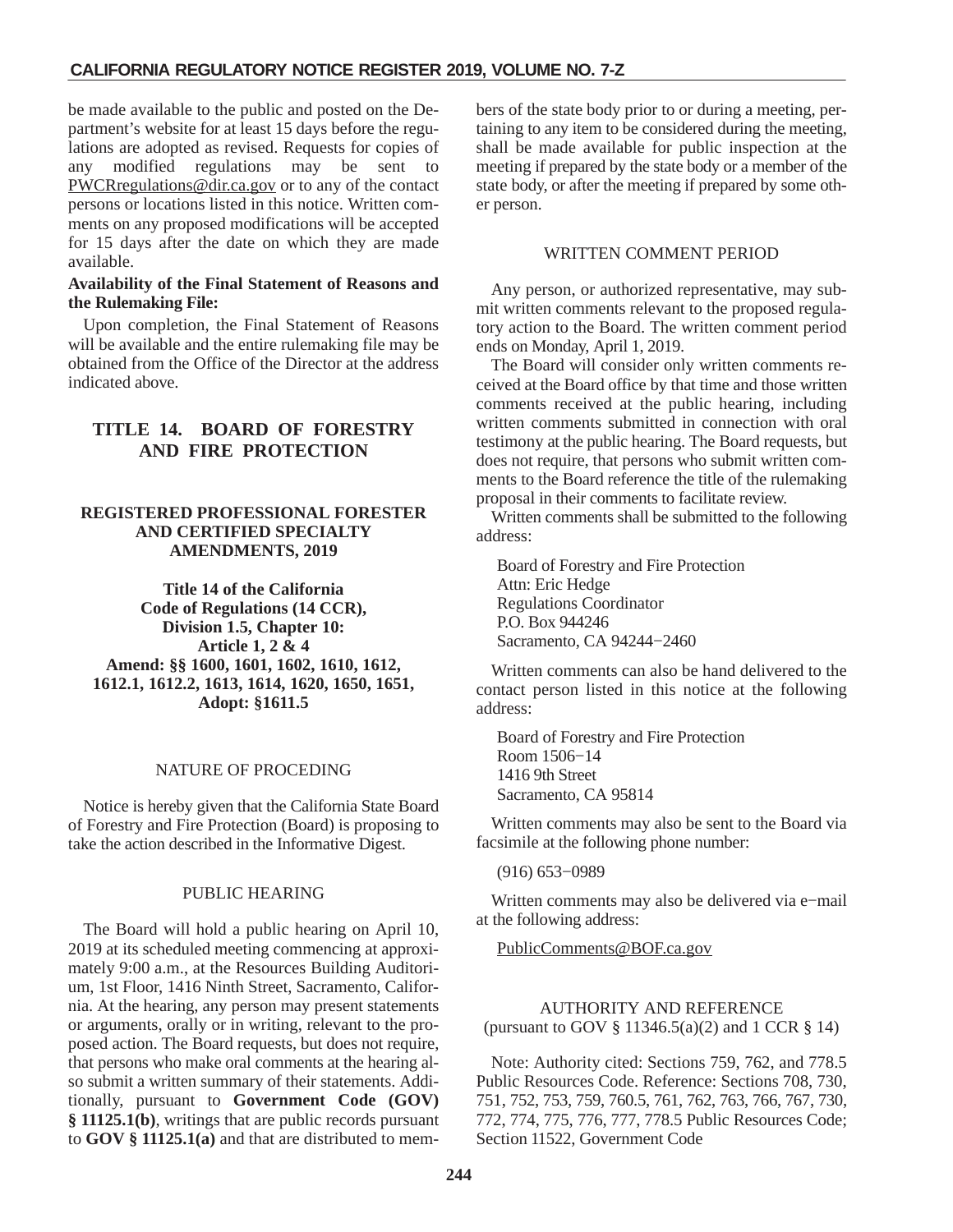# INFORMATIVE DIGEST/POLICY STATEMENT OVERVIEW (pursuant to GOV § 11346.5(a)(3)(A)−(D))

The Professional Foresters Law (PRC § 750, et seq.) declares the existence of a public interest in the management and treatment of the forest resources and timberlands of the state. Pursuant to PRC § 759, the Board of Forestry and Fire Protection (Board) is authorized to adopt rules and regulations to effect the provisions of the article (the Professional Foresters Law), including the regulation of persons who practice the profession of forestry and whose activities have an impact upon the ecology of forested landscapes and the quality of the forest environment (PRC § 751).

PRC § 772 provides for a certified specialty where "Instead of being registered as a professional forester, an applicant may request to be registered as a certified specialist in one or more fields of forestry" where "Any public agency or professional society may submit for Board recognition its independent certification program as full qualification without examination for the Board's certificate of specialization. That certification as a specialist shall be granted provided the board determines the program fully protects the public interest in that area of practice encompassed by the program. Those certificants are subject to Board registration and discipline with review by that specialty".

PRC § 778 provides the scope of the Board's disciplinary authority with respect to professional foresters and certified specialists, listing five categories under which disciplinary action may be exercised.

The proposed action was prompted by a petition for administrative rulemaking (pursuant to Government Code (GOV) § 11340.6) relating to a disciplinary case involving a Certified Rangeland Manager (CRM) specialty. Within the petition, the petitioner proposed specific language to the Board for the adoption of regulations related to professional standards and the CRM certified specialty. The Board responded by denying several requests that were unrelated to the regulations or were unclear in their content, and by scheduling a public hearing pursuant to GOV § 11340.7(a). At the public hearing, which occurred on December 5, 2017, the Board considered the petition to adopt proposed regulation changes, but chose not to make any regulatory changes at the time and referred the materials to the Professional Forester's Examining Committee (PFEC) for further review, requesting input back to the Board on the matter. A final decision by the Board with respect to the ultimate determination of the outstanding issues in the petition is being addressed separately from this proposed action. This proposed action does not adopt the regulatory changes suggested by the petitioner.

The problem is that review of the regulations by the PFEC revealed unclear rule language and omissions in the regulatory text related to disciplinary issues and certified specialty programs under PRC § 772 that require changes or revisions to the regulations to clarify (a) how specific regulatory provisions apply to both Registered Professional Foresters (RPFs) and Certified Specialists; (b) the professional standards and responsibilities required of both RPFs and Certified Specialists, and (c) how disciplinary issues are handled by the professional society sponsoring the certified program and by the PFEC. The Board proceeded to address these issues by examining the rulemaking documents for the 1994 Certified Rangeland Manager Specialty, relevant authorizing statutes, and existing regulations related to the proposed action. The proposed action has been developed in response to these analytical efforts.

The purpose of the proposed action is to provide clarity in the regulatory provisions applicable to both RPFs and Certified Specialists. Additionally, clarity has been improved with regards to the disciplinary process and professional standards and responsibilities for RPFs, the CRM specialty and any future specialties that may be approved by the Board for a private society or public agency.

The effect of the proposed action is a comprehensive regulatory program for the licensing and administration of RPFs, CRMs, and potential additional Certified Specialists, as well as an efficiently facilitated disciplinary process for RPFs and CRMs and clearly defined roles for the professional society and the PFEC in this process.

The benefit of the proposed action is to improve the functioning of the disciplinary process for RPFs and CRMs and clearly define the organizational framework for any future certified specialty. The regulations will also benefit the promotion of fairness and equity through a clearly defined, efficient, and improved professional disciplinary process.

There are no comparable federal regulations or statutes.

Board staff conducted an evaluation on whether or not the proposed action is inconsistent or incompatible with existing State regulations pursuant to **GOV § 11346.5(a)(3)(D)**. State regulations related to the proposed action were, in fact, relied upon in the development of the proposed action (including 14 CCR § 1600 *et seq.*) to ensure the consistency and compatibility of the proposed action with existing State regulations. Otherwise, Board staff evaluated the balance of existing State regulations related to Registered Professional Foresters and Certified Specialists and found no existing State regulations that met the same purpose as the proposed action. Based on this evaluation and effort,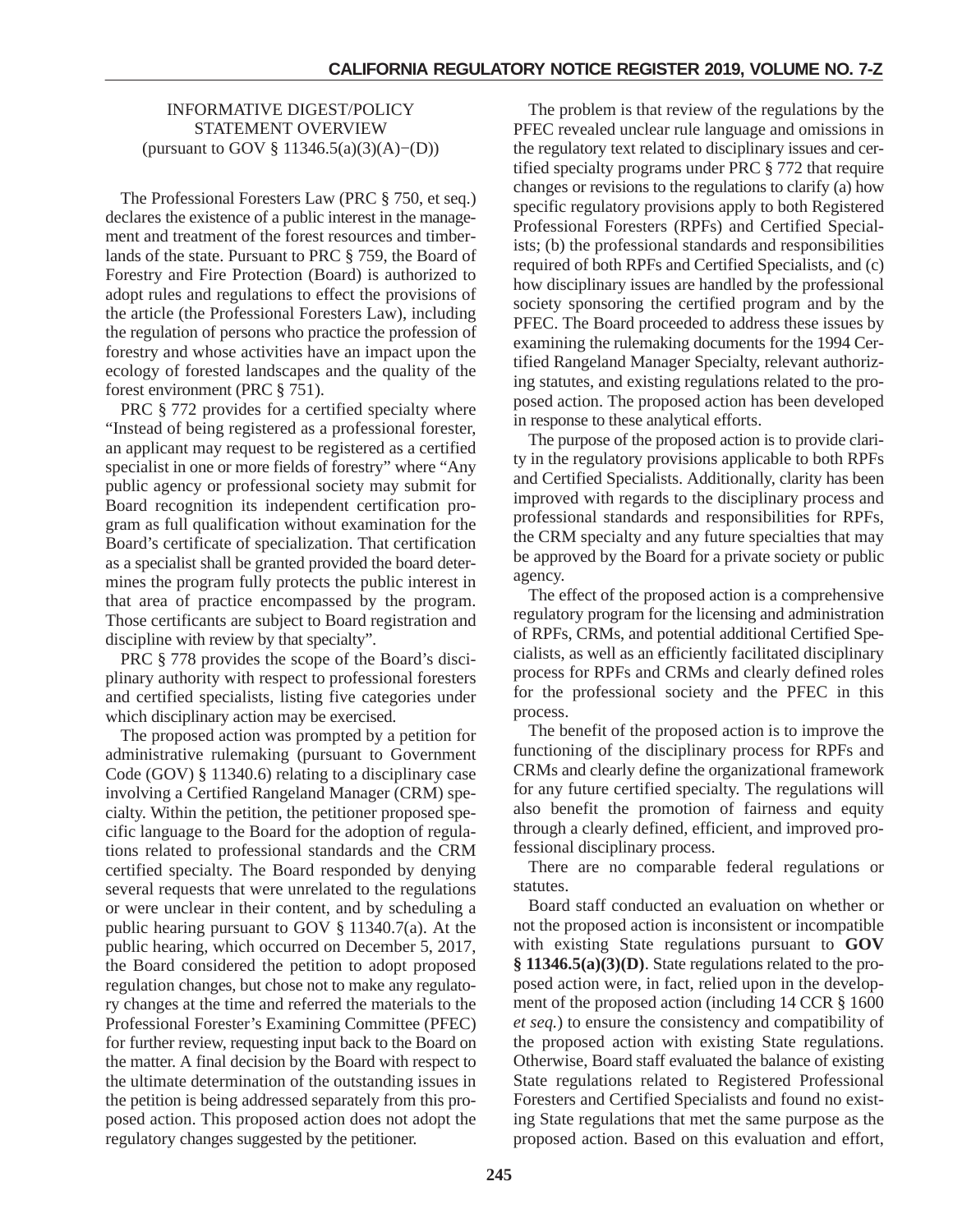the Board has determined that the proposed regulations are neither inconsistent nor incompatible with existing State regulations. The proposed regulation is entirely consistent and compatible with existing Board rules; it simply amends current regulatory language.

Statute to which the proposed action was compared: Article 3 (Sections 750 through 783), of Chapter 2.5, Division 1, Public Resources Code.

No documents are incorporated by reference.

## MANDATED BY FEDERAL LAW OR REGULATIONS

The proposed action is not mandated by federal law or regulations.

The proposed action neither conflicts with, nor duplicates Federal regulations.

There are no comparable Federal regulations related to a licensing scheme for RPFs and Certified Specialists. No existing Federal regulations meeting the same purpose as the proposed action were identified.

# OTHER STATUTORY REQUIREMENTS (pursuant to GOV  $\S$  11346.5(a)(4))

There are no other matters as are prescribed by statute applicable to the specific State agency or to any specific regulation or class of regulations.

### LOCAL MANDATE (pursuant to GOV  $\S$  11346.5(a)(5))

The proposed action does not impose a mandate on local agencies or school districts.

# FISCAL IMPACT (pursuant to GOV § 11346.5(a)(6))

There is no cost to any local agency or school district that is required to be reimbursed under Part 7 (commencing with Section 17500) of Division 4 of the Government Code. A local agency or school district has the authority to levy service charges, fees, or assessments sufficient to pay for the program or level of service mandated by the act, within the meaning of Section 17556 of the Government Code.

The proposed action will not result in the imposition of other non−discretionary costs or savings to local agencies.

The proposed action will not result in costs or savings in federal funding to the State.

The proposed action will not result in costs or savings to any State agency.

# HOUSING COSTS (pursuant to GOV § 11346.5(a)(12))

The proposed action will not significantly affect housing costs.

# SIGNIFICANT STATEWIDE ADVERSE ECONOMIC IMPACT DIRECTLY AFFECTING BUSINESS, INCLUDING ABILITY TO COMPETE (pursuant to GOV §§ 11346.3(a), 11346.5(a)(7) and 11346.5(a)(8))

The proposed action will not have a significant statewide adverse economic impact directly affecting business, including the ability of California businesses to compete with businesses in other states (by making it costlier to produce goods or services in California).

FACTS, EVIDENCE, DOCUMENTS, TESTIMONY, OR OTHER EVIDENCE RELIED UPON TO SUPPORT INITIAL DETERMINATION IN THE NOTICE THAT THE PROPOSED ACTION WILL NOT HAVE A SIGNIFICANT ADVERSE ECONOMIC IMPACT ON BUSINESS (pursuant to GOV § 11346.2(b)(5) and GOV § 11346.5(a)(8))

The fiscal and economic impact analysis for these Exemption Amendments relies upon contemplation, by the Board, of the economic impact of the provisions of the proposed action through the lens of the decades of experience practicing forestry in California that the Board brings to bear on regulatory development.

# STATEMENTS OF THE RESULTS OF THE ECONOMIC IMPACT ASSESSMENT (EIA)

The results of the economic impact assessment are provided below pursuant to **GOV § 11346.5(a)(10)** and prepared pursuant to **GOV § 11346.3(b)(1)(A)−(D)**. The proposed action:

- (A) will not create jobs within California;
- (A) will not eliminate jobs within California;
- (B) will not create new businesses,
- (B) will not eliminate existing businesses within California
- (C) will not affect the expansion or contraction of businesses currently doing business within California.
- (D) will yield nonmonetary benefits. For additional information on the benefits of the proposed regulation, please see anticipated benefits found under the Informative Digest/Policy Statement Overview.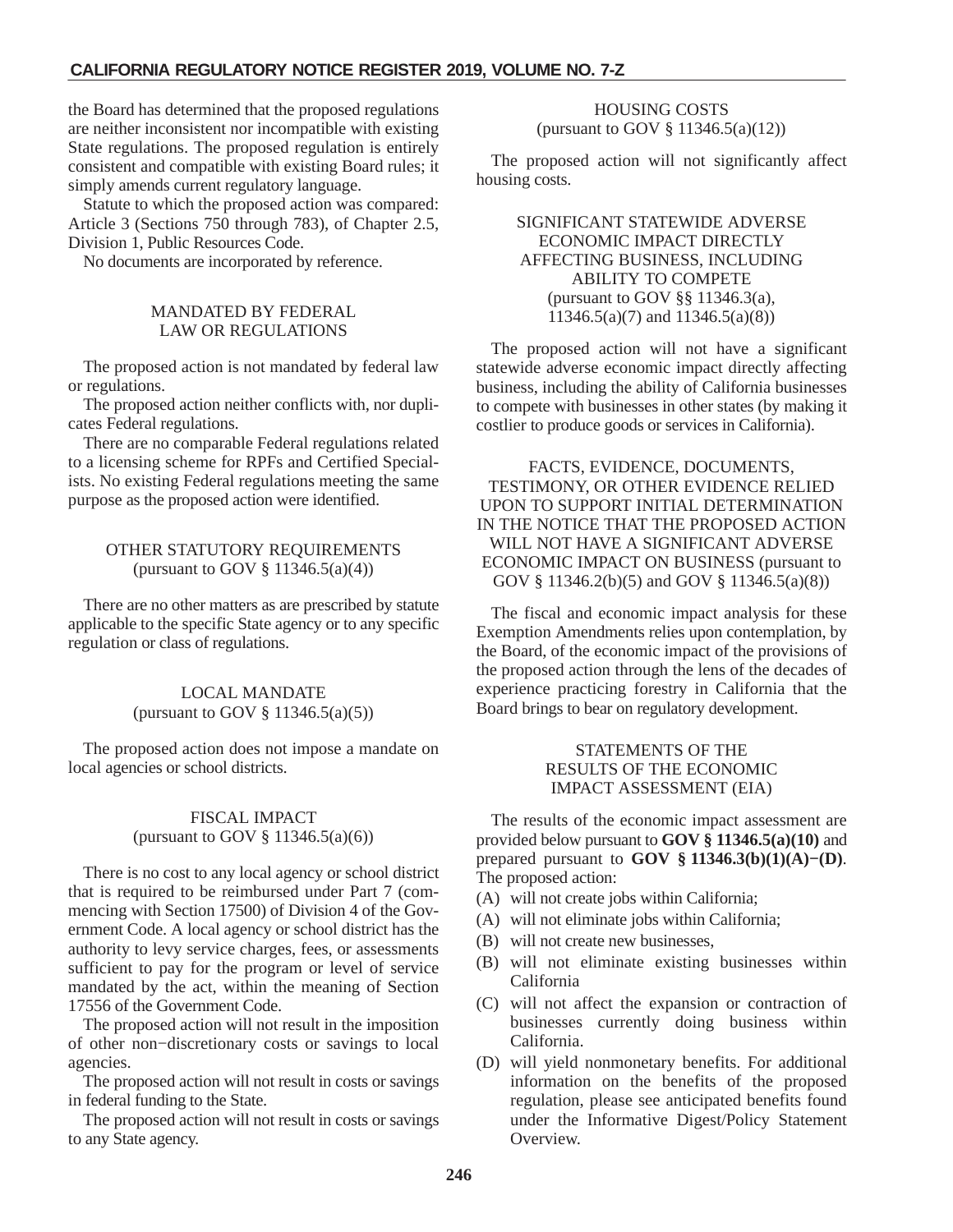#### COST IMPACTS ON REPRESENTATIVE PERSON OR BUSINESS (pursuant to GOV § 11346.5(a)(9))

The Board is not aware of any cost impacts that a representative private person or business would necessarily incur in reasonable compliance with the proposed action. No adverse impacts are to be expected.

# BUSINESS REPORT (pursuant to GOV §§ 11346.5(a)(11) and 11346.3(d))

The proposed action does not impose a business reporting requirement.

#### SMALL BUSINESS (defined in GOV § 11342.610)

Small business, within the meaning of GOV § 11342.610, is not expected to be affected by the proposed action.

### ALTERNATIVES INFORMATION

In accordance with **GOV § 11346.5(a)(13)**, the Board must determine that no reasonable alternative it considers, or that has otherwise been identified and brought to the attention of the Board, would be more effective in carrying out the purpose for which the action is proposed, or would be as effective and less burdensome to affected private persons than the proposed action, or would be more cost−effective to affected private persons and equally effective in implementing the statutory policy or other provision of law.

# CONTACT PERSON

Requests for copies of the proposed text of the regulations, the initial Statement of Reasons, modified text of the regulations and any questions regarding the substance of the proposed action may be directed to:

Board of Forestry and Fire Protection Attn: Eric Hedge Regulations Coordinator P.O. Box 944246 Sacramento, CA 94244−2460 Telephone: (916) 653−8007

The designated backup person in the event Mr. Hedge is not available is Matt Dias, Executive Officer for the Board of Forestry and Fire Protection. Mr. Dias may be contacted at the above address or by phone at (916) 653−8007.

AVAILABILITY STATEMENTS (pursuant to GOV § 11346.5(a)(16), (18))

All of the following are available from the contact person:

- 1. Express terms of the proposed action using UNDERLINE to indicate an addition to the Code of Regulations and STRIKETHROUGH to indicate a deletion.
- 2. Initial Statement of Reasons, which includes a statement of the specific purpose of each adoption, amendment, or repeal, the problem the Board is addressing, and the rationale for the determination by the Board that each adoption, amendment, or repeal is reasonably necessary to carry out the purpose and address the problem for which it is proposed.
- 3. The information upon which the proposed action is based (pursuant to **GOV § 11346.5(b)**).
- 4. Changed or modified text. After holding the hearing and considering all timely and relevant comments received, the Board may adopt the proposed regulations substantially as described in this notice. If the Board makes modifications which are sufficiently related to the originally proposed text, it will make the modified text with the changes clearly indicated — available to the public for at least 15 days before the Board adopts the regulations as revised. Notice of the comment period on changed regulations, and the full text as modified, will be sent to any person who testified at the hearings, submitted comments during the public comment period, including written and oral comments received at the public hearing, or requested notification of the availability of such changes from the Board of Forestry and Fire Protection. The Board will accept written comments on the modified regulations for 15 days after the date on which they are made available.

# FINAL STATEMENT OF REASONS

When the Final Statement of Reasons (FSOR) has been prepared, the FSOR will be available from the contact person on request.

# INTERNET ACCESS

All of the material referenced in the Availability Statements is also available on the Board website at: http://bofdata.fire.ca.gov/regulations/proposed\_rule\_ packages/.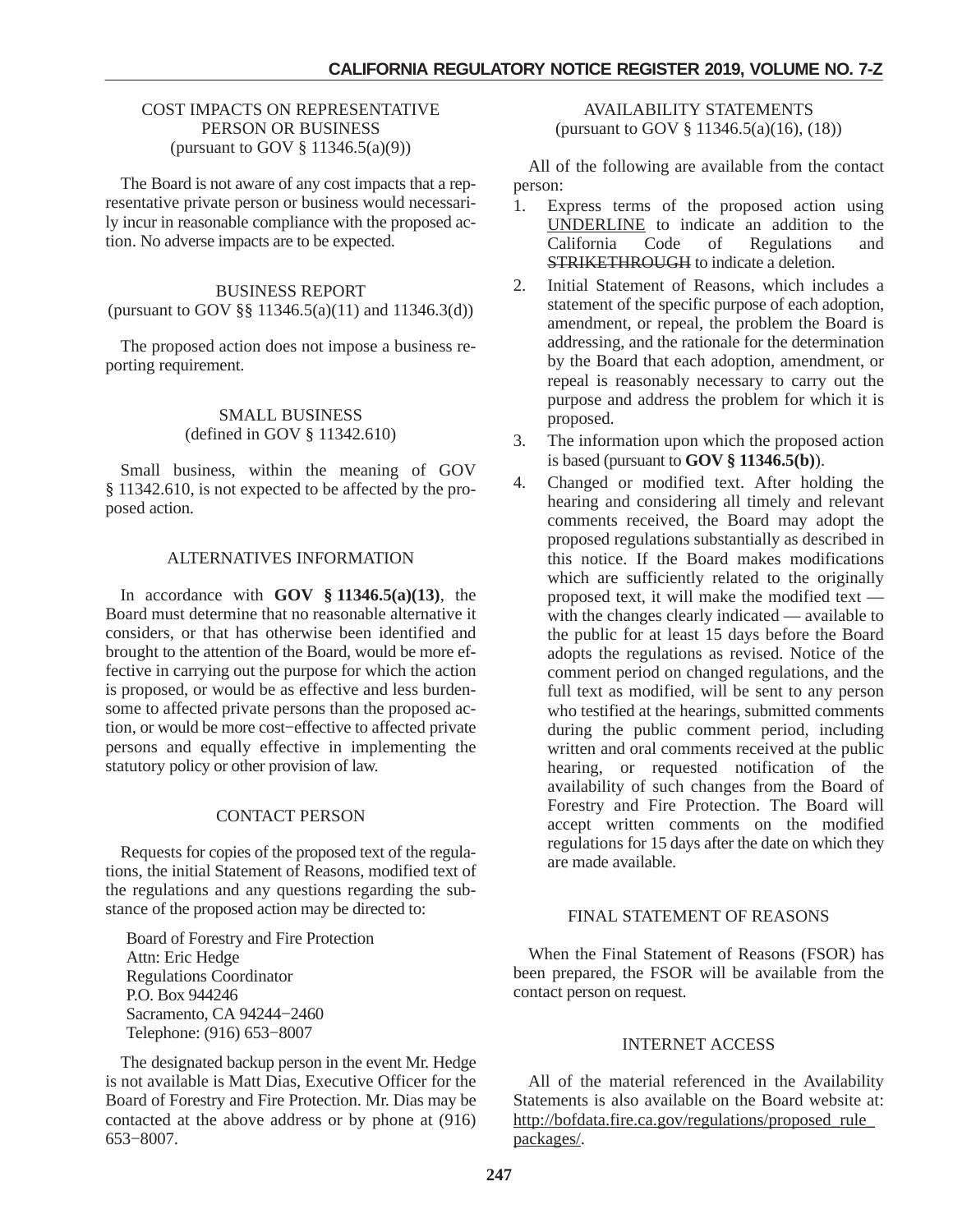# <span id="page-13-0"></span>**TITLE 14. DEPARTMENT OF FISH AND WILDLIFE**

NOTICE IS HEREBY GIVEN that the Department of Fish and Wildlife (Department) proposes to adopt regulations implementing the program described in Section 9002.5 of the Fish and Game Code. Section 9002.5 authorizes the Department to establish a program which incentivizes the removal of commercial Dungeness crab trap gear that remains in the ocean after the end of the fishing season, reducing entanglement risk, other threats to marine life, and navigational hazards.

The program would rely on Retrieval Permittees to ensure that retrieval operations are conducted by competent individuals, and to negotiate with Responsible Vessel Permitholders to return the trap gear upon appropriate reimbursement for costs incurred during gear retrieval operations.

After consideration of all public comments, objections, and recommendations regarding the proposed action, the Department may adopt the proposed regulations.

### PUBLIC HEARING

The Department will hold a public hearing on **April 2, 2019, from 9:00 a.m. to 11:30 a.m.**, at:

State Office Justice Joseph A. Rattigan Building Conference Room 405 (Fourth Floor) 50 D Street, Santa Rosa, California

The Conference Room is wheelchair accessible. At the public hearing, any person may present statements or arguments orally or in writing relevant to the proposed action described in the Informative Digest. The Department requests, but does not require, that the persons who make oral comments at the hearing also submit a written copy of their testimony at the hearing.

#### WRITTEN COMMENT PERIOD

Any interested person, or his or her authorized representative, may submit written comments on the proposed action to the Department. Comments may be submitted at the hearing, by mail, or by email. The written public comment period closes at 5:00 p.m. on April 1, 2019. The Department will only consider comments received by that time. Submit comments to:

California Department of Fish and Wildlife, Marine Region Attn: Morgan Ivens−Duran, Environmental Scientist 20 Lower Ragsdale Blvd., Suite 100 Monterey, CA 93940 Email: Morgan.Ivens−Duran@wildlife.ca.gov

#### AUTHORITY AND REFERENCE

#### Section 132.2

Authority cited: Sections 8276.5 and 9002.5, Fish and Game Code.

Reference: Sections 8276.5 and 9002.5, Fish and Game Code.

#### Section 132.7

Authority cited: Sections 9002.5 Fish and Game Code.

Reference: Sections 8276.5, 8277 and 9002.5, Fish and Game Code.

#### Section 705

Authority cited: Sections 713, 1050 and 9002.5 Fish and Game Code.

Reference: Sections 713, 1050 and 9002.5, Fish and Game Code.

### INFORMATIVE DIGEST/POLICY STATEMENT OVERVIEW

Under current regulations, retrieval of commercial Dungeness crab traps associated with other vessels is only allowed under specific circumstances (Section 132.2, Title 14, CCR). Following the close of the commercial Dungeness crab season, it is unlawful for traps to remain in ocean waters (Fish and Game Code Section 8276(d)). There are currently limited incentives for eligible fishermen to retrieve such gear, and regulations do not specify a mechanism by which individuals can be reimbursed for costs incurred during the retrieval of lost or abandoned trap gear.

The proposed regulation would amend Section 132.2 to allow vessels operating under the authority of the Trap Gear Retrieval Program to retrieve Dungeness crab trap gear belonging to another Dungeness crab vessel permit.

The proposed regulation would also add Section 132.7 to Title 14, CCR to create a program under which qualified individuals can retrieve lost or abandoned commercial Dungeness crab traps, and the accompanying surface lines and buoys, and be reimbursed for costs incurred during retrieval operations. Permitting a broader range of individuals to retrieve trap gear is a necessary step to reduce the risk of whale entanglement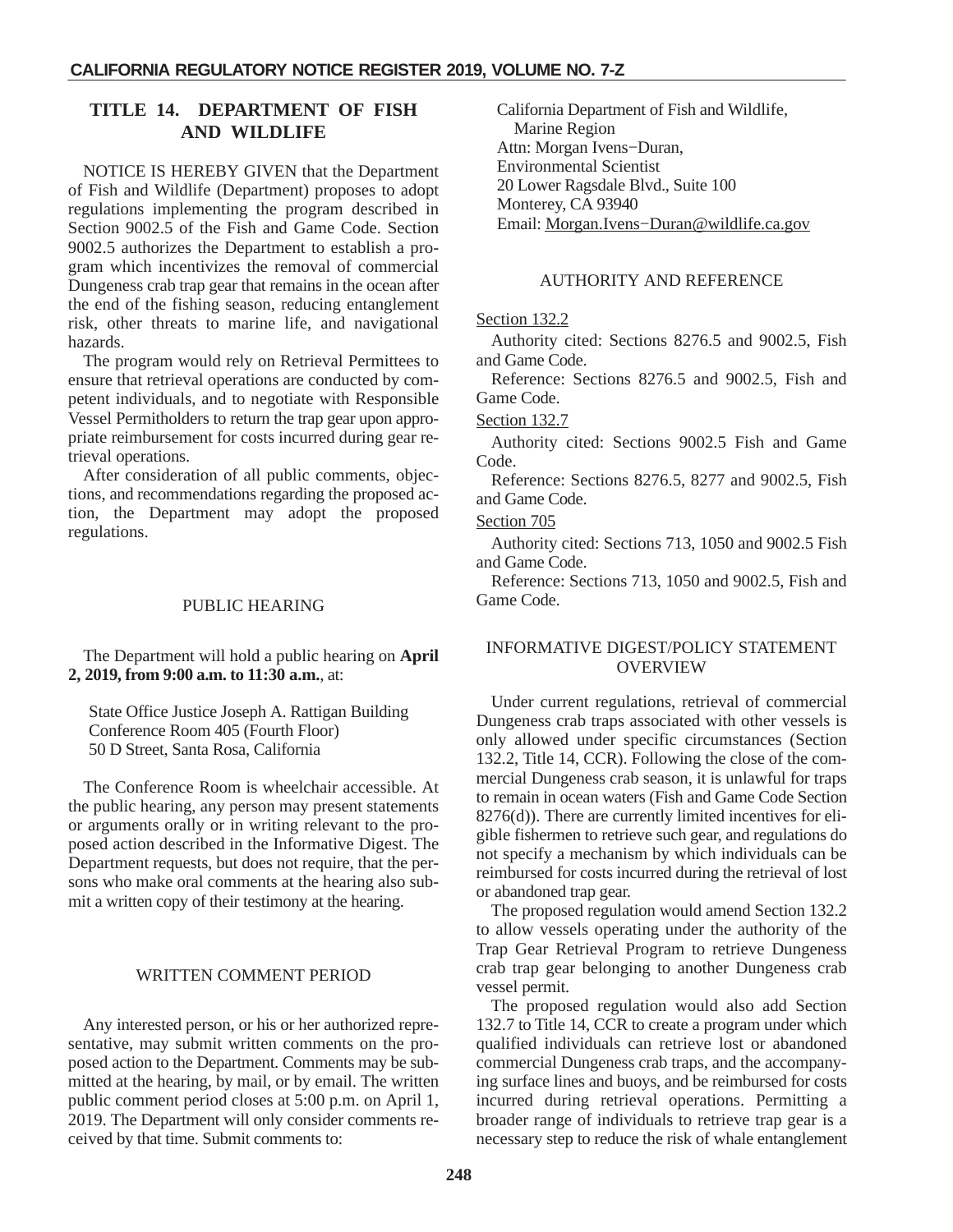with trap gear and the navigational and aesthetic impacts of persistent marine debris. The following is a summary of the new regulations proposed in Section 132.7:

- $\bullet$  Define commercial Dungeness crab traps that are left in ocean waters after the close of the season to be lost or abandoned and subject to retrieval by permitted individuals
- $\bullet$  Define applicants for a Retrieval Permit as charitable organizations, sport or commercial fisherman associations, or a government entity in California
- - Specify the form upon which interested entities will apply for a Retrieval Permit (DFW1078, New 01/23/19) and subsequently amend that permit (DFW1078a, New 01/23/19)
- - Specify minimum requirements for Designated Retrievers who are authorized to conduct retrieval operations
- - Specify the period during which gear retrieval operations may be conducted, and that gear located in an area where take of Dungeness crab by trap is prohibited may not be retrieved without authorization from CDFW Law Enforcement Division
- - Specify a logbook form (DFW1059, New 01/23/19) upon which Designated Retrievers and Retrieval Permittees will document trap retrieval operations and whether a Responsible Vessel Permitholder has paid a Retriever Trap Fee for their retrieved gear
- $\bullet$  Specify the Department authority to inspect vessels and facilities to ensure compliance
- - Establish criteria for suspension or revocation of a Retrieval Permit
- - Establish timelines for contact, title transfer, and disposition of retrieved traps
- - Establish a per−trap fee the Department will pay to a Retrieval Permittee if a Responsible Vessel Permitholder does not pay the Retriever Trap Fee
- - Levy a per−trap fee for all Responsible Vessel Permitholders who do not pay the Retriever Trap Fee, and allow the Department to suspend renewal or transfer of the Dungeness crab vessel permit until all owed fees are paid

Amending Section 705 will set the Lost or Abandoned Trap Gear Retrieval Permit Application, Lost or Abandoned Trap Gear Retrieval Permit Amendment, and Lost or Abandoned Department Trap Gear fees. The Application and Amendment fees are necessary to recover Department costs to process and oversee activities authorized by a Retrieval Permit. The Department Trap Fee would be paid by a Dungeness crab vessel permittee to recover Department costs associated with non−payment of the Retriever Trap Fee.

The proposed regulations will encourage removal of lost or abandoned Dungeness crab trap gear and therefore reduce the risk of marine life entanglement, improve the aesthetics of coastal waters, and remove navigation hazards from ocean waters. In addition, the amount of the freely negotiated Retriever Trap Fee paid to the Retrieval Permittee is expected to be less than the market price of purchasing new traps and associated surface gear (lines and buoys). Thus, the program is also expected to benefit the Dungeness crab fishing fleet by reducing costs from replacing lost gear.

The proposed regulations are neither inconsistent nor incompatible with existing State regulations. The Legislature has delegated the Department authority to implement a commercial Dungeness crab trap gear retrieval program (Section 9002.5 of the Fish and Game Code). The Department has reviewed existing regulations in Title 14 of the California Code of Regulations and finds that the proposed regulations are neither inconsistent nor incompatible with existing State regulations.

# FORMS INCORPORATED BY REFERENCE

The following forms are incorporated by reference in the proposed regulations:

- $\bullet$  DFW1059, Trap Gear Retrieval Logbook, New 01/23/19
- $\bullet$  DFW1078, Lost or Abandoned Commercial Dungeness Crab Trap Gear Retrieval Permit Application, New 01/23/19
- - DFW1078a, Lost or Abandoned Commercial Dungeness Crab Trap Gear Retrieval Permit Amendment, New 01/23/19

### DISCLOSURES REGARDING THE PROPOSED ACTION

(a) Significant Statewide Adverse Economic Impact Directly Affecting Businesses, Including the Ability of California Businesses to Compete with Businesses in Other States:

The proposed action will not have a significant statewide adverse economic impact directly affecting business, including the ability of California businesses to compete with businesses in other states.

(b) Impact on the Creation or Elimination of Jobs Within the State, the Creation of New Businesses or the Elimination of Existing Businesses, or the Expansion of Businesses in California; Benefits of the Regulation to the Health and Welfare of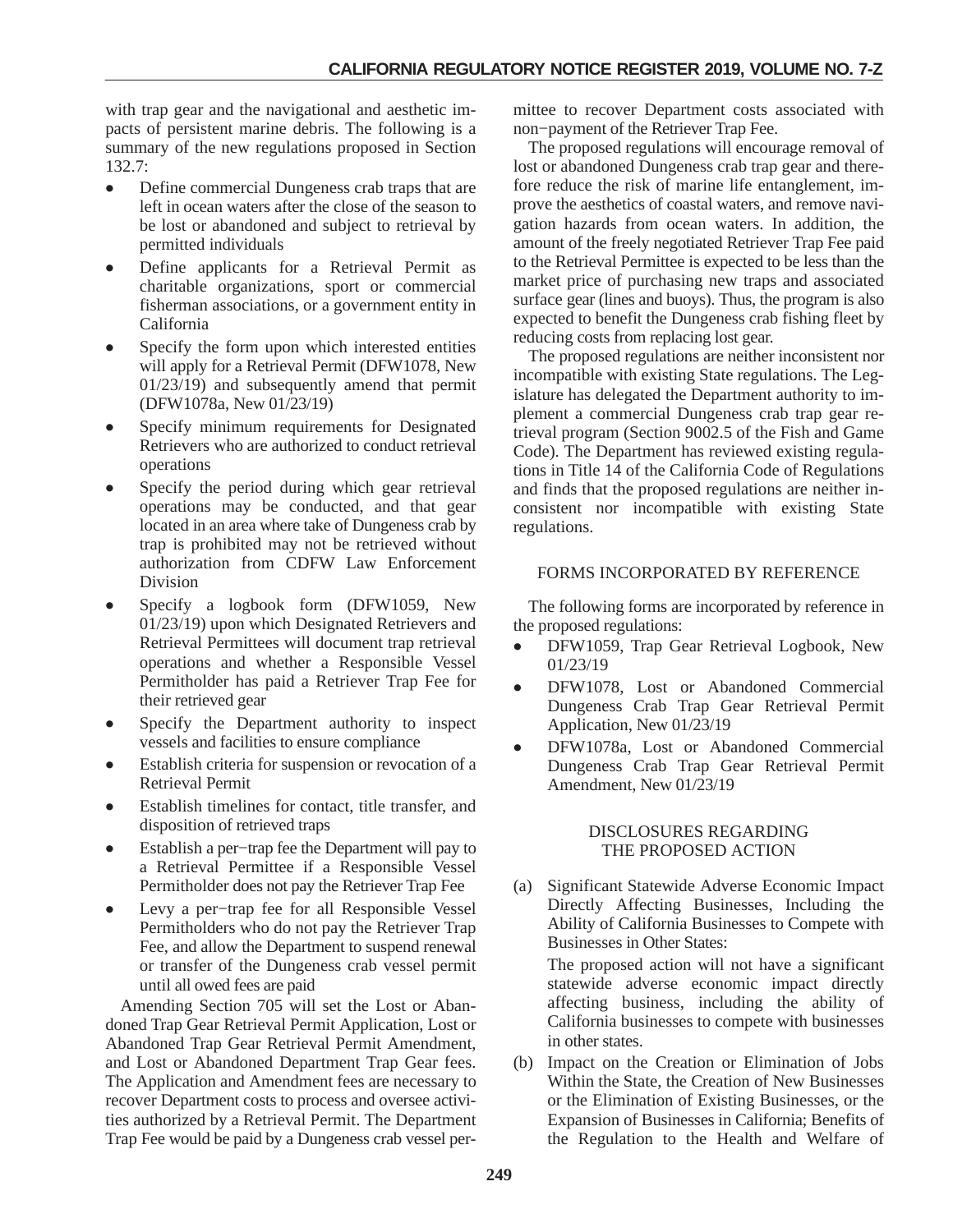California Residents, Worker Safety, and the State's Environment: The proposed action is anticipated to prompt some additional job opportunities associated with the gear retrieval program at the end of the commercial Dungeness crab season until September 30. The gear retrieval program may enable the creation of some new businesses or enable the expansion of existing businesses. The proposed action is not anticipated to result in the elimination of jobs or existing businesses. The health and welfare of California residents and worker safety will not be directly impacted. The State's environment should be positively impacted by the removal of gear that could be hazardous to marine life.

(c) Cost Impacts on a Representative Private Person or Business:

The agency is not aware of any cost impacts that a representative private person or business would necessarily incur in reasonable compliance with the proposed action.

- (d) Costs or Savings to State Agencies or Costs/Savings in Federal Funding to the State: The Department would issue gear Retrieval Permits and amendments; Responsible Vessel Permits, enforce the program in the field; and reimburse Retrieval Permittees for non−payment by a Responsible Vessel Permittee. The Department will reimburse the Retrieval Permittee and assess trap fees against the non−paying Responsible Vessel Permit holder. All fees are established to recover the reasonable administrative costs of fulfilling each action. It is difficult to anticipate the resulting change in Department revenues until the program is in place for at least one year. The proposed action will not affect Federal funding to the state.
- (e) Nondiscretionary Costs/Savings to Local Agencies: None.
- (f) Programs Mandated on Local Agencies or School Districts: None.
- (g) Costs Imposed on Any Local Agency or School District that is Required to be Reimbursed Under Part 7 (commencing with Section 17500) of Division 4, Government Code: None.
- (h) Effect on Housing Costs: None.
- (i) Effect on Small Business: The proposed regulations affect small businesses specifically involved in the Dungeness crab trap fishery and crab trap retrieval.

# RESULTS OF THE ECONOMIC IMPACT ASSESSMENT

The Department concludes that it is (1) likely the program will create additional job opportunities and enable creation of some new, or expansion of existing, businesses engaged in gear retrieval operations; (2) unlikely to result in the elimination of commercial fishing jobs or existing businesses; and (3) likely to benefit the commercial Dungeness crab fishery through returning lost or abandoned gear at a cost lower than replacing the gear.

# BENEFITS TO THE STATE'S ENVIRONMENT

The Department anticipates the cumulative effects of the changes to be positive with regard to the state's environment. The proposed regulations establish a program which will reduce the amount of lost or abandoned commercial Dungeness crab trap gear left in the water after the close of the fishing season, thereby reducing the risk of marine life entanglements.

# CONSIDERATION OF ALTERNATIVES

In view of information currently possessed, no reasonable alternative considered would be more effective in carrying out the purpose for which the regulation is proposed, would be as effective and less burdensome to affected private persons than the proposed regulation, or would be more cost effective to affected private persons and equally effective in implementing the statutory policy or other provision of law.

# MITIGATION MEASURES REQUIRED BY REGULATORY ACTION

The proposed regulatory action will have no negative impact on the environment; therefore, no mitigation measures are needed.

# CONTACT PERSONS

Inquiries concerning the proposed administrative action should be directed to:

California Department of Fish and Wildlife, Marine Region Attn: Morgan Ivens−Duran Environmental Scientist 20 Lower Ragsdale Blvd., Suite 100 Monterey, CA 93940 Phone: (831) 649−2811 Email: Morgan.Ivens−Duran@wildlife.ca.gov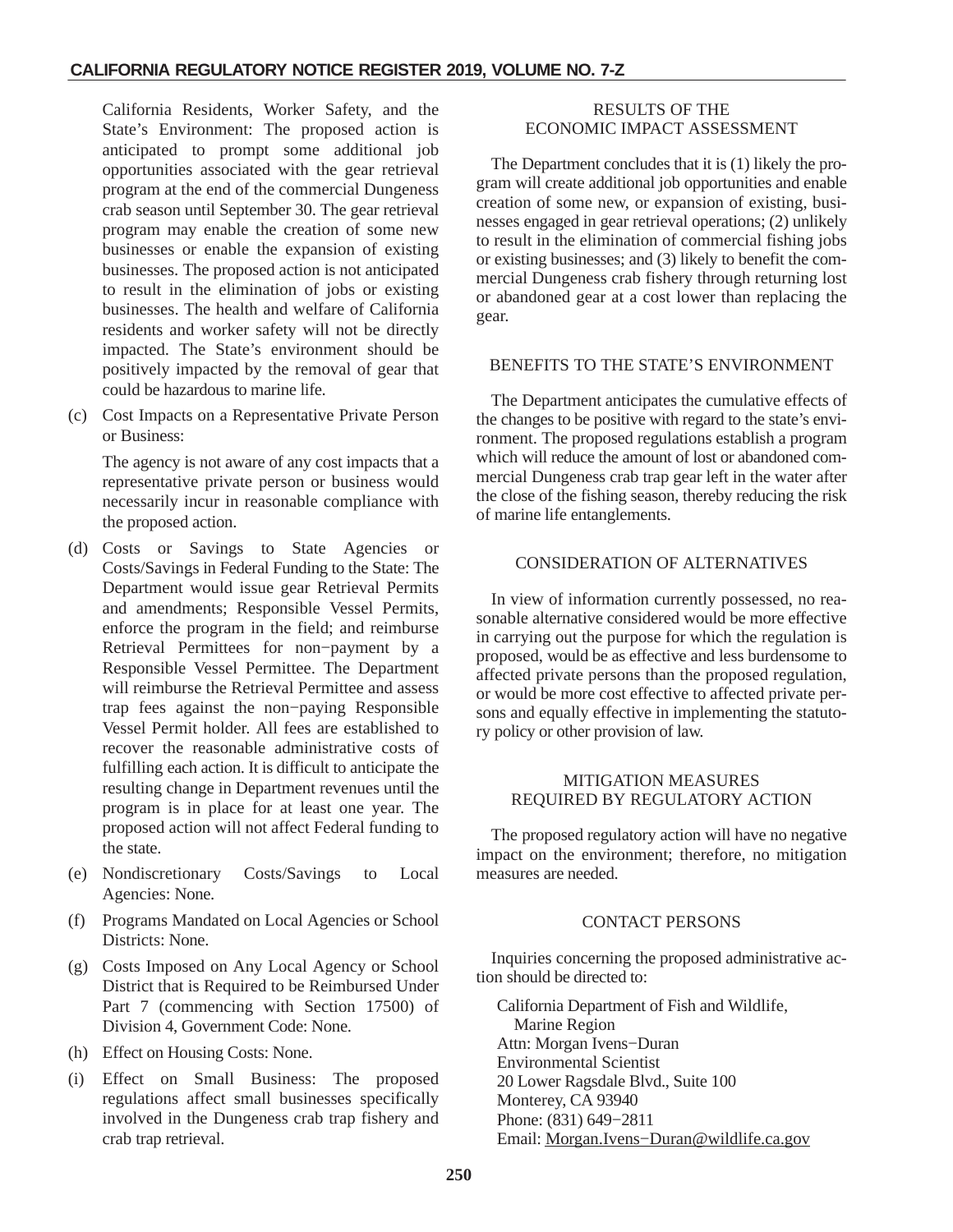<span id="page-16-0"></span>The backup contact person is:

California Department of Fish and Wildlife, Marine Region Attn: Christy Juhasz, Environmental Scientist 5355 Skylane Blvd., Suite B Santa Rosa, CA 95403 Phone: (707) 576−2887 Email: Christy.Juhasz@wildlife.ca.gov

Please direct requests for copies of the proposed text (the "express terms") of the regulations, the initial statement of reasons, the modified text of the regulations, if any, or other information upon which the rulemaking is based to Morgan Ivens−Duran (see above for contact information).

# AVAILABILITY OF THE INITIAL STATEMENT OF REASONS, TEXT OF PROPOSED REGULATIONS, AND RULEMAKING FILE

The Department will have the entire rulemaking file available for inspection and copying at its office at the Monterey address above. As of the date this notice is published, the rulemaking file consists of:

- $\bullet$ Notice of Proposed Rulemaking
- $\bullet$ Proposed Regulatory Text
- -Initial Statement of Reasons
- - Economic and Fiscal Impact Assessment (STD. Form 399)

### AVAILABILITY OF DOCUMENTS ON THE INTERNET

The rulemaking file is available online at: https://www.wildlife.ca.gov/Notices/Regulations.

# AVAILABILITY OF CHANGED OR MODIFIED TEXT

After holding the hearing and considering all timely and relevant comments received by the Department, the Department may adopt the proposed regulations substantially as described in this notice. If the Department makes modifications which are sufficiently related to the originally proposed text, it will make the modified text (with the changes clearly indicated) available to the public for at least 15 days before the Department adopts the regulations as revised. Please send requests for copies of any modified regulations to the attention of Morgan Ivens−Duran (see above for further contact information). The Department will accept written comments on the modified regulations for 15 days after the date on which they are made available.

# AVAILABILITY OF THE FINAL STATEMENT OF REASONS

Upon its completion, copies of the Final Statement of Reasons may be obtained by contacting Morgan Ivens− Duran (see above for further contact information).

# **TITLE 19. OFFICE OF THE STATE FIRE MARSHAL**

ADOPTION OF REGULATIONS — REQUIREMENTS FOR PIPELINES NEAR ENVIRONMENTALLY AND ECOLOGICALLY SENSITIVE AREAS

# **TITLE 19. PUBLIC SAFETY DIVISION 1. STATE FIRE MARSHAL CHAPTER 14. HAZARDOUS LIQUID PIPELINE SAFETY ARTICLE 7. REQUIREMENTS FOR PIPELINE NEAR ENVIRONMENTALLY AND ECOLOGICALLY SENSITIVE AREAS**

**NOTICE IS HEREBY GIVEN** pursuant to Government Code, section 11346.6 that the California Department of Forestry and Fire Protection — Office of the State Fire Marshal ("OSFM") proposes to adopt and add regulations implementing Title 19, Division 1, Chapter 14, Article 7 of the California Code of Regulations, the Requirements For New Or Replacement Pipeline Near Environmentally and Ecologically Sensitive Areas In The Coastal Zone (EESA Regulations), to reflect recently enacted statutory requirements. This action consists of the adoption of a new article and sections of the California Code of Regulations as described below.

The text of the proposed adoptions, the initial statement of reasons and related rulemaking documents are available on the Office of the State Fire Marshal's website at: http://osfm.fire.ca.gov/codedevelopment/ codedevelopment\_title19development.

# STATUTORY AUTHORITY

The Elder California Pipeline Safety Act, California Government Code sections 51010 et seq., delegates exclusive authority to the OSFM to regulate intrastate hazardous liquid pipelines and to implement the State's responsibilities under the federal Hazardous Liquid Pipeline Safety Act, Title 49 of the United States Code sections 60101 et seq. Included in the broader federal authorities, the OSFM may adopt additional or more stringent safety standards applicable to intrastate pipelines pursuant to 49 USC 60101, 60104, and 60105. Re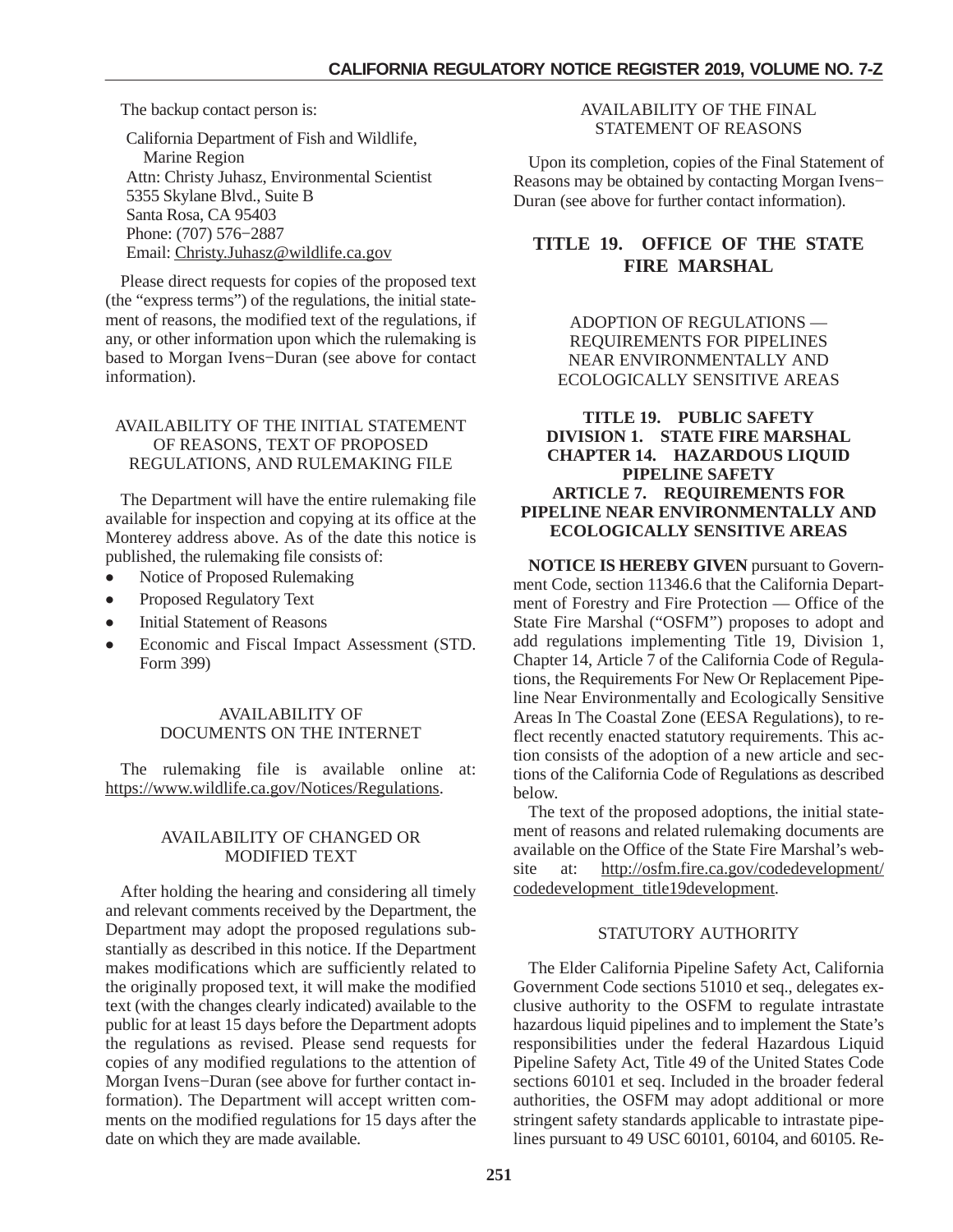cently enacted California Government Code section 51013.1 directs the OSFM to adopt regulations for the use of best available technology on new, replacement, and existing intrastate hazardous liquid pipelines. To adopt regulations as directed by the legislature, the OSFM exercised authority pursuant to sections 51013.1, 51010 (exclusive authority to regulate hazardous liquid intrastate pipelines), 51011 (adopt regulations consistent with federal law), 51013.5 (testing and inspections on new, existing, relocated, or replaced pipelines), 51015 (production of pipeline operator records, procedures, accident reporting, design, construction, testing, or operation and maintenance; right to enter, inspect and examine records and properties of pipeline operators), 51015.1 (annual inspection of pipelines and operators), 51016 (valve spacing study for new, existing, or replacement pipelines to limit spillage into metropolitan and environmentally sensitive areas), 51017 (pipeline information needed for emergency response and program purposes), 51018.6 (civil penalties), and 51018.8 (compliance orders).

### PROPOSED ACTION

The proposed action will adopt a new article and regulations to reflect legislative requirements found in section 51013.1.

**Add:** Article 7 to Title 19, Division 1, Chapter 14 of the California Code of Regulations entitled "Requirements For New Or Replacement Pipeline Near Environmentally and Ecologically Sensitive Areas In The Coastal Zone."

**Add:** Sections 2100−2120

# PUBLIC HEARINGS

Public hearings will be held in Sacramento, Orange County, and Santa Barbara in accordance with the requirements set forth in Government Code section 11346.8. At the hearings, any person may present statements or arguments orally or in writing relevant to the proposed action described in the Informative Digest. The OSFM requests but does not require that persons who make oral comments at the hearing also submit a written copy of their testimony at the hearing. The hearing details are as follows:

#### **Orange County/Huntington Beach/Los Angeles**

| Date:     | February 22, 2019            |
|-----------|------------------------------|
| Time:     | $1:30-4:30$                  |
| Location: | 2000 Main Street             |
|           | <b>City Council Chambers</b> |
|           | Huntington Beach, CA 92648   |

#### **Santa Barbara**

| Date:             | March 1, 2019                   |  |
|-------------------|---------------------------------|--|
| Time:             | $1:30-4:30$                     |  |
| Location:         | 105 E. Anapamu St.              |  |
|                   | Board Meeting Room 4th Floor    |  |
|                   | Santa Barbara, CA 93101         |  |
| <b>Sacramento</b> |                                 |  |
| Date:             | April 2, 2019                   |  |
| Time:             | $1:30-4:30$                     |  |
| Location:         | <b>Natural Resources Agency</b> |  |
|                   | Auditorium                      |  |
|                   | 1416 Ninth Street, First Floor  |  |
|                   | Sacramento, CA 95814            |  |

#### WRITTEN COMMENT PERIOD

Any interested person may submit written comments relevant to the proposed adoptions in this action to the Office of the State Fire Marshal. Comments will be accepted for 45 days beginning February 15, 2019 and **ending April 2, 2019.** The written comment period **closes at 5:00 p.m. (Pacific Time ("PT") on April 2, 2019.** All written comments received by that time will be considered and responded to as part of the compilation of the rulemaking file. Electronic submission of comments is preferred; however, written comments may also be delivered or mailed. Written comments should be addressed as follows:

- - Email: diane.arend@fire.ca.gov; (include in the subject line of the email **"Comments — Pipeline Safety−New Technologies, T19, Division 1"**), *or*
- -Mail to:

**CAL FIRE/OFFICE OF THE STATE FIRE MARSHAL P.O. Box 944246 Sacramento, CA 94244−2460 Attn: Diane Arend, Code Development & Analysis**

Hand delivery to:

**CAL FIRE/OFFICE OF THE STATE FIRE MARSHAL 2251 Harvard Street, 4th Floor Sacramento, CA 95815 Attn: Diane Arend, Code Development & Analysis 8:00 a.m to 5:00 p.m**

Please note that under the California Public Records Act (Gov. Code section 6250, et seq.), written and oral comments, attachments, and associated contact information (e.g., address, phone, email, etc.) become part of the public records and can be released to the public upon request.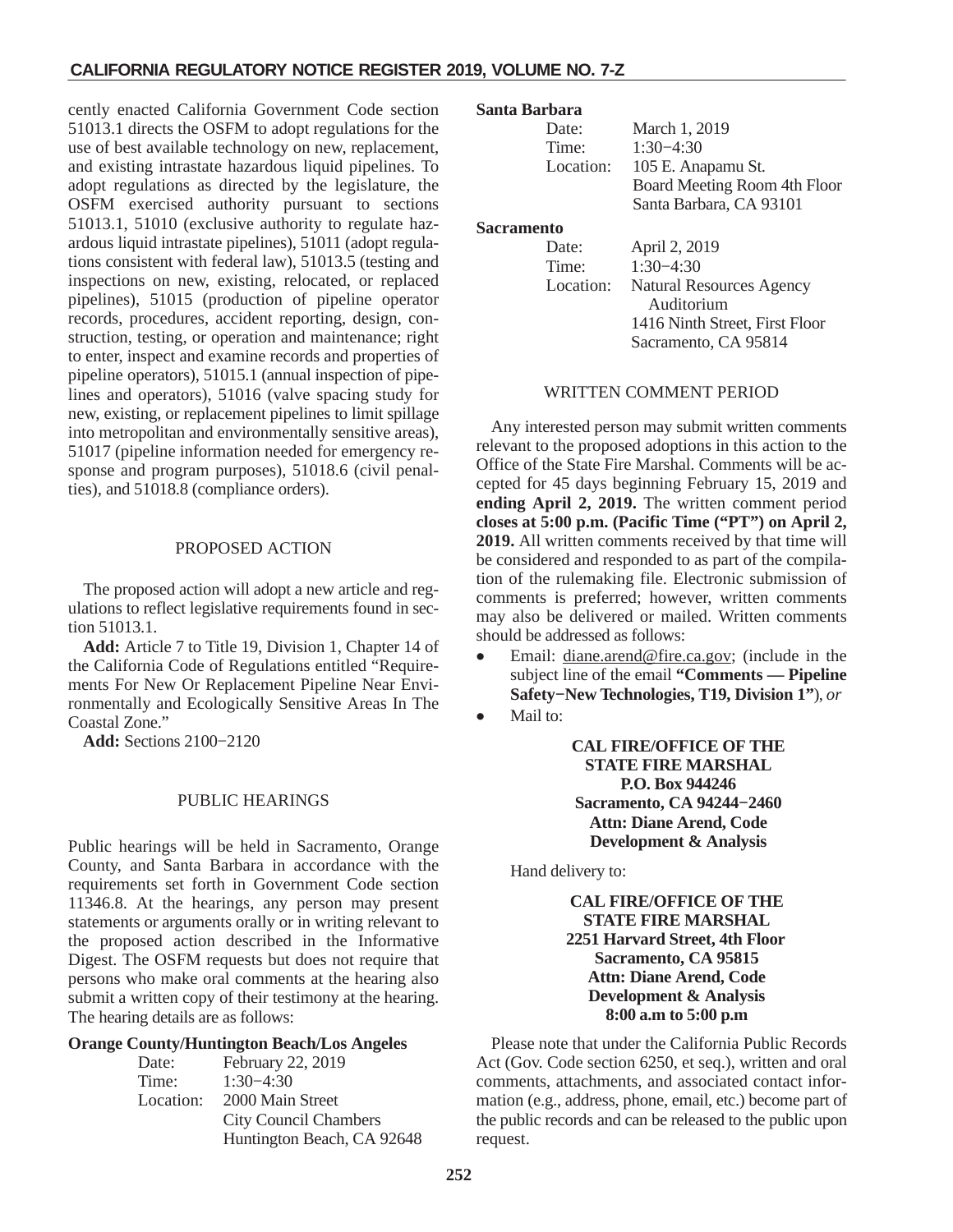Pursuant to Government Code section 11346.9, the OSFM shall respond to comments submitted during the comment period containing objections and/or recommendations specifically directed at the OSFM's proposed action or to the procedures followed by the agency in proposing or adopting the action.

# AUTHORITY AND REFERENCE

These regulations are submitted to the OSFM's authority under California Government Code Sections 51010, 51011, 51013.1, 51013.5, 51015, 51015.1, 51016, 51017, 51018.6, and 51018.8, and authority found in Title 49 of the United States Code Sections 49 USC 60101, 60104, and 60105.

# INFORMATIVE DIGEST/POLICY STATEMENT OVERVIEW

This rulemaking action implements, interprets, clarifies and/or makes specific section 51013.1 of the Government Code.

The Elder California Pipeline Safety Act (Government Code §51010, et seq.) requires pipeline operators to comply with minimum federal standards and additional more stringent State standards to ensure the safe operation of intrastate hazardous liquid pipelines.

#### Summary of Existing Laws:

Government Code section 51013.1 was enacted in response to an interstate hazardous liquid spill resulting from a pipeline near Refugio Beach in Santa Barbara County. Oil from that release entered the Pacific Ocean and caused extensive environmental damage. At that time, the pipeline was not subject to OSFM jurisdiction but highlighted the importance of protecting California's vital natural resources. Section 51013.1 imposed more stringent standards on intrastate pipelines and directed the OSFM to adopt regulations that would require new, replacement, and existing intrastate pipelines to install or retrofit pipelines near environmentally and ecologically sensitive areas in the coastal zone to use best available technology. Similar to existing regulatory authority, the OSFM must review information and data submitted by operators to make a compliance determination with the proposed regulations.

# Summary of Proposed Regulations:

The OSFM is proposing to add California Code of Regulations, Title 19, Division 1, Chapter 14, Article 7, The proposed regulations build on the minimum PHMSA requirements. The more stringent safety standards that California is proposing are designed to address the environmental protection needs of California's uniquely situated resources. To achieve this goal,

the proposed regulations will require pipeline operators to: identify pipelines subject to the proposed regulations, submit risk analysis evaluating spill volumes and dispersion that could impact environmentally and ecologically sensitive areas, propose use of best available technology to reduce spill volumes, and are subject to review and approval by the OSFM. Operators must implement retrofit to existing pipelines with best available technology in a specified time frame. Following implementation, operators are required to review and update risk analyses on a set schedule in the future to ensure that technologies on the pipeline continue to limit the consequences of a release and take account for migration, movement, and discovery of important natural resources. The effect the proposed regulations will have is continued protection of environmentally and ecologically sensitive areas now and in the future.

# Summary of Effect:

In drafting the proposed regulations, the Office of the State Fire Marshal recognized the significant legislative policy objective of protecting environmentally and ecologically sensitive areas. Because the proposed regulations are intended to identify requirements that combine pipeline operations with environmental protection, the OSFM invited stakeholders, including operators, non−governmental organizations, and State and local agencies to identify provisions that would assist in achieving compliance under the new law. Many of the provisions in the proposed regulations were suggested by those stakeholders. In inviting stakeholder input the OSFM specifically solicited comments directed at development of regulatory language that will protect environmentally and ecologically sensitive areas, consider economic impacts to the regulated community, and remain consistent with the Elder Pipeline Safety Act and other adopted State policies.

# Objective and Anticipated Benefits of the Proposed Regulations:

The primary objective of the proposed regulations is to protect environmentally and ecologically sensitive areas and state waters and wildlife. Government Code section 51013.1 achieves this objective by reducing the volume of hazardous liquid released in the event of a spill using best available technology.

The proposed regulations identified for adoption during this rulemaking process include approximately twenty (20) new sections. Those sections are intended to reduce the amount of oil released in an oil spill to more effectively protect environmentally and ecologically sensitive areas and state waters and wildlife when compared to existing law. There is no guarantee another spill will not occur. However, the proposed regulations should reduce the consequences of a release and corresponding negative environmental and economic im-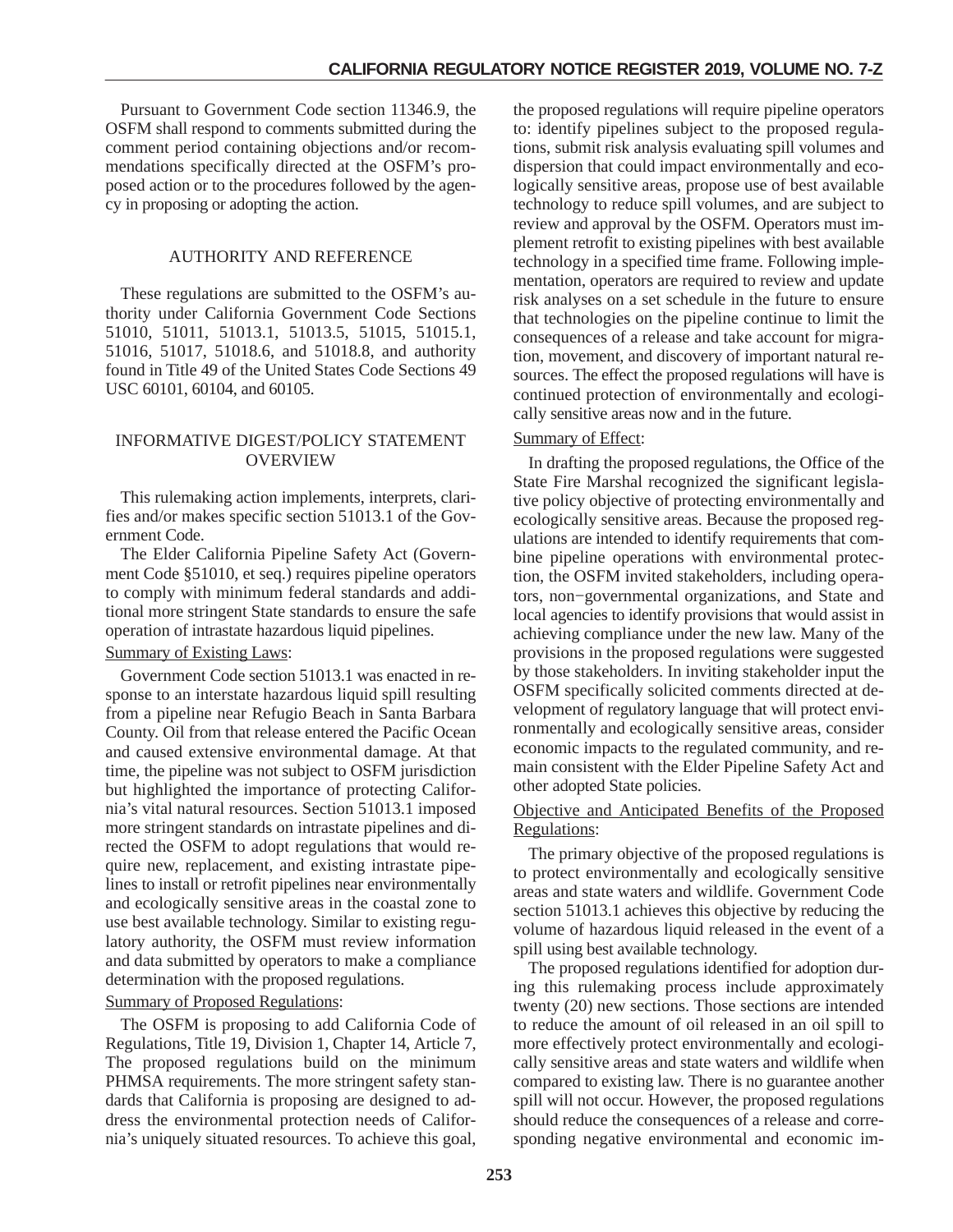pacts if a spill occurs. Anticipated benefits include, continued access to coastal activities following a spill, fewer injury or death of species and habitat in California's coastal areas, reduced response costs on State, Federal, and local agencies freeing up resources for other beneficial purposes, lesser impacts on ocean fisheries, stability to energy infrastructure, and the avoidance of potential costs to responsible parties, among others.

# Comparable Federal Regulations or Statute:

The proposed action does not duplicate or conflict with any federal regulations or statutes.

# Evaluation of Inconsistency/Incompatibility with Existing State Regulations:

The OSFM has evaluated the proposed regulations and found that they are not inconsistent or incompatible with existing State and federal regulations. The OSFM regulates the safety of intrastate hazardous liquid pipelines through certification from the United States Department of Transportation — Pipeline and Hazardous Materials Safety Administration (PHMSA), as required by the Hazardous Liquid Pipeline Safety Act of 1979, 49 U.S.C. sections 60101 et seq. and associated regulations found in 49 C.F.R. 195 et seq. The PHMSA certification requires the OSFM to conduct various inspections on each intrastate hazardous liquid pipeline operator and their pipelines at varying time intervals. In broad terms, the PHMSA requirements contained in Federal statute and regulations set the minimum regulatory requirements on hazardous liquid pipeline operators. These minimum standards include evaluating valve placement, testing, operational procedures, and identifying areas that are more sensitive to the consequences of spills. Any state, including California, that maintains a certification from PHMSA may impose additional more stringent safety requirements on hazardous liquid pipeline operators pursuant to 49 U.S.C. 60104.

# **Forms and Documents Incorporated by Reference:**

The following documents or forms are incorporated by reference for this rulemaking:

- 1. Form PSD−103: Notice of Intrastate Hazardous Liquid Pipeline Construction (July 1, 2017)
- 2. American Petroleum Institute Recommended Practice 1130, "Computational Pipeline Monitoring for Liquids" (First Edition, September 2007, Reaffirmed April 2012).
- 3. American Petroleum Institute Recommended Practice 1175, "Pipeline Leak Detection — Program Management" (First Edition, December 2015).

# OTHER MATTERS PRESCRIBED BY STATUTE APPLICABLE TO THE AGENCY OR ANY SPECIFIC REGULATION OR CLASS OF REGULATIONS

There are no other matters prescribed by statute applicable to the OSFM, or to any specific regulation. There are no other matters to identify.

# DISCLOSURES REGARDING THE PROPOSED ACTION

The OSFM has made the following initial determinations concerning the adoption of the proposed EESA Regulations:

### **Mandates on Local Agencies and School Districts**

The OSFM has initially determined that the adoption of the proposed EESA Regulations will not impose a mandate on local agencies or school districts requiring reimbursement pursuant to Government Code section 17500 et seq. because the OSFM is implementing legislation based on State and federal laws affecting pipeline operators, not local agencies or school districts. Local agencies may incur costs secondarily when pipeline operators undertake actions to comply with the proposed EESA Regulations through permitting related activities. Those permitting costs are recovered by local agencies through fees paid by pipeline operators. Such secondary costs are not the result of a new program or higher level of service within the meaning of Article XIII.B, Section 6 of the California Constitution.

# **Costs or Savings to Local Agencies and School Districts, State Agencies, or Federal Funding to the State of California**

The development and implementation of the proposed EESA Regulations (along with other newly enacted statutory requirements) was anticipated to result in increased inspections and number of inspectors needed, research related to best available technologies, automatic shutoff systems, leak detection technology, and review of risk assessments. The OSFM estimated an increased cost of \$1.137 million related to these new obligations for fiscal year (FY) 2016−2017. An increase in on−going costs associated with these obligations was estimated at an additional \$755,000 for FY 2017−2018, \$707,000 for FY 2018−2019, \$652,000 for FY 2019−2020, and \$594,000 for FY 2020−2021. All the above costs were covered through an approved budget change proposal submitted to the Legislature in April of 2016.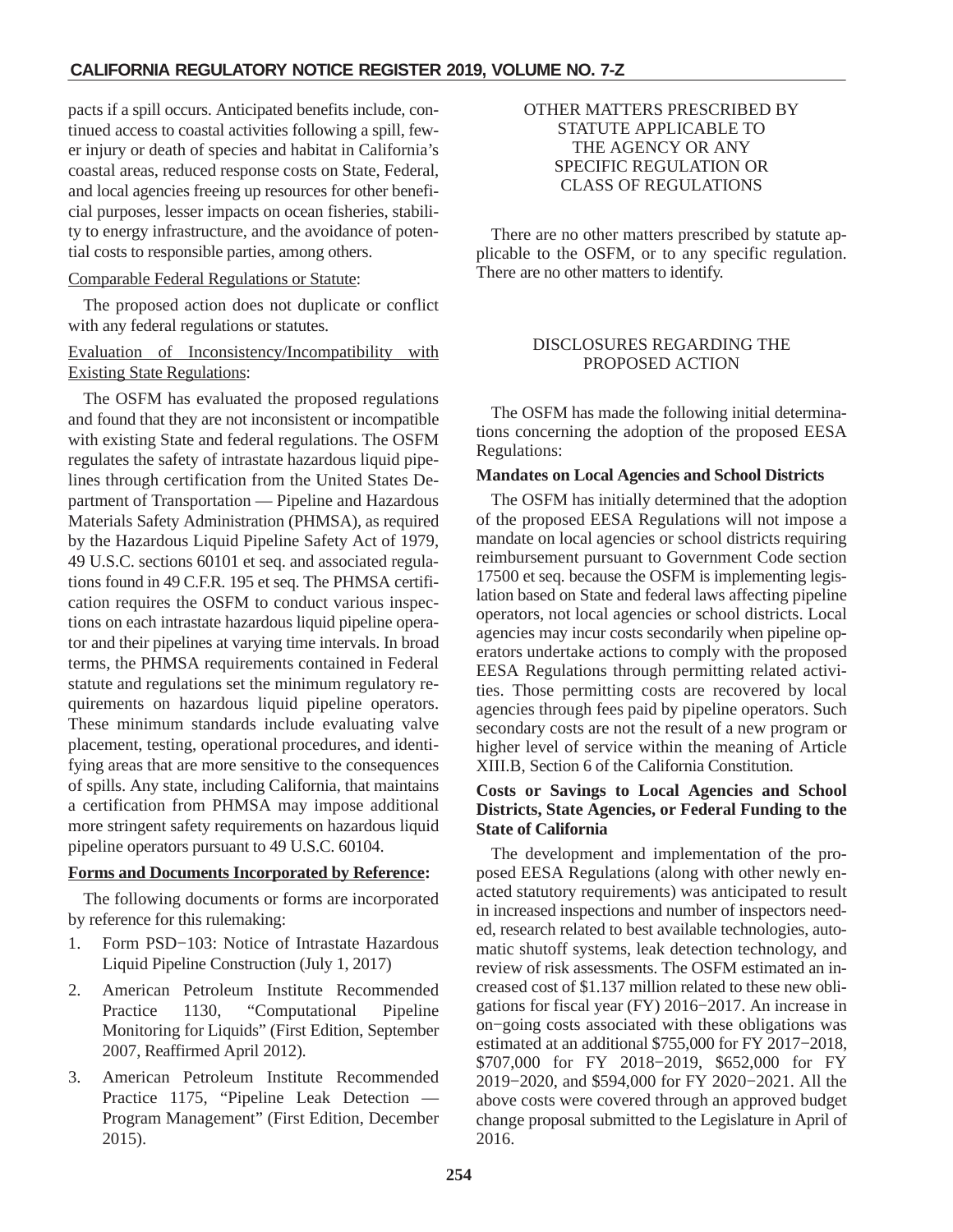The OSFM's Pipeline Safety Division is partially funded by federal grant funding administered by the Pipeline and Hazardous Materials Safety Administration (PHMSA) within the United States Department of Transportation. Over the past 10 years, federal grant funding has covered 50 percent of the Pipeline Safety Division's qualified expenditures. The OSFM has maintained communications with PHMSA regarding the expanding role of the Pipeline Safety Division and its staff and does not anticipate a change in the percentage of grant funding allocated in the future.

Pursuant to Government Code sections 51019 and 51019.05 the OSFM has regulatory authority to adjust fees assessed on pipeline operators in the State to cover costs associated with administering its regulatory duties. The OSFM monitors these costs and will initiate rulemaking to cover increased costs as needed going forward.

No reimbursable costs or savings under Part 7 (commencing with Section 17500) of Division 4 of the Government Code are estimated to local agencies or school districts, no nondiscretionary costs or savings to local agencies or school districts, and no costs or savings in federal funding to the State will result from the proposed action.

It is anticipated that some indirect cost impacts to other State agencies may occur following implementation of the regulations, though no requirements are directly imposed on other State agencies. If pipeline operators utilize resources within other agencies to seek compliance with the proposed regulations, there will be an indirect cost impact. However, any indirect costs imposed on a State agency, if any, are too small to quantify.

#### **Significant Effect on Housing Costs**

The OSFM has determined that the proposed regulation will not have a significant effect on housing costs.

# **Significant Statewide Adverse Economic Impacts on Business**

The OSFM has initially determined that the proposed action will not have a significant, statewide adverse economic impact directly affecting business, including the ability of California businesses to compete with businesses in other states. The factual basis for this conclusion is that the proposed regulations interpret and make specific existing statutory requirements. The proposed regulations will likely result in some economic impact to pipeline operators to conduct studies and potentially install best available technologies. However, these impacts are offset by the numerous benefits of reduced spill volumes that should ultimately result in cost savings to pipeline operators and substantial benefit to the health, safety, and environment unique to California. Because the extent of costs incurred and costs saved will depend on the individual pipeline designs and oper-

ational needs, it is not possible to quantify the effects on each pipeline operator without reviewing a pipeline risk analysis. The pipeline risk analyses are required from pipeline operators after regulatory adoption, and the OSFM does not possess the necessary information at this time to project pipeline specific cost impacts but estimates indicate that any impact will not be significant. Additional information is contained in the Standardized Regulatory Impact Assessment.

# DECLARATION OF EVIDENCE

The OSFM has not relied on any other facts, evidence, documents, testimony or other evidence to make its initial determination of no statewide adverse economic impact.

#### STATEMENT OF THE RESULTS OF THE STANDARDIZED REGULATORY IMPACT ASSESSMENT

The OSFM determined that the proposed regulations are major regulations requiring a Standardized Regulatory Impact Assessment (SRIA). Quantitative and qualitative analysis of the economic impact of the proposed regulations presented various challenges that necessitated assumptions at times to complete the assessment. The SRIA anticipates the proposed regulations will incur additional direct costs on pipeline operators, however those costs are expected to be offset by benefits to industry, the public, and California's natural resources. These impacts are thoroughly analyzed in the SRIA. The Department of Finance reviewed and commented on the SRIA. A summary of those comments and the OSFM's response can be found below and are included in the Initial Statement of Reasons.

# *Statement of the results of the SRIA*

The primary quantitative cost attributed to the regulated community is estimated to be approximately \$220 million spread across the first three years of implementation with only nominal costs incurred thereafter. This estimate is inclusive and likely represents an overestimation of actual direct costs that operators could incur on Risk Analyses, leak detection systems, automatic shutoff systems, automated valves, remote controlled block valves, construction labor, permitting, testing, and training. Despite the direct costs that operators could incur, the impact on the roughly \$2.6 trillion Gross State Product is expected to be negligible. A more thorough discussion of SRIA results is provided below.

# *Creation or elimination of jobs within California*

The proposed regulations will have an impact on the creation of jobs in California and are estimated to create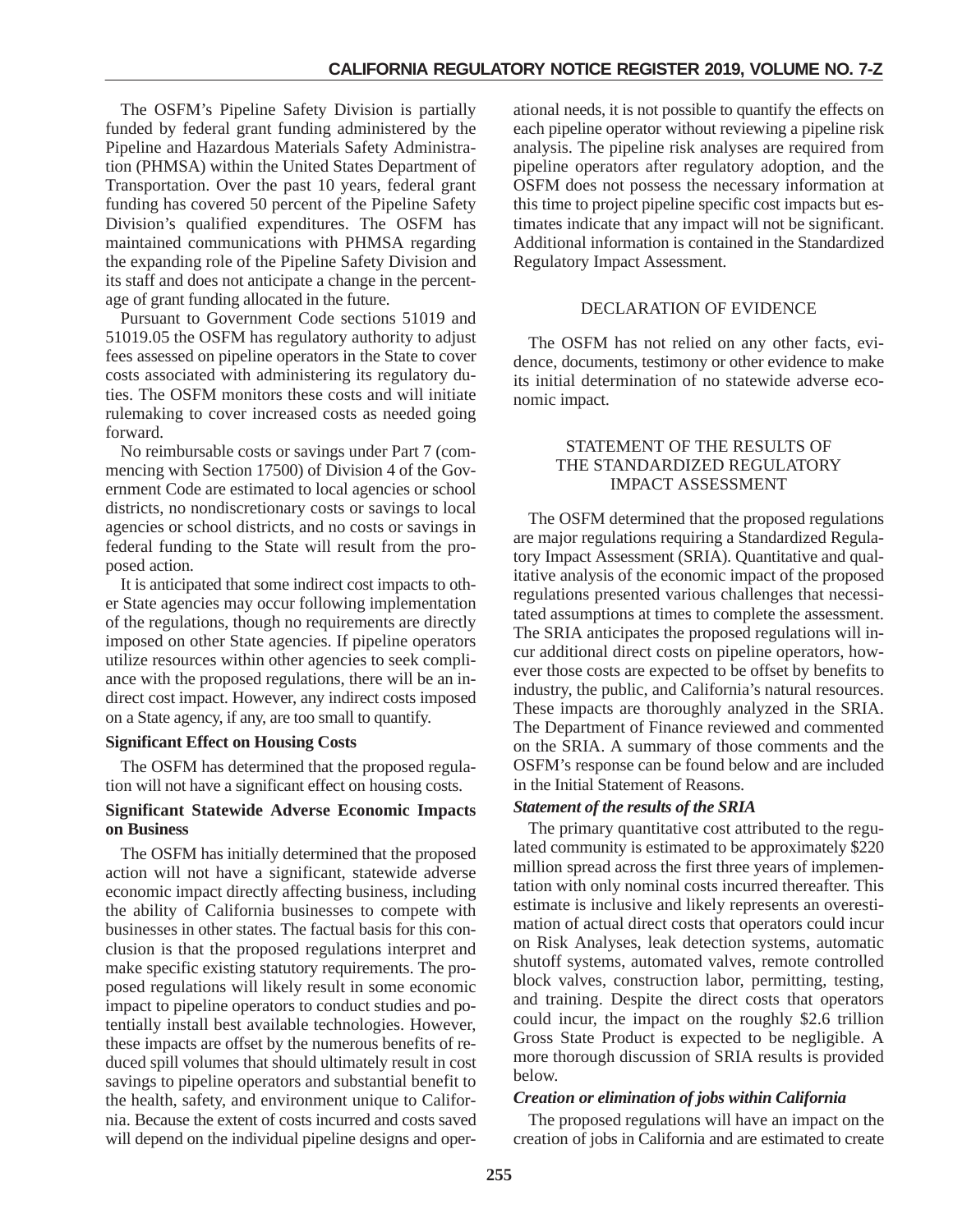1885 industry related jobs over the first three years of implementation. Generally speaking, the oil industry is expected to see an initial increase in overall employment in year one with approximately 271 jobs created, and larger increases in the subsequent two years. The increase in employment is largely related to increased consultant positions related to risk analyses and construction industries positions necessary to implement and retrofit pipeline projects installing best available technologies.

# *Creation of new businesses or elimination of existing business within California*

It is anticipated that the proposed regulations will not significantly impact the creation or elimination of businesses in California. Hazardous liquid pipeline construction and retrofit requires personnel to meet regulatory qualifications that could act as a barrier to entry for a new business. Likewise, labor, hardware, and software required to meet compliance requirements in the proposed regulations is typically highly specialized and requires extensive training. However, due to the anticipated increase in demand for qualified personnel it is likely that some new businesses will enter the industry to support pipeline operators in achieving regulatory compliance.

Those businesses that are currently operating in California and employ the specialized personnel required may experience growth in overall business. This is tempered by the fact that some members of industry indicated that where resources are scarce, operators may turn to qualified individuals from out of State to install required Best Available Technology (BAT). Bringing business from out of State may not necessarily have a negative impact and could be beneficial because it creates more competition delivering economic efficiencies.

# *The competitive advantages or disadvantages for business currently doing business within California*

It is unlikely that the proposed regulations will act as a disadvantage to industry in California because the intrastate hazardous liquid pipeline industry is captive. If an outside business wishes to enter the California market, it must comply with the regulatory requirements, placing industry on even footing.

The proposed regulations may act as an advantage for California industry if pipeline operators own interstate pipelines or operate intrastate pipelines in other states throughout the Country. Although it is only preliminary, PHMSA is in the process of drafting regulations that may ultimately be similar to the regulations proposed here. It is possible that the proposed PHMSA regulations will require similar evaluation and retrofit of pipelines that could impact HCAs for interstate pipelines. The PHMSA regulations could also address requirements on intrastate pipelines outside of California. California industry and operators would be uniquely situated to understand and competitively implement the more protective PHMSA requirements when compared to industry outside of California because of their prior regulatory experience. This prior experience could place businesses in California at a competitive advantage in the national pipeline transportation market.

# *The increase or decrease of investment in California*

Pipeline operators typically maintain a consistent review, testing, and evaluation of existing hardware and systems installed on pipelines. Upgrades to hardware and systems are common place. These actions lead to continued investment in fixed assets and personnel, regardless of the proposed regulations, that operators build into annual budgets. The proposed regulations anticipate a minimal increase in the overall growth of investment with initial expenses by operators on hardware, equipment, and labor that will meet best available technology requirements following regulatory adoption. The increase in investment will have a nominal impact on California's \$2.6 trillion annual economy with no indication that the proposed regulations will negatively affect investment in California. Pipeline operators have stated that they are already planning for additional investment in California to meet potential regulatory requirements.

# *The incentives for innovation in products, materials, or processes*

The proposed regulation is guided by one of the primary purposes of AB 864, using BAT to achieve spill volume reduction. BAT is broadly defined as technology that provides the greatest degree of protection by limiting the quantity of release in the event of a spill, taking into consideration whether the processes are currently in use and could be purchased anywhere in the world. The universe of possible applications of BAT is broad as no single pipeline is the same and no single technology may be BAT for all applications. This flexibility affords operators and industry the opportunity to innovate and demonstrate combinations of technologies that will best achieve spill volume reduction. It is anticipated that operators will meet the BAT requirements through improving, modifying, supplementing, adapting, or retrofitting existing products, materials, and processes. The flexibility in achieving compliance will act as a driver of innovation at implementation and going forward because the proposed regulations require operators to review installed and retrofit BAT every five years.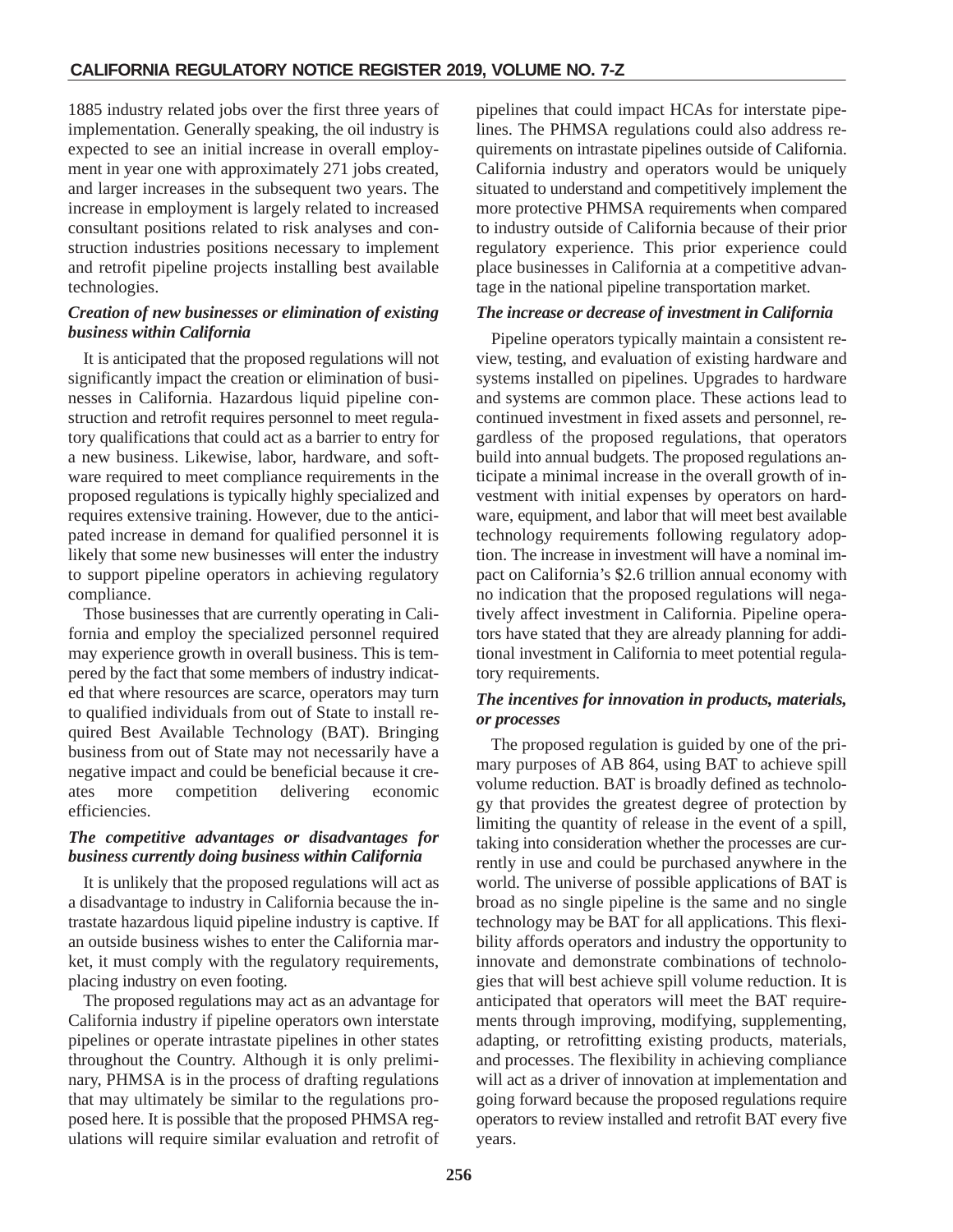# *The benefits of the regulations, including but not limited to, benefits to the health, safety, and welfare of California residents, worker safety, and the state's environment and quality of life, among any other benefits identified by the agency.*

The possible benefits derived from the proposed regulations can broadly be described as costs avoided resulting in a benefit conferred. The potential benefits, both direct and indirect, are variable and pipeline specific but on whole California and its residents will realize benefits from reduced spill frequency and volumes. There is no guarantee that future spills will not occur. However, the proposed regulations seek to reduce spill frequency and volumes that should correspond to benefits to the environment, public safety, tourism, coastal businesses, pipeline industry, fisheries, energy supply, and local and State government, among others. Some of the potential benefits are described in more detail below:

- - *Increased protection of state waters and wildlife.* The proposed regulations are similar to existing federal regulatory requirements designed to protect environmentally sensitive areas. However, the proposed regulations include additional environmental protections by using California's more expansive definition of environmentally and ecologically sensitive areas. Using the more expansive definition of environmentally and ecologically sensitive areas where pipelines must consider BAT and environmental impacts from a potential release should result in more pipelines installing spill detection and spill limiting technologies, thereby reducing the harmful effects of a spill and increasing protection of state waters and wildlife.
- - *Mitigation against future releases.* Following adoption and implementation of the proposed regulations, pipeline operators and the OSFM will continue to review pipeline information to ensure BAT is installed on pipelines. The on–going review will allow the proposed regulations to seamlessly incorporate new technologies and reassess installed technologies to determine if they still represent BAT. This process should result in a regulatory program that is constantly striving towards mitigating future spill frequency and size by incorporating constantly evolving BAT.
- - *Increased public safety.* Spills from hazardous liquid pipelines can impact nearby communities and in some cases, may necessitate evacuation due to potential risk and health impacts. Reducing the size and frequency of spills will reduce the likelihood and severity of the public being exposed to unsafe conditions.
- - *Reduction in lost recreational activities.* California's coastal areas are host to parks, beaches, campgrounds, and numerous recreational attractions that draw residents from all over the State to enjoy the natural resources that make California so unique. Residents cannot enjoy these resources when they are closed because of a hazardous liquid pipeline release. The proposed regulations should lead to fewer releases and lesser impacts in the event of a release, which will allow residents more time to enjoy recreational activities.
- - *Continuity of revenue to individuals, businesses, and State and local governments.* California's coastal areas draw residents and non−residents to enjoy its natural beauty. When people visit these areas they bring significant economic benefits to the community through State park fees, food, hotels, and other tourism−related industries. These industries suffer lost revenue when coastal areas are closed following a hazardous liquid pipeline release. In some instances, the economic impacts of a release can lead to lost State and local government revenue from oil production and transportation, lost jobs, and corporate bankruptcy. The proposed regulations seek to reduce releases and the resultant harm, which should lead to fewer revenue interruptions for industry and the coastal economy.
- $\bullet$  *Increased reliability in energy infrastructure.* Hazardous liquid pipelines play a significant role in distributing energy supplies to facilities for refinement and end users. When a pipeline suffers a significant failure the subsequent regulatory and investigatory functions may lead to the pipeline being taken out of service for a protracted period of time to ensure its safety before resuming operations. This disruption can lead to challenges in the supply chain and lead to a less reliable energy infrastructure. Fewer pipeline failures and smaller releases should lead to increased reliability in the hazardous liquid pipeline infrastructure.

# *Summary of Department of Finance's comments on the SRIA and Response*

The Department of Finance (DOF) provided comments on the SRIA in a letter dated December 27, 2018. The DOF noted that it generally concurs with the methodology used to estimate impacts of the proposed regulations, but suggested two areas for further discussion.

1. *DOF Comment: The regulatory impact on smaller operators should be considered, as they may be less able to absorb the costs associated with*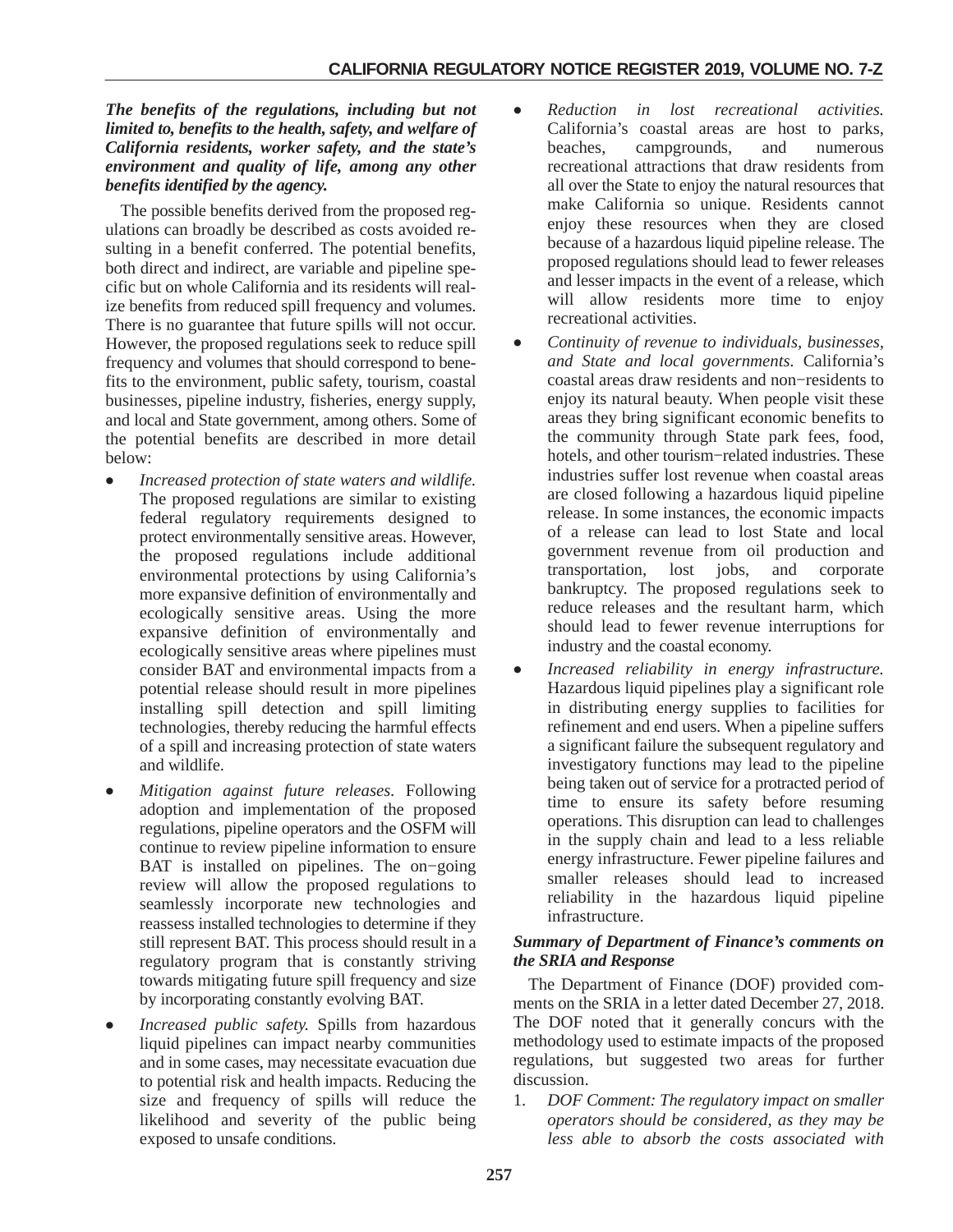*completing the risk assessment and associated upgrades. Some of the smaller operators may choose to go out of business, which may have implications for the state's interconnected system of pipelines.*

Department Response: The Office of the State Fire Marshal (OSFM) OSFM attempted to assess the regulatory impact on all pipeline operators, including smaller pipeline operators, in conducting the SRIA by directly soliciting data from all operators in the State. No meaningful assessment of impact on operators, regardless of size, could be drawn from the limited response received. Additional attempts to gather economic impact data were made during multiple public workshops but they were equally unsuccessful in obtaining any information related to economic impacts to small operators. The OSFM independently conducted additional research and obtained alternative sources of economic information. Based on that information and analysis within the SRIA it was determined that no alternative approach identified would lessen the economic impact, if any, on small businesses and operators and still allow for effective implementation of the legislation and proposed regulations.

Impacts and costs associated with the completing of risk assessment and associated upgrades is anticipated to be distributed similarly across small and other sized operators consistent with the determinations found in the SRIA. Depending on how costs are distributed, some operators may incur higher or lower costs based on unique pipeline factors. Data indicates that operators can anticipate a cost increase in the range of 1.6% to 8.8% for a three−year period following regulatory implementation with costs returning to pre−regulatory adoption in the following years. It is entirely possible that operators need not make any upgrades to their pipeline system when the regulations are implemented resulting in no cost impacts for upgrades. In the event a small operator is faced with increased costs they can absorb those costs through rate adjustments in the same manner as all operators, by petitioning the Public Utilities Commission. Operators can apply for a rate increase related to delivering product through a pipeline every year of approximately 10% with larger increases allowed based on a more thorough demonstration of a needed increase in rates. Regulatory compliance costs are considered a basis for a rate increase. Additionally, cost impacts on operators will largely be related to material,

hardware, plants, and facilities infrastructure that can be depreciated over time further reducing cost impacts.

Discussions with members of industry throughout the regulatory development process indicate that none of the operators, regardless of size, intend to exit the industry due to regulatory compliance requirements proposed in the regulations. However, in the unlikely instance that a small operator chose to exit the industry, the OSFM does not anticipate any negative implications for the State's interconnected system of pipelines. This is because the extensive network of pipelines in California would likely allow for other pipelines to deliver product. Alternatively, if an operator recognizes a pipeline as being so important that it may have negative implications for the State's interconnected system of pipelines if it were non−operational, that operator would likely make necessary improvements and seek rate increases to cover costs because of its market power.

2. *DOF Comment: Remote sensing and control technology may open up new vulnerabilities in pipelines from malicious hackers. Infrastructure sabotage has been identified as a serious risk, and risk mitigation plans should take cybersecurity into account.*

Department Response: The DOF's concern that remote sensing and control technology may open up new vulnerabilities from malicious hackers, infrastructure sabotage, and cybersecurity is shared by the regulated community, OSFM, and the Nation. This shared concern, however, is likely outside the scope of the proposed regulations and the legislation authorizing regulatory development. The focus of the proposed regulations and legislation is on risk analysis and general pipeline safety, not risk mitigation from malicious hackers. Even so, the risk mitigation concerns of DOF and the associated economic impacts are covered in the SRIA.

Risk analyses are focused on addressing known pipeline operations and potential spill volume reductions in response to a pipeline failure through implementing best available technologies (BAT). BAT costs and impacts are captured in the SRIA. Operators are required to submit risk analyses considering BAT applications to reduce spill volume that includes but is not limited to remote operated equipment. Robustness of BAT is one of the factors considered when evaluating whether a particular piece of equipment or system is actually BAT, which could include cybersecurity. Remote operated equipment of any kind, including BAT,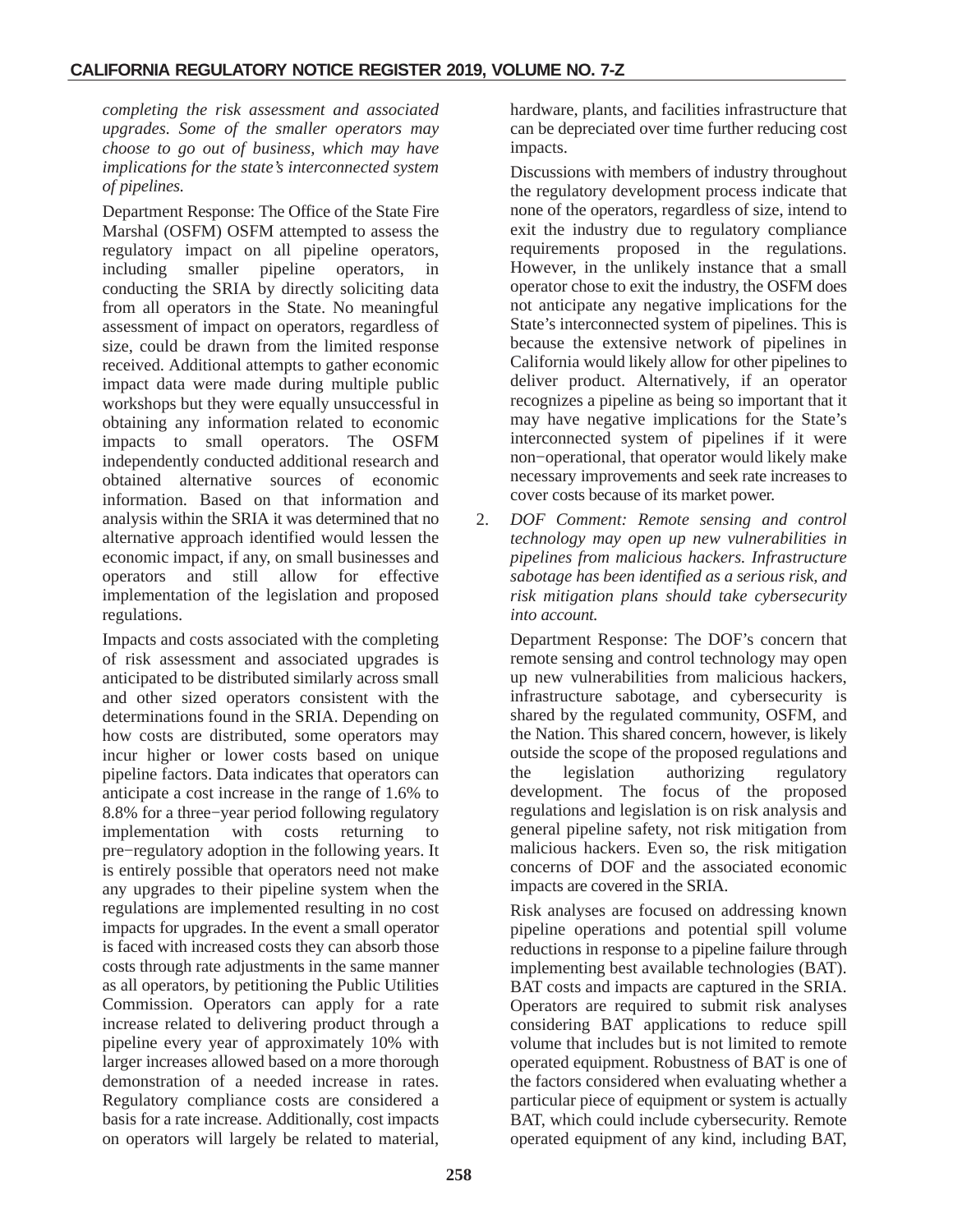incorporates some level of security ranging from encryption to physical operation but is dependent upon individual design. A piece of remotely operated equipment that did not account for cybersecurity may not meet the BAT requirement. The impacts and costs associated with remote operated equipment are discussed at length in the SRIA; therefore, any costs associated with risk mitigation, as posed by the DOF, are already built into the analysis.

#### EFFECT ON CALIFORNIA BUSINESS ENTERPRISES AND INDIVIDUALS

The OSFM assessed the potential for the proposed regulations to adversely affect California business enterprises and individuals, including whether it will affect the creation, elimination or expansion of businesses, as required by Government Code section 11346.3. As discussed above, the proposed regulations are expected to have an impact on job creation including employment in construction and retrofit, testing, consulting, and vendors of materials and equipment necessary to meet regulatory standards.

The conservative assumptions that were used in the SRIA likely overestimated direct costs, at \$220 million, and economic impact to output, at \$307 million. These costs would be spread across California's 40 pipeline operators relative to the number of pipelines that are captured by the proposed regulations. Not all operators will incur costs and it is possible that some will incur no cost at all. Because the extent of direct costs imposed, and benefit derived, is dependent upon individual pipeline design and location, it is not possible to quantify the exact impact of the proposed regulations. Additional information can be found in the Standardized Regulatory Impact Analysis (SRIA).

### COST IMPACTS ON A REPRESENTATIVE PERSON OR BUSINESS

The OSFM is not aware of any direct cost impacts that a representative private person or business would incur in reasonable compliance with the proposed action. The proposed regulations will impose some direct costs on operators as discussed above.

# SMALL BUSINESS DETERMINATION

California Government Code section 11342.610 excludes "a petroleum producer, a natural gas producer, a refiner, or a pipeline" from evaluation consideration as a small business. However, the OSFM attempted to assess small business impacts and reasonable alternatives

that would lessen any adverse impact on small business. A survey was circulated to all pipeline operators in the State requesting data that would have assisted in evaluating reasonable alternatives and impacts to all businesses, including small businesses. The OSFM also contacted additional sources, conducted independent research, and utilized internal data to assess reasonable alternatives and impacts. It was ultimately determined that no reasonable alternative would be equally effective and less burdensome than the proposed regulations. Additionally, the proposed regulations will further the statutory mandates and goals of the legislation while still allowing the OSFM to effectively regulate the hazardous liquid pipeline industry.

### BUSINESS REPORT

The proposed regulation mandates new reporting and recordkeeping requirements. For reporting, pipeline operators generate risk analysis and plans that must be submitted to the OSFM as required by the authorizing legislation. Record keeping and record retention schedules are also mandated that specify the types of records and the length of time records must be maintained on pipelines governed by the proposed regulations. The record retention schedules are related to documents operators currently maintain or will generate as part of the proposed regulations. The new reporting requirements are mandated by the authorizing legislation directing the adoption of regulations, while the recordkeeping requirements are an extension of the reporting requirements. Records must be maintained to verify statutory compliance and support conclusions reached in risk analyses and plans submitted by pipeline operators. The reports and recordkeeping requirements imposed on pipeline operators are necessary for the health, safety, and welfare of the people of the State.

## CONSIDERATION OF ALTERNATIVES

In accordance with subsection  $(a)(13)$  of section 11346.5 of the Government Code, the OSFM must determine that no reasonable alternative considered by the OSFM or that has otherwise been identified and brought to the OSFM's attention would be more effective in carrying out the purpose for which the action is proposed, or would be as effective and less burdensome to affected private persons than the proposed action, or would be more cost−effective to affected private persons and equally effective in implementing the statutory policy or other provision of law.

The OSFM considered reasonable alternatives to the proposed action and determined that no reasonable alternative would be more effective in carrying out the purpose for which the action is proposed or would be as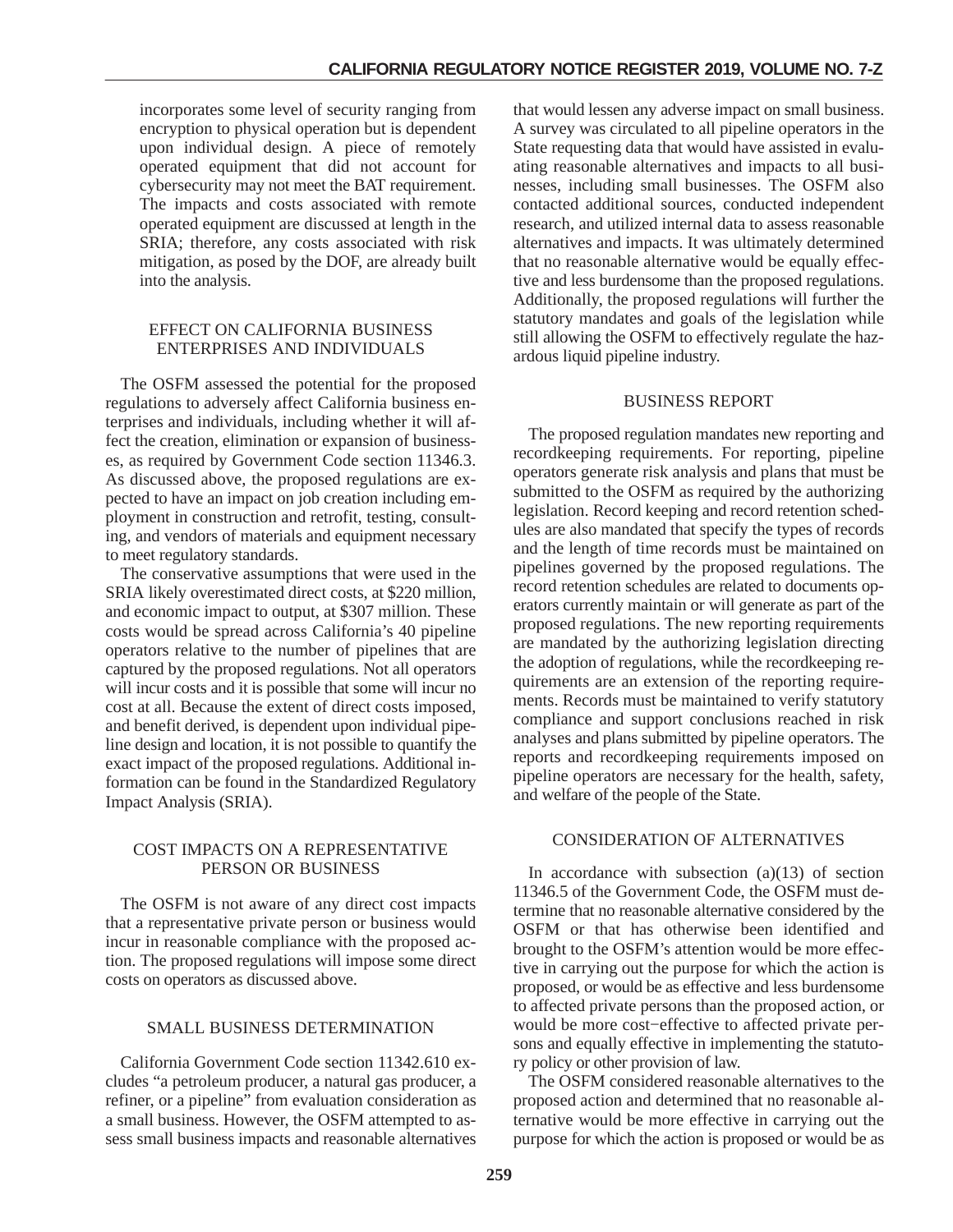effective as, and less burdensome to affected private persons and small businesses than the proposed action. This conclusion is based on the OSFM's determination that the proposed action is necessary to implement recent legislative enactments expanding the OSFM's regulatory authority over intrastate hazardous liquid pipelines.

During pre−rulemaking public workshops and stakeholder meetings the OSFM solicited comment on the proposed regulations, possible economic impacts, and alternative approaches to achieve the statutory mandate. The OSFM considered the following alternatives based on comments received during those public workshops.

# **Alternative 1: Require Only Automatic Shutoff Valves**

One suggested alternative proposed was mandating only a specific type of equipment, Automatic Shutoff Valves, be used by operators to achieve best available technology requirements. This requirement would have been mandatory under the proposed alternative and was ultimately rejected because the complex nature of hazardous liquid pipelines does not lend itself well to a single technology addressing the many issues encountered in pipeline operations. Prescribed technology, upon evaluation, would not meet the flexible needs of uniquely designed and complicated pipeline systems that by their design require different configuration and technology needs. Additionally, future developments in technology could render Automatic Shutoff Valves obsolete and outside the scope of BAT resulting in the axiomatic situation of operators installing technology that did not qualify as best available technology, absent a regulatory or statutory change. Also, the need for a risk analysis, a key requirement of the enabling legislation to assist in identifying BAT, provide much needed background on pipeline operation, information on projected spill reduction, and protection of environmentally and ecologically sensitive areas, would likely be rendered superfluous.

# **Alternative 2: Require All Pipelines Use Real Time Transient Monitoring**

A second alternative was adapted from a suggestion proffered during one of the workshops, again requiring prescribed technology, in the form of one specific leak detection system across all pipelines in California. This alternative was seen as beyond the scope of the enabling legislation, which emphasized the coastal zone connection to environmentally and ecologically sensitive areas. Although this alternative was rejected as too broad, a narrowed down version of the alternative was considered. The alternative evaluated considered the requirement that all pipelines located near the coastal zone be equipped with Real Time Transient Monitoring leak detection systems. Similar to Alternative 1 considered above, this approach would have eviscerated the need for each pipeline to conduct a risk analysis and consider appropriate leak detection systems as best available technology on a pipeline specific basis. Additionally, this requirement assumes that real time transient monitoring is best available technology for all pipelines. Even if this were the case, future developments in technology could render Real Time Transient Monitoring obsolete and outside the scope of BAT resulting in the axiomatic situation of operators installing technology that did not qualify as best available technology, absent a regulatory or statutory change. The need for a flexible approach and solution to unique pipeline designs, including leak detection systems, is paramount to the application of best available technology.

Ultimately both Alternative 1 and Alternative 2 were rejected because prescribed technology may not be the best available technology for all pipeline configurations, now or in the future. Reviewing data, conducting risk analyses, and reaching determinations on what best available technology is in an applied setting demands flexibility in meeting the proposed regulation requirements and the legislation. Currently no other regulatory program is in place to ensure pipeline operators use best available technologies on intrastate pipelines that could impact environmentally and ecologically sensitive areas in the coastal zone. Furthermore, the alternative of no regulatory action would not be in the best interest of the public because the health and safety benefits conferred through the legislation cannot be achieved absent regulatory action. Similarly, the reduction in spill volume and resultant harm to the environment, coastal resources, and coastal businesses is less likely to be achieved if no regulatory action is taken.

# CONTACT PERSONS

Inquiries regarding the proposed rulemaking action may be directed to:

Diane Arend, Regulations Coordinator CAL FIRE/Office of the State Fire Marshal 2251 Harvard Street, 4th Floor Sacramento, CA 95815 diane.arend@fire.ca.gov (916) 568−2917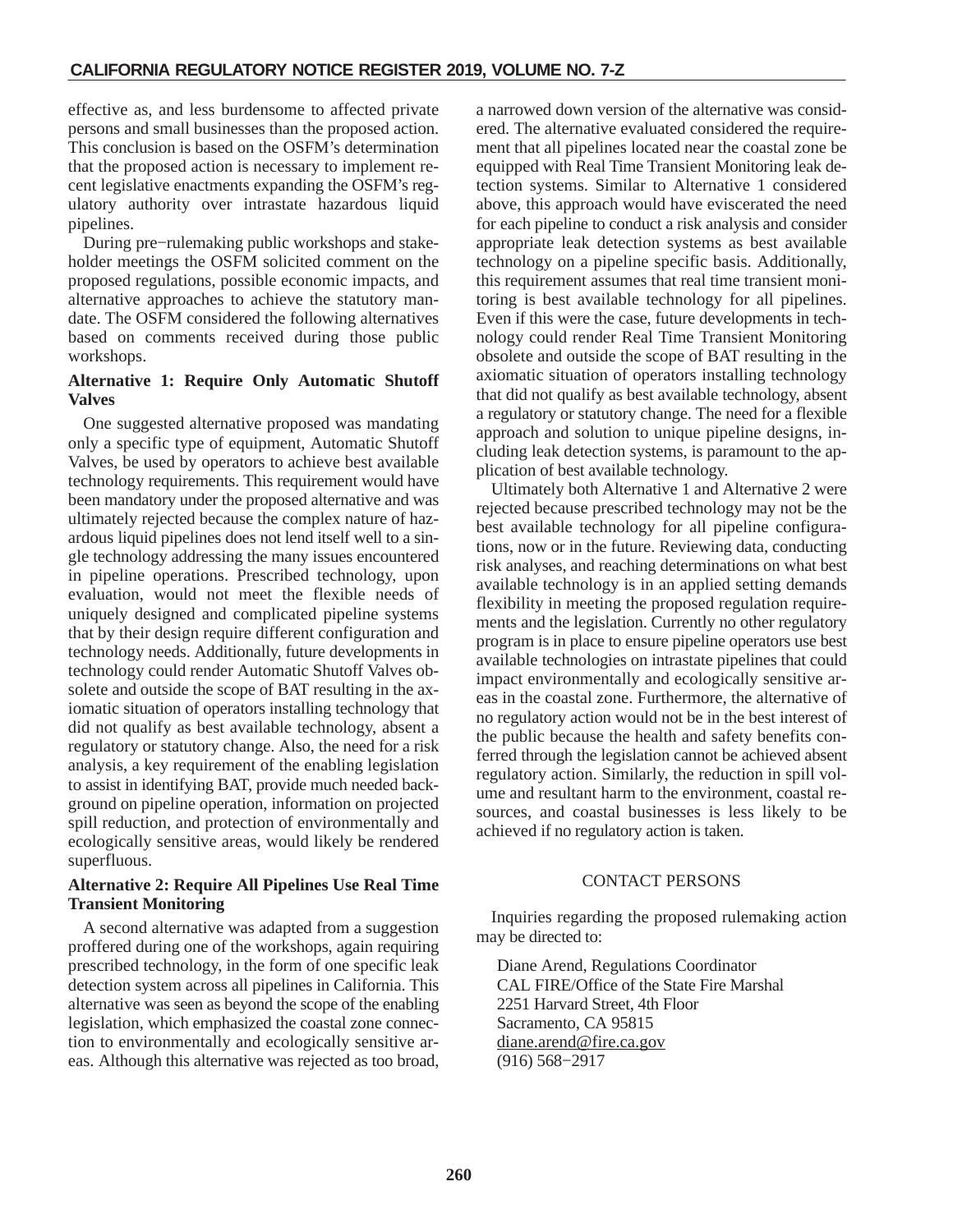<span id="page-26-0"></span>For substantive or technical questions:

James Hosler Chief of Pipeline and CUPA Programs CAL FIRE/Office of the State Fire Marshal 3950 Paramount Blvd., Suite 210 Lakewood, CA 90712 james.hosler@fire.ca.gov (562) 626−0073

Joshua Cleaver, Staff Counsel CAL FIRE/Office of the State Fire Marshal 1416 9th Street Sacramento, CA 94244 joshua.cleaver@fire.ca.gov (916) 653−9420

# AVAILABILITY OF STATEMENT OF REASONS, TEXT OF PROPOSED REGULATIONS, AND RULEMAKING FILE

The OSFM will make the entire rulemaking file available for inspection and copying throughout the rulemaking process at its office at the above Sacramento Harvard Street address. As of the date of this notice being published in the Notice Register, the rulemaking file consists of this notice, the proposed text of the regulations, the initial statement of reasons, and supporting information, including prior drafts of the proposed regulatory text. Copies may be obtained by contacting Diane Arend with the OSFM at the addresses and/or phone numbers listed. The two standards incorporated by reference (API 1130 and API 1175) are copyrighted but are available for review at our Sacramento Harvard Street or Lakewood Offices.

### AVAILABILITY OF CHANGED OR MODIFIED TEXT

Following the hearings and consideration of all timely and relevant comments received, the OSFM may adopt the proposed regulations substantially as described in this notice. If the OSFM makes modifications which are sufficiently related to the originally proposed text, it will make the modified text (with the changes clearly indicated) available to the public for at least 15 days before the OSFM adopts the regulations as revised. Requests for copies of any modified regulations should be directed to Diane Arend at the address listed above following publication of the modified text. If the OSFM modifies the originally proposed text, the OSFM will accept written comments on the modified regulations for 15 days after the date on which the modifications are made available.

# AVAILABILITY OF THE FINAL STATEMENT OF REASONS

Upon its completion, copies of the final Statement of Reasons may be obtained by contacting Diane Arend at the above address and telephone number or by accessing the website listed below.

#### AVAILABILITY OF DOCUMENTS ON THE INTERNET

Copies of this Notice of the Proposed Rulemaking ("NOPR"), the initial statement of reasons ("ISOR"), the text of the proposed regulations ("ET") and any other materials or documents concerning this rulemaking can be accessed through the following web address: http://osfm.fire.ca.gov/codedevelopment/ codedevelopment\_title19development.

# PLAIN ENGLISH DETERMINATION AND AVAILABILITY OF TEXT

The proposed EESA Regulations were prepared pursuant to the standard of clarity provided in Government Code section 11349 and the plain English requirements of Government Code sections 11342.580 and  $11346.2(a)(1)$ . The proposed regulations were written to be easily understood by the parties that will use them.

# **GENERAL PUBLIC INTEREST**

# **DEPARTMENT OF FISH AND WILDLIFE**

# PROPOSED RESEARCH ON FULLY PROTECTED SPECIES Monitoring Golden Eagle and Bald Eagle Nest Sites

The Department of Fish and Wildlife (Department) received a study proposal from Mandi McElroy, on behalf of AECOM−Environmental Services, requesting authorization to take Golden Eagle (*Aquila chrysaetos*) and Bald Eagle (*Haliaeetus leucocephalus*), both Fully Protected birds, for scientific research purposes, consistent with conservation and recovery of the species. The Bald Eagle is listed as Endangered under the California Endangered Species Act.

Ms. McElroy is planning to conduct studies throughout the range of the two eagle species in California, in accordance with standardized methods approved by the Department and the U.S. Fish and Wildlife Service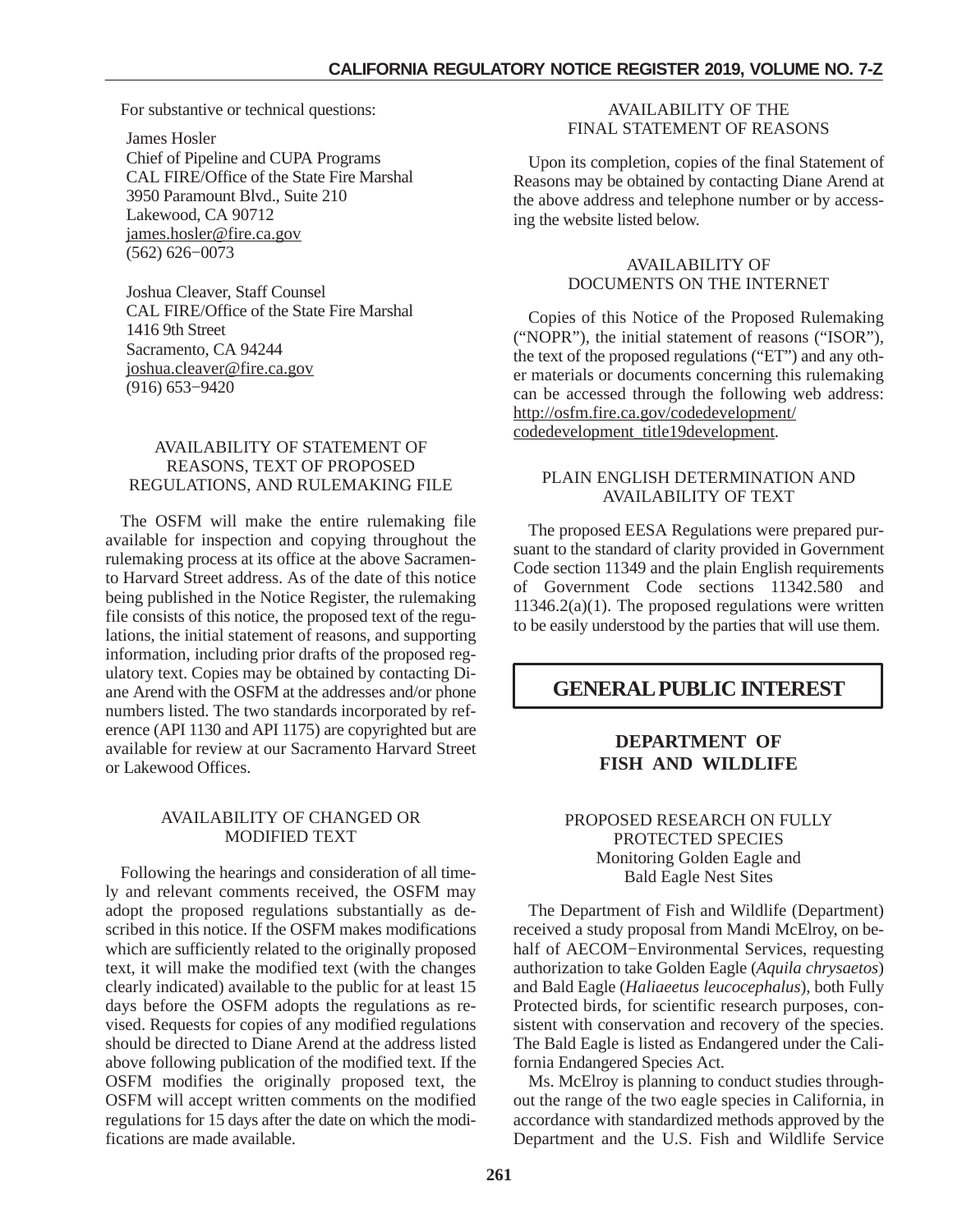<span id="page-27-0"></span>(Service). The research activities include passive ground surveys and aerial helicopter surveys to locate nests to determine nest occupancy, success and productivity. No adverse effects on individuals or populations are expected. Salvage activities may also be authorized for scientific purposes.

The Department intends to issue, under specified conditions, a Memorandum of Understanding (MOU) that would authorize qualified professional wildlife researchers, with Ms. McElroy as the Principal Investigator, to carry out the proposed activities.

Pursuant to California Fish and Game Code (FGC) Section  $3511(a)(1)$ , the Department may authorize take of Fully Protected bird species after a 30−day notice period has been provided to affected and interested parties through publication of this notice. If the Department determines that the proposed research is consistent with the requirements of FGC Section 3511 for take of Fully Protected birds, it would issue the authorization on or after March 16, 2019, for an initial and renewable term of up to, but not to exceed three years. Contact: Carie Battistone, Carie.Battistone@wildlife.ca.gov, 916−445−3615.

# **ACTION REGARDING UNDERGROUND REGULATIONS SUSPENSION OF**

# **OFFICE OF ADMINISTRATIVE LAW**

# **SUSPENSION OF ACTION REGARDING UNDERGROUND REGULATIONS**

**(Pursuant to Title 1, section 280, of the California Code of Regulations)**

# **BOARD OF REGISTERED NURSING**

On October 8, 2018, the Office of Administrative Law (OAL) received a petition from the California Association of Private Postsecondary Schools challenging enrollment restrictions issued by the Board of Registered Nursing (Board) as an alleged underground regulation.

On January 29, 2019, the Board certified to OAL that the following guidelines and criteria:

- Curriculum Revision Guidelines (EDP−R−09) (REV 08/16); and

- Criteria & Guidelines for Self−Study (EDP−R−03) (REV 08/16 APPROVED) had been rescinded and that they would not issue, use, enforce or attempt to enforce them. Therefore, pursuant to Title 1, section 280 of the California Code of Regulations, OAL must suspend all action on this petition.

# **SUMMARY OF REGULATORY ACTIONS**

# **REGULATIONS FILED WITH SECRETARY OF STATE**

This Summary of Regulatory Actions lists regulations filed with the Secretary of State on the dates indicated. Copies of the regulations may be obtained by contacting the agency or from the Secretary of State, Archives, 1020 O Street, Sacramento, CA 95814, (916) 653−7715. Please have the agency name and the date filed (see below) when making a request.

# File# 2019−0122−03

BOARD OF EDUCATION

CA Assessment of Student Performance & Progress

This emergency rulemaking action by the Board of Education amends regulations that govern the California Assessment of Student Performance and Progress (CAASPP) examination to align state standards with standardized testing guidelines of the Smarter Balanced Assessment Consortium.

Title 5 AMEND: 850, 854.1, 854.2, 854.3, 854.4, 859, 862, 863 Filed 01/31/2019 Effective 01/31/2019 Agency Contact: Hillary Wirick (916) 319−0860

File# 2018−1214−01 BOARD OF PHARMACY Compounded Drug Preparations

This timely certificate of compliance action by the Board of Pharmacy makes permanent emergency regulations regarding beyond use dates for compounded drug preparations. In addition, this action amends definitions and standards related to compounding equipment and facilities.

Title 16 AMEND: 1735.1, 1735.2, 1735.6, 1751.1, 1751.4 Filed 01/30/2019 Effective 01/30/2019 Agency Contact: Lori Martinez (916) 574−7917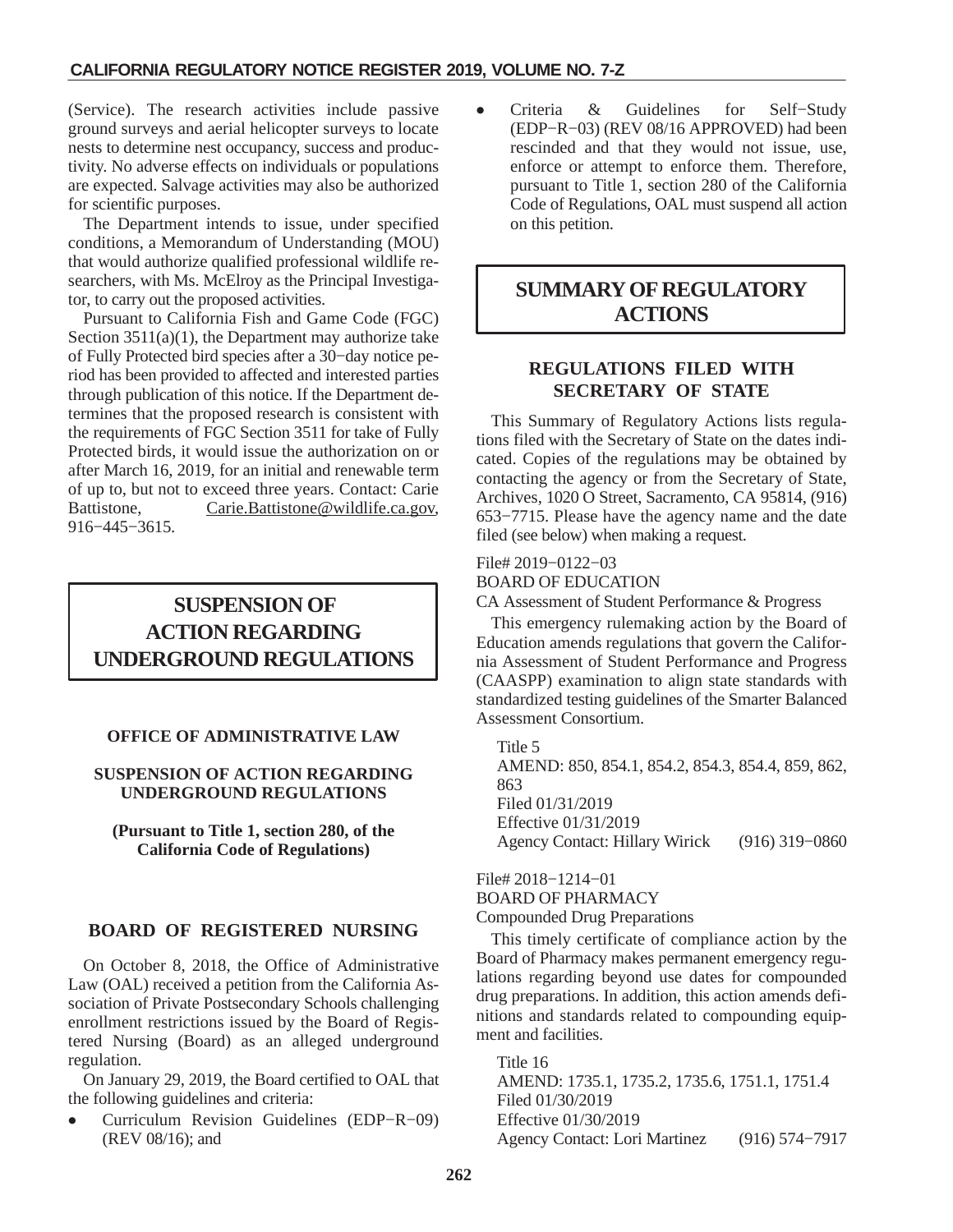#### File# 2018−1217−02 CALIFORNIA ARCHITECTS BOARD Expired License

This change without regulatory effect filing by the California Architects Board repeals sections 2624 and 2624.1 in title 16 of the California Code of Regulations to align with recent changes to the Business and Professions Code.

Title 16 REPEAL: 2624, 2624.1 Filed 01/31/2019 Agency Contact: Kourtney Nation (916) 575−7237

File# 2019−0108−01 CALIFORNIA COMPLETE COUNT — CENSUS 2020 Conflict−of−Interest Code

This is a Conflict−of−Interest code that has been approved by the Fair Political Practices Commission and is being submitted for filing with the Secretary of State and printing only.

Title 2 ADOPT: 59840 Filed 01/31/2019 Effective 03/02/2019 Agency Contact: Kristine Beckley (916) 612−6590

File# 2018−1220−02

COMMISSION ON PEACE OFFICER STANDARDS AND TRAINING

Academy Instructor Certificate Program

This action amends Academy Instructor Certificate Program requirements to extend the period within which instructors must obtain certification.

Title 11 AMEND: 1009 Filed 02/04/2019 Effective 04/01/2019 Agency Contact: Cheryl Smith (916) 227−0544

File# 2018−1221−02

COMMISSION ON PEACE OFFICER STANDARDS AND TRAINING

1008 — Basic Waiver and Requalification Requirement

In this action without regulatory effect, the Commission on Peace Officer Standards and Training amends one section to repeal the sunset date for jail deputy exemptions pursuant to amendments to Penal Code section 832.3 (Assembly Bill 1888, Stats. 2018, ch. 17) and updates lettering and numbering.

Title 11 AMEND: 1008 Filed 02/06/2019 Agency Contact: Julia Gonwood (916) 227−3915

File# 2019−0104−02 DENTAL BOARD OF CALIFORNIA Sponsored Free Health Care Events

Business and Professions Code section 901, which was repealed by its own terms operative January 1, 2018, created an exemption from the licensure and regulation requirements for a health care practitioner licensed or in good standing in another state or states who offers or provides health care services for which he or she is licensed or certified through a sponsored event. As changes without regulatory effect, in response to the repeal of Business and Professions Code section 901, the Dental Board of California is repealing regulations pertaining to sponsored events.

Title 16 REPEAL: 1023.15, 1023.16, 1023.17, 1023.18, 1023.19 Filed 02/05/2019 Agency Contact: Michael Chen (916) 263−2511

File# 2018−1221−04

DEPARTMENT OF CONSERVATION Updated Underground Injection Control

This action by the Department of Conservation, Division of Oil, Gas, and Geothermal Resource (Division) updates Underground Injection Control regulation and is intended to modernize, clarify, and augment the regulatory standards applicable to underground injection operations associated with oil and gas development in California.

Title 14 ADOPT: 1720.1, 1724.5, 1724.7.1, 1724.7.2, 1724.8, 1724.10.1, 1724.10.2, 1724.10.3, 1724.10.4, 1724.11, 1724.12, 1724.13 AMEND: 1724.6, 1724.7, 1724.10, 1748, REPEAL: 1724.8, 1748.2, 1748.3 Filed 02/06/2019 Effective 04/01/2019 Agency Contact: Justin Turner (916) 322−6733

File# 2018−1221−08

# DEPARTMENT OF FOOD AND AGRICULTURE Enforcement Fees

This action by the Department of Food and Agriculture increases annual enforcement fees for renderers, collection centers, and transporters of inedible kitchen grease. This action is exempt from the Administrative Procedure Act pursuant to Food and Agricultural Code sections 19227 and 19315.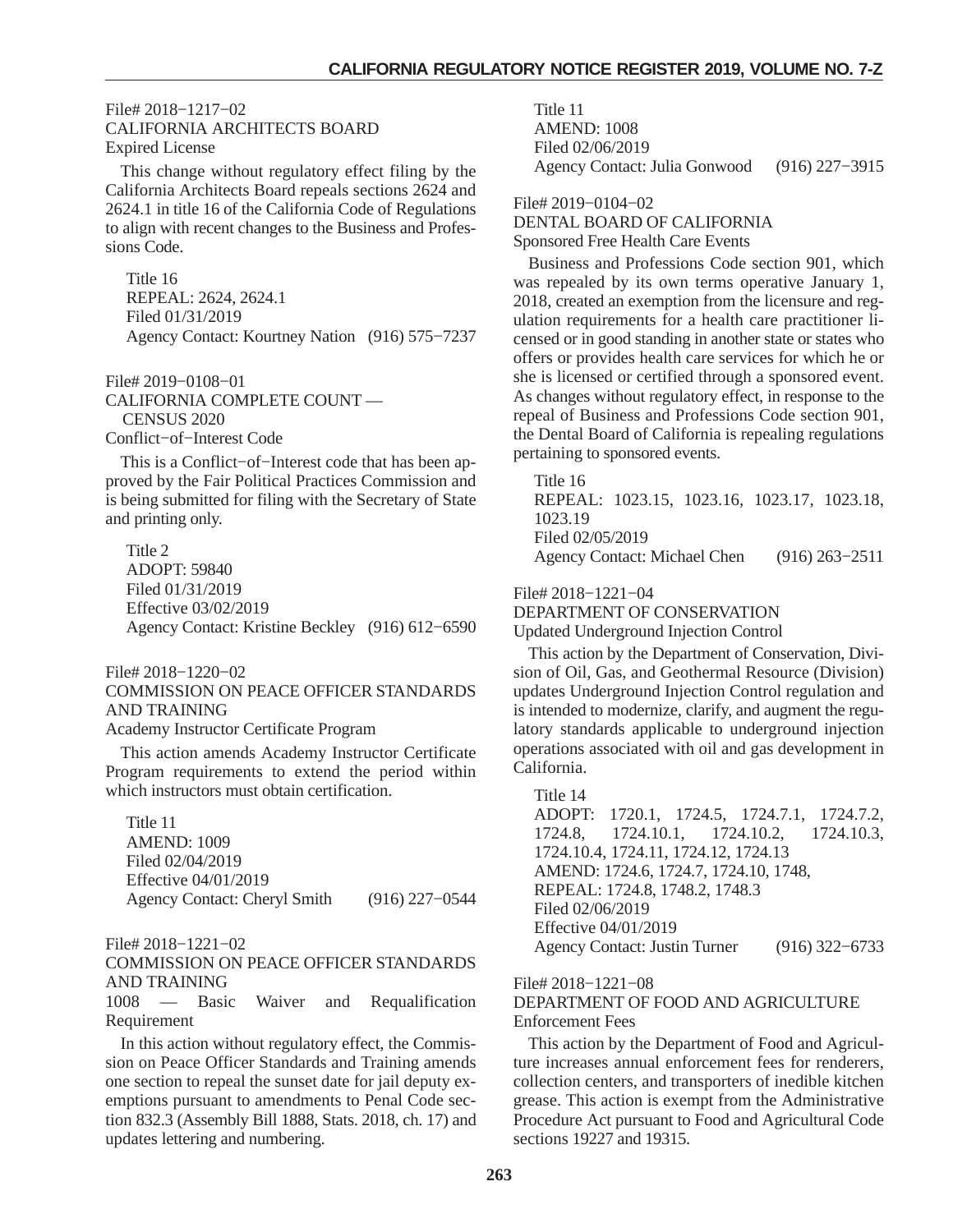Title 3 AMEND: 1180.3.1 Filed 02/04/2019 Effective 01/01/2019 Agency Contact: Andrew Halbert (916) 900−5372

#### File# 2018−1220−01

DEPARTMENT OF PESTICIDE REGULATION Toxic Air Contaminants — Chlorpyrifos

This action adds chlorpyrifos to the list of toxic air contaminants (TACs) in section 6860 of title 3 of the California Code of Regulations.

Title 3 AMEND: 6860 Filed 01/30/2019 Effective 04/01/2019 Agency Contact: Linda Irokawa−Otani (916) 445−3991

File# 2018−1221−05

DEPARTMENT OF SOCIAL SERVICES Subsidized Employment, Approved Career Pathways and Post−Aid Services

The Department of Social Services in this timely certificate of compliance is making permanent amendments to several sections in the Manual of Policies and Procedures. These amendments remove guidance for the repealed AB 98 Subsidized Employment program. These regulations also provide guidance on eligibility for the Expanded Subsidized Employment program to former recipients who have reached the 48−month time limit and are receiving Safety Net benefits for their eligible children. Guidance is also provided regarding the deeming of hours for participation in Approved Career Pathways and finally job retention and post−aid guidance is amended due to the repeal of AB 98.

Title MPP AMEND: 41−440, 42−711, 42−716, 42−717, 44−207 Filed 02/06/2019 Effective 02/06/2019 Agency Contact: Everardo Vaca (916) 657−2363

#### File# 2018−1226−04 DEPARTMENT OF STATE HOSPITALS Patient Electronic Property

The Department of State Hospitals submitted this timely certificate of compliance to make permanent regulations that address the possession, viewing, and distribution of illicit materials by removing digital memory storage, other means of memory storage, specified digital media players, and digital media burners from the personal possession of patients. Additionally, commercially produced CDs and DVDs and video game systems without access to the internet will be permitted, but those that are not commercially produced and video game systems with access to the internet will be prohibited. Finally, the amendments allow hospitals to provide digital media on a supervised basis.

Title 9 AMEND: 4350 Filed 02/05/2019 Effective 02/05/2019 Agency Contact: Trini Balcazar (916) 562−2824

File# 2018−1221−11

OCCUPATIONAL SAFETY AND HEALTH STANDARDS BOARD

Life Rings and Personal Flotation Devices

This regular rulemaking by the Occupational Safety and Health Standards Board requires that marine terminal operations have (1) at least one life ring kept in a readily accessible place where employees' work exposes them to the hazard of drowning and (2) that each employee so exposed also wear a personal flotation device. Lastly, this rulemaking requires that, in general, where employees' work exposes them to the hazard of drowning, the life ring be readily accessible.

Title 8 AMEND: 3389 Filed 02/06/2019 Effective 04/01/2019 Agency Contact: Lara Paskins (916) 274−5721

File# 2018−1227−01

OFFICE OF ENVIRONMENTAL HEALTH HAZARD ASSESSMENT

Proposition 65 Proposed NSRL Bromodichloroacetic Acid

The Office of Environmental Health Hazard Assessment proposed this action to add exposure to bromodichloroacetic acid at a level of 0.95 micrograms per day to a regulation that establishes specific regulatory levels for chemicals that pose no significant risk.

Title 27 AMEND: 25705 Filed 02/05/2019 Effective 04/01/2019 Agency Contact: Monet Vela (916) 323−2517

File# 2018−1227−02

OFFICE OF ENVIRONMENTAL HEALTH HAZARD ASSESSMENT

Prop 65 Proposed NSRL Bromochloroacetic Acid

The Office of Environmental Health Hazard Assessment proposed this action to add exposure to bromochloroacetic acid at a level of 0.70 micrograms per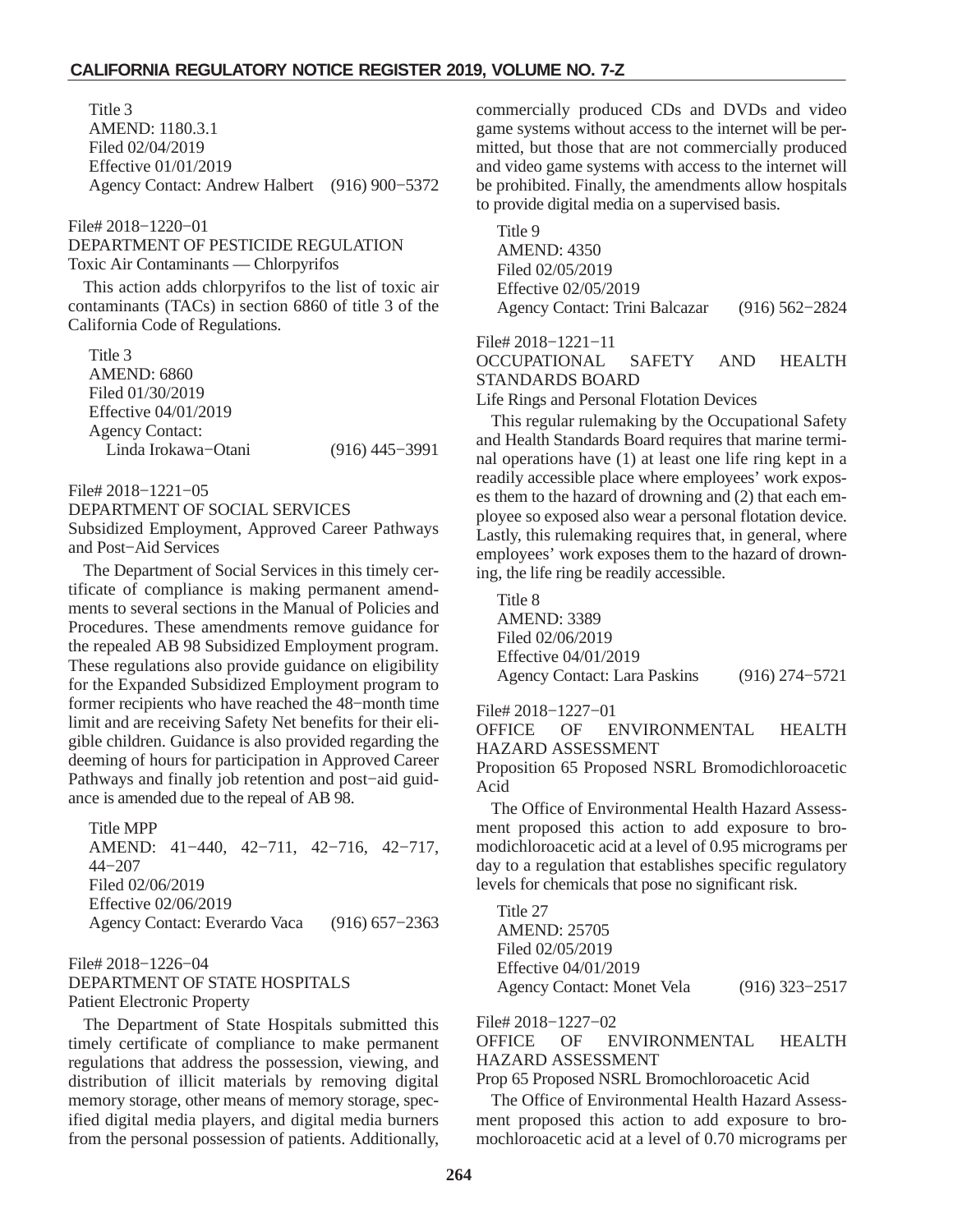<span id="page-30-0"></span>day to a regulation that establishes specific regulatory levels for chemicals that pose no significant risk.

| Title 27                          |                  |
|-----------------------------------|------------------|
| <b>AMEND: 25705</b>               |                  |
| Filed 02/05/2019                  |                  |
| Effective 04/01/2019              |                  |
| <b>Agency Contact: Monet Vela</b> | $(916)$ 323-2517 |

# **CCR CHANGES FILED WITH THE SECRETARY OF STATE WITHIN September 5, 2018 TO February 6, 2019**

All regulatory actions filed by OAL during this period are listed below by California Code of Regulations titles, then by date filed with the Secretary of State, with the Manual of Policies and Procedures changes adopted by the Department of Social Services listed last. For further information on a particular file, contact the person listed in the Summary of Regulatory Actions section of the Notice Register published on the first Friday more than nine days after the date filed.

# **Title 2**

| 01/31/19 | <b>ADOPT: 59840</b>                          |
|----------|----------------------------------------------|
| 01/24/19 | AMEND: 1859.194, 1859.196                    |
| 01/22/19 | AMEND: 1859.51(e)                            |
| 01/14/19 | <b>AMEND: 18756</b>                          |
| 01/07/19 | AMEND: 60802, 60803, 60807,<br>60808,        |
|          | 60824, 60825, 60827,<br>60831,<br>60832,     |
|          | 60833, 60835, 60840,<br>60842,<br>60843,     |
|          | 60844, 60845, 60846,<br>60847,<br>60848,     |
|          | 60849, 60850, 60851,<br>60852,<br>60853,     |
|          | 60854, 60855, 60856, 60858, 60860,           |
|          | 60861, 60863, 61120                          |
| 12/18/18 | <b>AMEND: 1859.76</b>                        |
| 12/14/18 | ADOPT: 1860, 1860.1, 1860.2, 1860.3,         |
|          | 1860.4, 1860.5, 1860.6, 1860.7, 1860.8,      |
|          | 1860.9, 1860.10, 1860.10.1, 1860.10.2,       |
|          | 1860.10.3, 1860.11, 1860.12, 1860.13,        |
|          | 1860.14, 1860.15, 1860.16, 1860.17,          |
|          | 1860.18, 1860.19, 1860.20, 1860.21           |
| 12/12/18 | <b>AMEND: 2970</b>                           |
| 12/12/18 | AMEND: 18545, 18700, 18730, 18940.2          |
| 12/05/18 | REPEAL: 2430, 2431, 2432, 2433, 2434,        |
|          | 2435, 2436, 2437, 2438, 2439, 2440,          |
|          | 2441, 2442, 2443, 2444, 2445                 |
| 12/04/18 | <b>AMEND: 1897</b>                           |
| 11/29/18 | ADOPT:<br>1896.85 AMEND:<br>1896.83,         |
|          | 1896.60,<br>1896.61,<br>1896.62,<br>1896.70, |
|          | 1896.71,<br>1896.72,<br>1896.73,<br>1896.74, |
|          | 1896.75,<br>1896.76,<br>1896.77,<br>1896.78, |
|          | 1896.82,<br>1896.84,<br>1896.88,<br>1896.81, |

1896.90, 1896.91, 1896.92, 1896.95, 1896.96, 1896.97

- 11/27/18 AMEND: 1897
- 11/08/18 ADOPT: 1896.13 AMEND: 1896.4, 1896.12, 1896.17
- 10/29/18 AMEND: 1896.99.100, 1896.99.120
- 10/22/18 ADOPT: 18215.4
- 10/11/18 AMEND: 1859.51(e)
- 09/27/18 AMEND: 43000, 43001, 43002, 43003, 43004, 43005, 43006, 43007, 43008, 43009
- 09/26/18 AMEND: 1859.2, 1859.51(j), 1859.70, 1859.82, 1859.93.1
- 09/26/18 AMEND: 59760
- 09/24/18 AMEND: 18700.2
- 09/20/18 AMEND: 559.885
- 09/20/18 ADOPT: 211.2 AMEND: 211
- 09/13/18 ADOPT: 21902, 21903.6 AMEND: 21902 (renumbered to 21901), 21903, 21904, 21905, 21905.5
- 09/11/18 AMEND: 1859.77.3

#### **Title 3**

- 02/04/19 AMEND: 1180.3.1
- 01/30/19 AMEND: 6860
- 01/17/19 REPEAL: 1305.00, 1305.01, 1305.02, 1305.03, 1305.04, 1305.06, 1305.07, 1305.08, 1305.09, 1305.10, 1305.11, 1305.12
- 01/16/19 ADOPT: 8000, 8100, 8101, 8102, 8103, 8104, 8105, 8106, 8107, 8108, 8109, 8110, 8111, 8112, 8113, 8114, 8115, 8200, 8201, 8202, 8203, 8204, 8205, 8206, 8207, 8208, 8209, 8210, 8211, 8212, 8213, 8214, 8215, 8216, 8300, 8301, 8302, 8303, 8304, 8305, 8306, 8307, 8308, 8400, 8401, 8402, 8403, 8404, 8405, 8406, 8407, 8408, 8409, 8500, 8501, 8600, 8601, 8602, 8603,
	- 8604, 8605, 8606, 8607, 8608, 8609
- 01/07/19 AMEND: 3439
- 12/18/18 ADOPT: 4921
- 11/29/18 AMEND: 3899 11/06/18 AMEND: 3435(b)
- 10/08/18 AMEND: 3591.12
- 10/02/18 AMEND: 3591.12
- 09/13/18 AMEND: 6502
- 09/12/18 AMEND: 3591.13
- 09/12/18 AMEND: 3591.12
- 09/06/18 AMEND: 3601

- 01/22/19 AMEND: 1374, 1374.3
- 01/16/19 ADOPT: 7213, 7214, 7215, 7216, 7218, 7219, 7220, 7221, 7222, 7223, 7224, 7225, 7227, 7228, 7229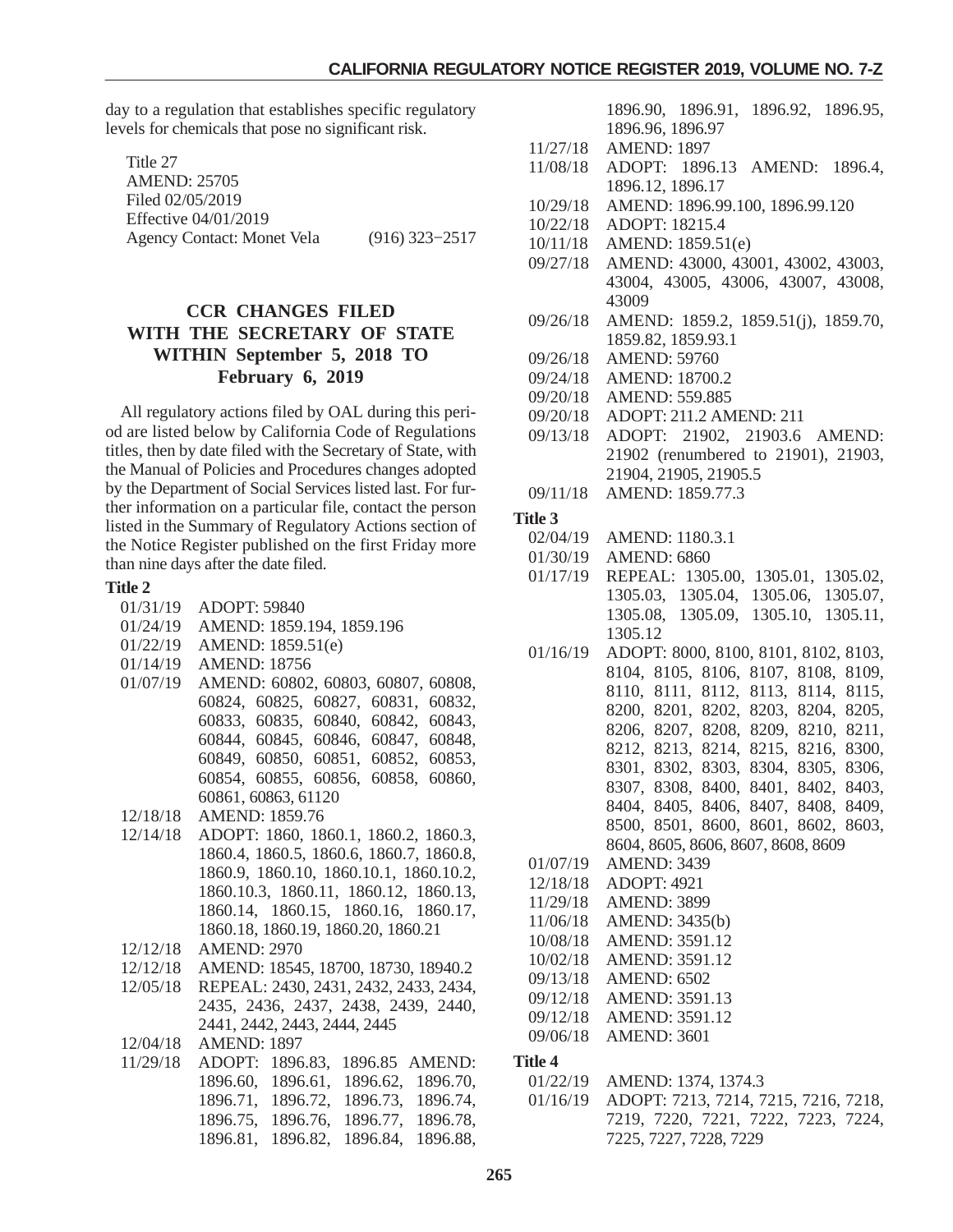#### **CALIFORNIA REGULATORY NOTICE REGISTER 2019, VOLUME NO. 7-Z**

- 01/16/19 AMEND: 5000, 5033, 5060, 5100, 5170, 5260, 5350, 5450, 5500, 5540, 5600 REPEAL: 5361, 5362, 5363, 5380, 5560, 5570, 5571, 5572, 5573, 5580, 5590
- 01/02/19 AMEND: 12200, 12201, 12220, 12221
- 12/17/18 ADOPT: 10092.1, 10092.2, 10092.3 10092.4, 10092.5, 10092.6, 10092.7, 10092.8, 10092.9, 10092.10, 10092.11, 10092.12, 10092.13, 10092.14
- 12/12/18 ADOPT: 10200, 10200.1, 10200.2, 10200.3, 10200.4, 10200.5, 10200.6, 10200.7
- 11/26/18 ADOPT: 7313, 7314, 7315, 7316, 7317, 7318, 7319, 7319.1, 7320, 7321, 7322, 7323, 7324, 7325, 7325.1, 7326, 7327, 7328, 7329
- 11/26/18 ADOPT: 7413, 7414, 7415, 7416, 7417, 7418, 7419, 7420, 7421, 7422, 7423, 7424, 7425, 7426, 7427, 7428, 7429
- 11/20/18 AMEND: 1632
- 11/20/18 AMEND: 1843.3
- 11/20/18 AMEND: 8078.3, 8078.15
- 11/19/18 ADOPT: 7213, 7214, 7215, 7216, 7218, 7219, 7220, 7221, 7222, 7223, 7224, 7225, 7227, 7228, 7229
- 11/02/18 AMEND: 8078.8, 8078.10
- 10/31/18 AMEND: 7051, 7054, 7055, 7056, 7063, 7071
- 10/18/18 AMEND: 1843.2
- 10/18/18 AMEND: 10170.2, 10170.3, 10170.4, 10170.5, 10170.6, 10170.7, 10170.8, 10170.9, 10170.10, 10170.14
- 09/26/18 AMEND: 12205.1
- 09/21/18 ADOPT: 5700, 5710, 5711, 5720, 5721, 5722, 5730, 5731 AMEND: 5000, 5020, 5033, 5035, 5037, 5054, 5060, 5100, 5101, 5102, 5120, 5144, 5170, 5191, 5212, 5230, 5240, 5250, 5540 REPEAL: 5259
- 09/18/18 AMEND: 7051, 7054, 7055, 7056, 7063, 7071
- 09/17/18 AMEND: 10091.1, 10091.2, 10091.3, 10091.4, 10091.5, 10091.6, 10091.7, 10091.8, 10091.9, 10091.10, 10091.11, 10091.12, 10091.13, 10091.14, 10091.15

#### **Title 5**

- 01/31/19 AMEND: 850, 854.1, 854.2, 854.3, 854.4, 859, 862, 863
- 12/31/18 AMEND: 11517.6, 11518, 11518.15, 11518.20, 11518.25, 11518.30, 11518.35, 11518.40, 11518.45, 11518.50, 11518.70, 11518.75, 11519.5
- 12/05/18 AMEND: 19810
- 10/22/18 ADOPT: 20236 AMEND: 20101, 20105, 20107, 20116, 20118, 20122, 20123, 20124, 20125, 20127, 20130, 20134, 20135, 20136, 20140, 20180, 20185, 20190, 20203, 20205, 20235 REPEAL: 20119, 20158, 20125, 20216, 20217, 20251, 20251, 20255, 20251, 20260, 20265
- 10/17/18 AMEND: 18600

#### **Title 8**

- 02/06/19 AMEND: 3389
- 01/07/19 AMEND: 11140
- 01/03/19 AMEND: 336
- 12/26/18 AMEND: 9789.19
- 11/26/18 AMEND: 9789.25
- 11/15/18 AMEND: 344, 344.1, 344.2
- 11/06/18 ADOPT: 9789.19.1 AMEND: 9789.12.1, 9789.12.2, 9789.12.6, 9789.12.8, 9789.12.12, 9789.12.13, 9789.13.2, 9789.16.1, 9789.16.7, 9789.18.1, 9789.18.2, 9789.18.3, 9789.18.11, 9789.19
- 11/01/18 AMEND: 14300.35, 14300.41
- 10/30/18 ADOPT: 9792.24.5 AMEND: 9792.22
- 10/10/18 AMEND: 344.18
- 10/08/18 ADOPT: 13850, 13851, 13853, 13855, 13856, 13857, 13858, 13859, 13860, 13861, 13862, 13863, 13864, 13865, 13866, 13867, 13868, 13870, 13871, 13872, 13873, 13874

#### **Title 9**

- 02/05/19 AMEND: 4350 01/15/19 ADOPT: 4011, 4012, 4013, 4014, 4014.1, 4015
- 10/04/18 AMEND: 4350

# **Title 10**

01/14/19 AMEND: 2318.6, 2353.1, 2354 01/14/19 AMEND: 2318.6 12/31/18 AMEND: 2632.5, 2632.11 12/26/18 ADOPT: 2238.10, 2238.11, 2238.12 11/29/18 ADOPT: 2509.80, 2509.81, 2509.82 11/27/18 AMEND: 3704 11/20/18 AMEND: 8000, 8030 11/19/18 ADOPT: 10000, 10001, 10002, 10003, 10004, 10005, 10006, 10007 09/25/18 AMEND: 2498.4.9 09/25/18 AMEND: 2498.5 09/25/18 AMEND: 2498.6 09/24/18 ADOPT: 6408, 6410, 6450, 6452, 6454, 6470, 6472, 6474, 6476, 6478, 6480, 6482, 6484, 6486, 6490, 6492, 6494, 6496, 6498, 6500, 6502, 6504, 6506,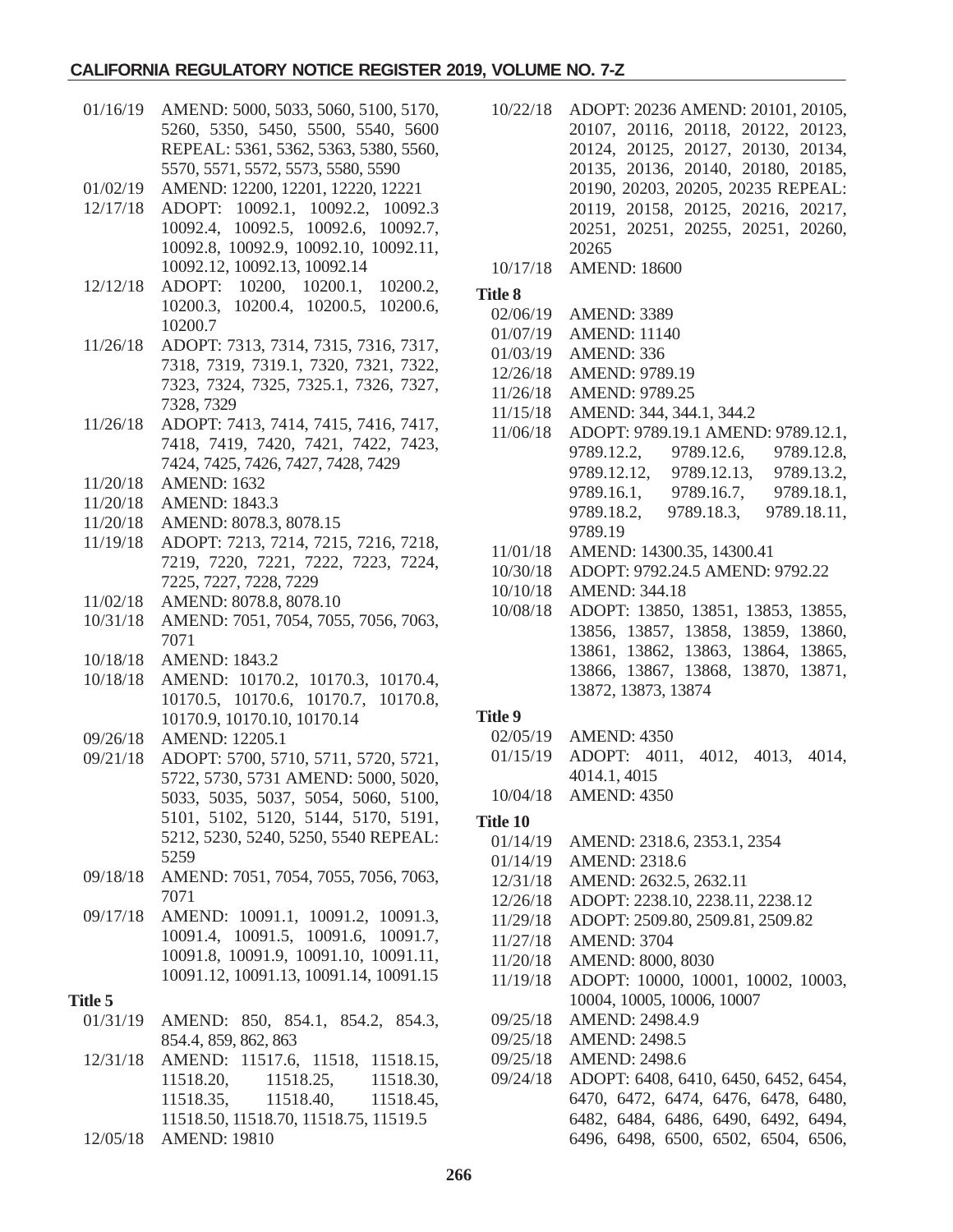6508, 6510, 6600, 6602, 6604, 6606, 6608, 6610, 6612, 6614, 6616, 6618, 6620, 6622

09/17/18 ADOPT: 6520, 6522, 6524, 6526, 6528, 6530, 6532, 6534, 6536, 6538

### **Title 11**

- 02/06/19 AMEND: 1008
- 02/04/19 AMEND: 1009
- 01/25/19 AMEND: 999.12 REPEAL: 999.13
- 01/08/19 ADOPT: 5460
- 12/31/18 AMEND: 2084, 2086, 2088, 2089, 2090, 2092, 2095, 2107
- 12/28/18 AMEND: 5505, 5507, 5509, 5510, 5511, 5513, 5514, 5516, 5517
- 10/24/18 AMEND: 1953, 1955
- 09/26/18 AMEND: 44.2

### **Title 12**

- 01/08/19 ADOPT: 182.02, 182.03 AMEND: 182.01, 182.02 (renumbered to 182.04) 01/03/19 AMEND: 553.70
- 11/07/18 AMEND: 505.2
- 09/27/18 AMEND: 500 (renumbered to 501), 501 (renumbered to 505), 501.1 (renumbered to 501.3), 501.2 (renumbered to 505.2), 501.3 (renumbered to 505.1), 501.4 (renumbered to 505.11), 502 (renumbered to 505.3), 502.1 (renumbered to 505.6), 502.2 (renumbered to 505.12), 502.3 (renumbered to 505.4), 503 (renumbered to 501.2), 503.1 (renumbered to 505.7), 504 (renumbered to 505.8), 504.1 (renumbered to 505.9), 505 (renumbered to 510.1), 506 (renumbered to 500), 507 (renumbered to 510.9), 508 (renumbered to 510.10), 509 (renumbered to 520.2)

09/25/18 AMEND: 600

# **Title 13**

- 01/28/19 AMEND: 20.05
- 01/16/19 AMEND: 550, 551.8, 551.12, 590
- 01/08/19 ADOPT: 182.02, 182.03 AMEND: 182.01, 182.02 (renumbered to 182.04)
- 01/03/19 AMEND: 553.70
- 12/26/18 AMEND: 2025
- 12/26/18 AMEND: 1152.7, 1152.7.1
- 12/20/18 ADOPT: 1217.2, 1263.2
- 12/12/18 AMEND: 1961.2, 1961.3
- 12/04/18 ADOPT: 425.01
- 11/29/18 AMEND: 17.00
- 11/27/18 AMEND: 1157.21
- 10/22/18 AMEND: 551.14, 551.24, 555.1, 584
- 10/18/18 AMEND: 551.12
- 10/10/18 AMEND: Appendix (Article 2.0)
- 09/24/18 AMEND: 2222

09/24/18 ADOPT: 2461.1 AMEND: 2450, 2451, 2452, 2453, 2455, 2456, 2458, 2459, 2460, 2461, 2462, 2464, 93116.1, 93116.2, 93116.3, 93116.4

# **Title 13, 17**

01/04/19 ADOPT: title 17: 95483.2, 95483.3, 95486.1, 95486.2, 95488, 95488.1, 95488.2, 95488.3, 95488.4, 95488.5, 95488.6, 95488.7, 95488.8, 95488.9, 95488.10, 95490, 95491.1, 95500, 95501, 95502, 95503 AMEND: title 13: 2293.6; title 17: 95481, 95482, 95483, 95483.1, 95484, 95485, 95486, 95487, 95489, 95491, 95492, 95493, 95494, 95495 REPEAL: title 17: 95483.2, 95488, 95496

- 02/06/19 ADOPT: 1720.1, 1724.5, 1724.7.1, 1724.7.2, 1724.8, 1724.10.1, 1724.10.2, 1724.10.3, 1724.10.4, 1724.11, 1724.12, 1724.13 AMEND: 1724.6, 1724.7, 1724.10, 1748, REPEAL: 1724.8, 1748.2, 1748.3
- 01/02/19 AMEND: 27.30, 27.35, 27.40, 27.45, 27.50, 28.27, 28.55, 52.10, 150.16
- 12/28/18 ADOPT: 15064.3, 15234 AMEND: 15004, 15051, 15061, 15062, 15063, 15064, 15064.4, 15064.7, 15072, 15075, 15082, 15086, 15087, 15088, 15094, 15107, 15124, 15125, 15126.2, 15126.4, 15152, 15155, 15168, 15182, 15222, 15269, 15301, 15357, 15370, Appendix G, Appendix M, Appendix N
- 12/17/18 ADOPT: 798 AMEND: 791, 791.6, 791.7, 792, 793, 794, 795, 796, 797
- 12/17/18 AMEND: 819, 819.01, 819.02, 819.03, 819.04, 819.05, 819.06, 819.07
- 12/17/18 ADOPT: 820.02
- 12/17/18 ADOPT: 817.04 AMEND: 790
- 12/14/18 ADOPT: 4970.17.1 AMEND: 4970.00, 4970.01, 4970.04, 4970.05, 4970.06.1, 4970.06.2, 4970.06.3, 4970.07.2, 4970.08, 4970.09, 4970.10.1, 4970.10.2, 4970.10.3, 4970.10.4, 4970.11, 4970.13, 4970.19.2, 4970.20, 4970.21, 4970.22, 4970.23, 4970.23.1, 4970.23.2, 4970.24.1, 4970.24.2, 4970.25.1, 4970.25.2
- 12/13/18 AMEND: 2975
- 12/10/18 ADOPT: 126.1 AMEND: 125.1, 126 [renumbered to 126.1]
- 11/28/18 ADOPT: 716 AMEND: 300
- 11/28/18 ADOPT: 42 AMEND: 43, 651, 703
- 11/20/18 AMEND: 699.5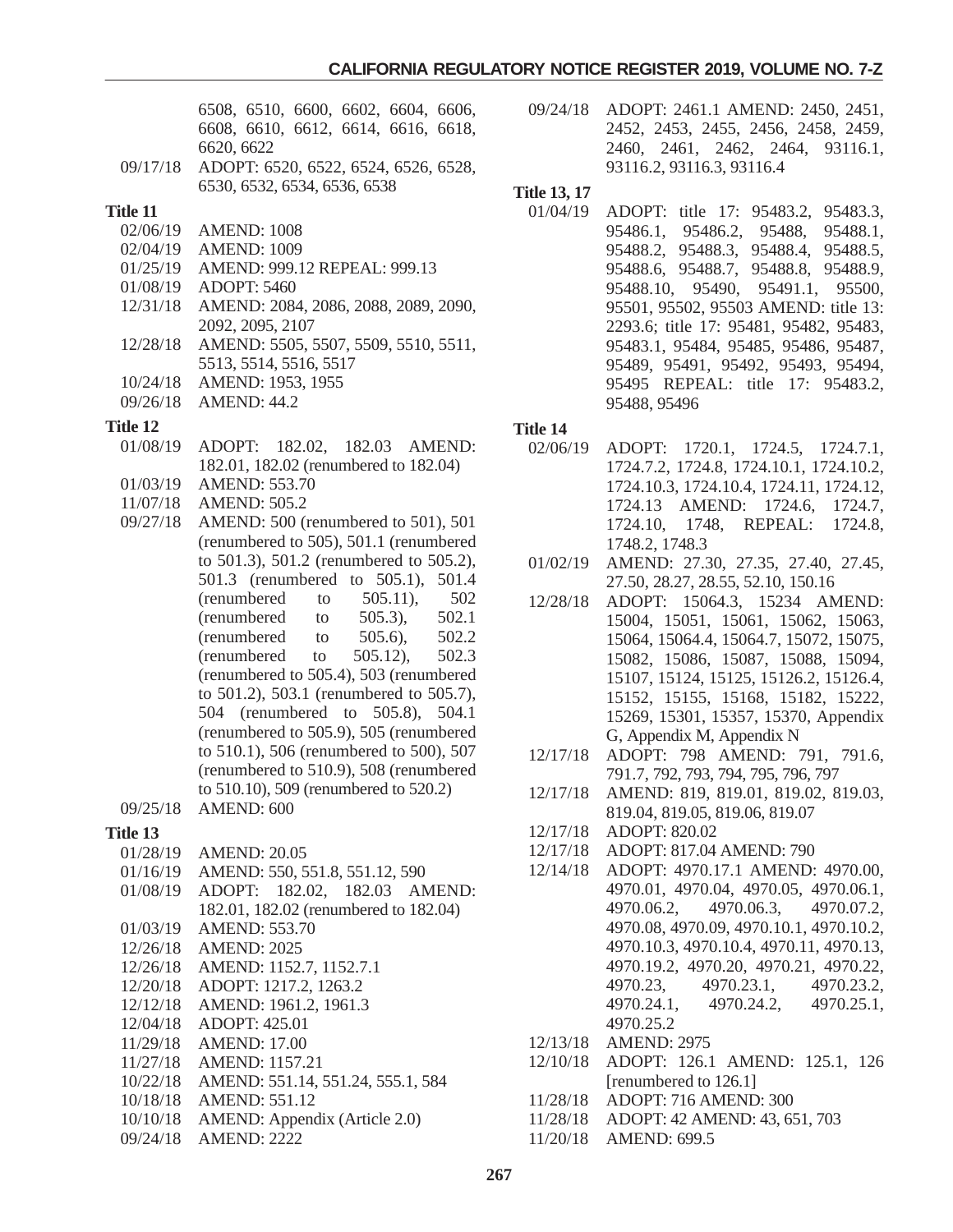### **CALIFORNIA REGULATORY NOTICE REGISTER 2019, VOLUME NO. 7-Z**

| 11/15/18 | AMEND: 632                                                                                  |
|----------|---------------------------------------------------------------------------------------------|
|          | 11/15/18 AMEND: 632                                                                         |
|          | $11/15/18$ AMEND: Subsection $120.7(m)$                                                     |
|          | REPEAL: Appendix A Form DFG-120.7                                                           |
|          | (10/87)                                                                                     |
| 11/13/18 | AMEND: 1038, 1038.1, 1038.2                                                                 |
| 11/06/18 | AMEND: 3010, 3011, 3012, 3013, 3015                                                         |
| 11/05/18 | <b>ADOPT: 29.11</b>                                                                         |
| 10/30/18 | ADOPT: 132.6 AMEND: 132.1, 132.2,                                                           |
|          | 132.3                                                                                       |
| 10/30/18 | <b>AMEND: 11600</b>                                                                         |
| 10/29/18 | AMEND: 17041, 17042, 17043, 17044,                                                          |
|          | 17045, 17046                                                                                |
| 10/29/18 | <b>AMEND: 1038</b>                                                                          |
| 10/16/18 | AMEND: 890                                                                                  |
| 10/16/18 | <b>AMEND: 1038</b>                                                                          |
| 10/15/18 | AMEND: 895, 895.1, 912.9, 932.9, 952.9                                                      |
| 09/17/18 | ADOPT: 18660.44, 18660.45, 18660.46                                                         |
|          | AMEND: 18660.5, 18660.6, 18660.7,                                                           |
|          | 18660.8, 18660.9, 18660.10, 18660.12,                                                       |
|          | 18660.13, 18660.15, 18660.16,                                                               |
|          | 18660.17, 18660.18, 18660.19,                                                               |
|          |                                                                                             |
|          | $18660.20, 18660.21, 18660.22, 18660.24, 18660.25, 18660.30, 18660.35, 18660.36, 18660.37,$ |
|          |                                                                                             |
|          |                                                                                             |
|          | 18660.39, 18660.41 REPEAL: 18660.23                                                         |
| 09/06/18 | <b>AMEND: 1104.1</b>                                                                        |
| Title 15 |                                                                                             |
| 01/28/19 | <b>AMEND: 8004.1</b>                                                                        |
| 01/23/19 | <b>AMEND: 3043.3</b>                                                                        |
| 01/15/19 | AMEND: 3177, 3315                                                                           |
|          |                                                                                             |
|          |                                                                                             |
| 01/09/19 | AMEND: 3043, 3043.3, 3043.4, 3043.5                                                         |
| 01/07/19 | AMEND: 3999.98, 3999.200                                                                    |
| 01/07/19 | <b>AMEND: 8000</b>                                                                          |
| 12/26/18 | ADOPT: 2249.30, 2449.31, 2449.32,                                                           |
|          | 2449.33, 2449.34, 3495, 3496, 3497                                                          |
|          | AMEND: 2449.1, 3490, 3491                                                                   |
| 11/14/18 | ADOPT: 1350.5, 1352.5, 1354.5, 1358.5,                                                      |
|          | 1408.5, 1418, 1437.5 AMEND: 1302,                                                           |
|          | 1303, 1304, 1321, 1322, 1324, 1325,                                                         |
|          | 1327, 1328, 1329, 1341, 1343, 1350,                                                         |
|          | 1351, 1352, 1353, 1354, 1355, 1356,                                                         |
|          | 1357, 1358, 1359, 1360, 1361, 1362,                                                         |
|          | 1370, 1371, 1372, 1373, 1374, 1376,                                                         |
|          | 1377, 1390, 1391, 1400, 1401, 1402,                                                         |
|          | 1403, 1404, 1406, 1407, 1408, 1412,                                                         |
|          | 1413, 1415, 1416, 1417, 1430, 1431,                                                         |
|          | 1432, 1433, 1434, 1436, 1437, 1438,                                                         |
|          | 1439, 1452, 1453, 1454, 1460, 1461,                                                         |
|          | 1462, 1464, 1465, 1467, 1480, 1482,<br>1483, 1484, 1485, 1487, 1500, 1510,                  |

| 11/13/18 | ADOPT: 8200, 8201, 8202, 8203, 8204,   |
|----------|----------------------------------------|
|          | 8205, 8206, 8207, 8208, 8209, 8210,    |
|          | 8211, 8212, 8213, 8214, 8215 AMEND:    |
|          | 8000, 8004.3, 8106, 8106.1 amended and |
|          | renumbered as 8207, 8106.2 amended     |
|          | and renumbered as 8106, 8198 amended   |
|          | and renumbered as 8298, 8199 amended   |
|          | and renumbered as 8299                 |

- 11/01/18 ADOPT: 3999.25
- 10/30/18 ADOPT: 3329.5
- 10/29/18 REPEAL: 3999.20
- 10/22/18 ADOPT: 2150, 2151, 2152, 2153, 2154, 2155, 2156, 2157
- 10/17/18 ADOPT: 3371.1 AMEND: 3043.7, 3044 REPEAL: 3371.1
- 10/08/18 AMEND: 3352.2, 3352.3, 3354, 3355.1
- 10/03/18 ADOPT: 3378.9, 3378.10 AMEND: 3000, 3023, 3043.8, 3044, 3084.9, 3269, 3335, 3337, 3341, 3341.2, 3341.3, 3341.5, 3341.6, 3341.8, 3341.9, 3375, 3375.1, 3375.2, 3376, 3376.1, 3378, 3378.1, 3378.2, 3378.3, 3378.4, 3378.5, 3378.6, 3378.7, 3378.8 REPEAL: 3334
- 10/03/18 ADOPT: 3378.9, 3378.10 AMEND: 3000, 3023, 3043.8, 3044, 3084.9, 3269, 3335, 3337, 3341, 3341.2, 3341.3, 3341.5, 3341.6, 3341.8, 3341.9, 3375, 3375.1, 3375.2, 3376, 3376.1, 3378, 3378.1, 3378.2, 3378.3, 3378.4, 3378.5, 3378.6, 3378.7, 3378.8 REPEAL: 3334
- 09/13/18 AMEND: 1006, 1029, 1041, 1050, 1069, 1206

- 02/05/19 REPEAL: 1023.15, 1023.16, 1023.17, 1023.18, 1023.19
- 01/31/19 REPEAL: 2624, 2624.1
- 01/30/19 AMEND: 1735.1, 1735.2, 1735.6, 1751.1, 1751.4
- 01/29/19 ADOPT: 6020
- 01/16/19 ADOPT: 5000, 5001, 5002, 5003, 5004, 5005, 5006, 5007, 5007.1, 5007.2, 5008, 5009, 5010, 5010.1, 5010.2, 5010.3, 5011, 5012, 5013, 5014, 5015 5016, 5017, 5018, 5019, 5020, 5021, 5022, 5023, 5024, 5024.1, 5025, 5026, 5027, 5028, 5030, 5031, 5032, 5033, 5034, 5035, 5036, 5037, 5038, 5039, 5040, 5040.1, 5041, 5041.1, 5042, 5043, 5044, 5045, 5046, 5047, 5048, 5049, 5050, 5051, 5052, 5052.1, 5053, 5054, 5300, 5301, 5302, 5303, 5303.1, 5304, 5305, 5305.1, 5306, 5307, 5307.1, 5307.2, 5308, 5309, 5310, 5311, 5312, 5313,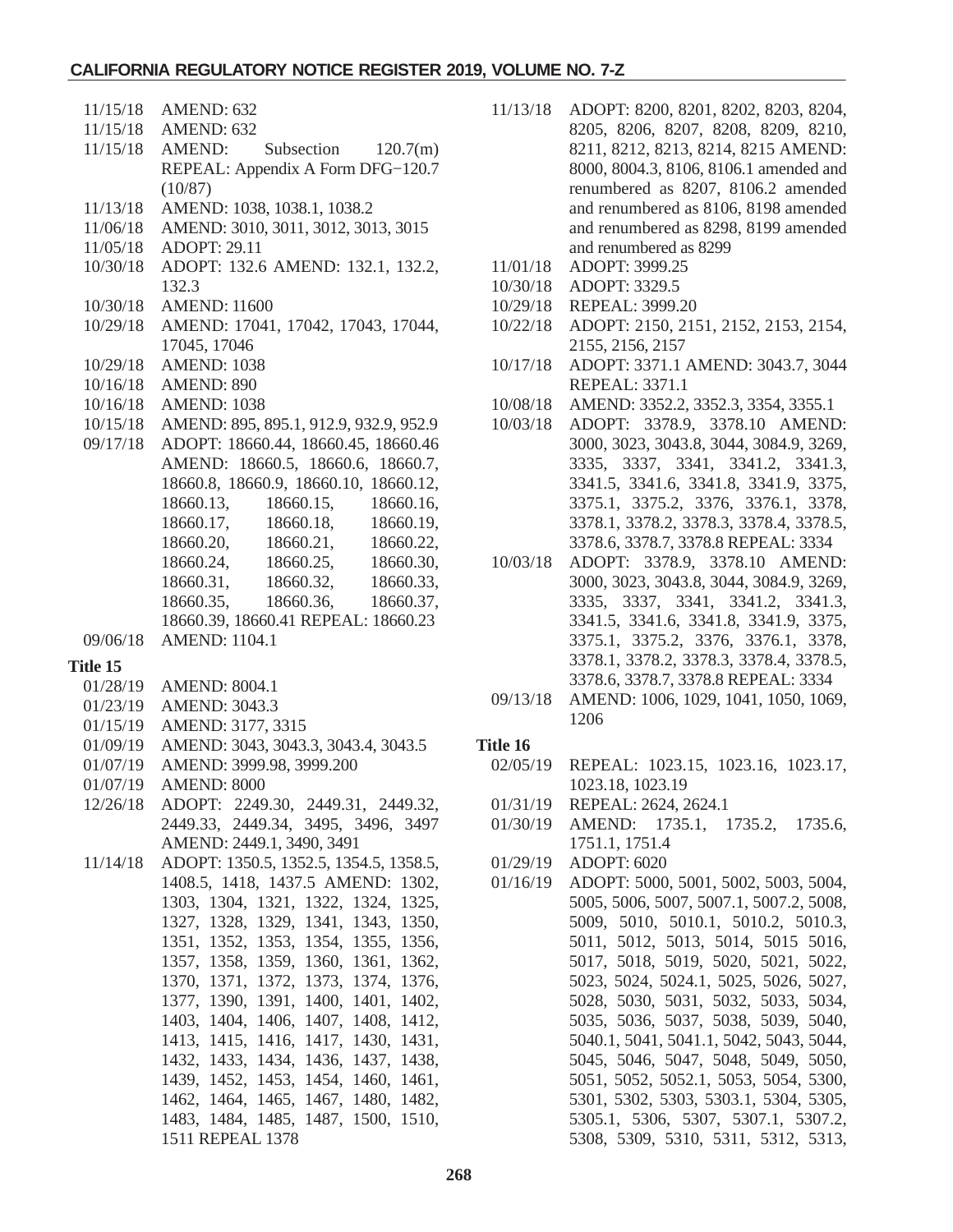- 5314, 5315, 5400, 5402, 5403, 5403.1, 5404, 5405, 5406, 5407, 5408, 5409, 5410, 5411, 5412, 5413, 5414, 5415, 5415.1, 5416, 5417, 5418, 5419, 5420, 5421, 5422, 5423, 5424, 5426, 5427, 5500, 5501, 5502, 5503, 5504, 5505, 5506, 5506.1, 5507, 5600, 5601, 5602, 5603, 5604, 5700, 5701, 5702, 5703, 5704, 5705, 5706, 5707, 5708, 5709, 5710, 5711, 5712, 5713, 5714, 5715, 5717, 5718, 5719, 5720, 5721, 5722, 5723, 5724, 5725, 5726, 5727, 5728, 5729, 5730, 5731, 5732, 5733, 5734, 5735, 5736, 5737, 5738, 5739, 5800, 5801, 5802, 5803, 5804, 5805, 5806, 5807, 5808, 5809, 5810, 5811, 5812, 5813, 5814, 5815, 5900, 5901, 5902, 5903, 5904, 5905
- 01/15/19 ADOPT: 1483.1, 1483.2, 1486 AMEND: 1480, 1481, 1482, 1483, 1484
- 12/21/18 ADOPT: 1399.515
- 12/05/18 AMEND: 1380.3, 1380.6, 1381, 1381.1, 1381.4, 1381.5, 1381.7, 1382, 1382.3, 1382.4, 1382.5, 1382.6, 1386, 1387.3, 1387.4, 1387.5, 1387.7, 1388, 1389.1, 1390.1, 1390.3, 1391.3, 1391.4, 1391.5, 1391.6, 1391.7, 1391.11, 1393, 1394, 1395, 1395.1, 1396.5, 1397, 1397.35, 1397.50, 1397.51, 1397.53, 1397.54, 1397.55, 1397.60, 1397.61, 1397.62, 1397.67, 1397.69, 1397.70 REPEAL: 1381.6, 1397.63, 1397.64, 1397.65, 1397.66, 1397.68, 1397.71
- 12/03/18 AMEND: 18
- 11/28/18 AMEND: 1399.514
- 11/20/18 AMEND: 2450
- 10/25/18 AMEND: 1300.1, 1300.2, 1300.4, 1355, 1355.1, 1355.3 REPEAL: 1333, 1333.1, 1333.2, 1333.3, 1362, 1362.1
- 10/16/18 AMEND: 2070, 2071
- 10/15/18 AMEND: 1417
- 10/08/18 ADOPT: 1423.1, 1423.2 AMEND: 1418, 1424, 1426, 1430
- 09/17/18 AMEND: 1735.2
- 09/13/18 ADOPT: 3353.1, 3353.2, 3354, 3355, 3357 AMEND: 3303, 3352, 3353, 3356, 3358, 3371 REPEAL: 3356.1, 3359, 3355

#### **Title 17**

01/16/19 ADOPT: 40100, 40101, 40102, 40105, 40115, 40116, 40118, 40120, 40126, 40128, 40129, 40130, 40131, 40132, 40133, 40135, 40137, 40150, 40152, 40155, 40156, 40159, 40162, 40165,

40167, 40175, 40177, 40178, 40179, 40180, 40182, 40184, 40190, 40191, 40192, 40194, 40196, 40200, 40205, 40207, 40220, 40222, 40223, 40225, 40230, 40235, 40240, 40243, 40246, 40248, 40250, 40253, 40255, 40258, 40270, 40272, 40275, 40277, 40280, 40282, 40290, 40292, 40295, 40297, 40300, 40305, 40306, 40308, 40315, 40330, 40400, 40401, 40403, 40404, 40405, 40406, 40408, 40409, 40410, 40411, 40412, 40415, 40417, 40500, 40505, 40510, 40512, 40513, 40515, 40517, 40525, 40550, 40551, and 40570

- 01/10/19 AMEND: 3030
- 12/31/18 AMEND: 94506, 94509, 94513, 94515
- 12/27/18 ADOPT: 95371, 95372, 95373, 95374, 95375, 95376, 95377
- 10/10/18 AMEND: 35095
- 10/09/18 ADOPT: 40127, 40132, 40190, 40191, 40192, 40194, 40196
- 09/24/18 ADOPT: 2461.1 AMEND: 2450, 2451, 2452, 2453, 2455, 2456, 2458, 2459, 2460, 2461, 2462, 2464, 93116.1, 93116.2, 93116.3, 93116.4
- 09/24/18 AMEND: 60201, 60205, 60210

- 01/03/19 AMEND: 1533.2, 1598
- 01/02/19 ADOPT: 30000, 30101, 30102, 30103, 30104, 30105, 30106, 30201, 30202, 30203, 30204, 30205, 30206, 30207, 30208, 30209, 30210, 30211, 30200.5, 30212, 30213, 30213.5, 30214, 30214.5, 30215, 30216, 30217, 30218, 30219, 30220, 30221, 30222, 30223, 30224, 30301, 30302, 30303, 30304, 30310, 30311, 30312, 30313, 30314, 30315, 30316, 30401, 30402, 30403, 30404, 30405, 30410, 30411, 30412, 30420, 30421, 30430, 30431, 30432, 30433, 30501, 30502, 30503, 30504, 30505, 30601, 30602, 30603, 30604, 30605, 30606, 30607, 30701, 30702, 30703, 30704, 30705, 30706, 30707 12/27/18 ADOPT: 3702
- 12/17/18 ADOPT: 35001, 35002, 35003, 35004, 35005, 35006, 35007, 35008, 35009, 35010, 35011, 35012, 35013, 35014,
	- 35015, 35016, 35017, 35018, 35019, 35020, 35021, 35022, 35023, 35024, 35025, 35026, 35027, 35028, 35029, 35030, 35031, 35032, 35033, 35034, 35035, 35036, 35037, 35038, 35039, 35040, 35041, 35042, 35043, 35044,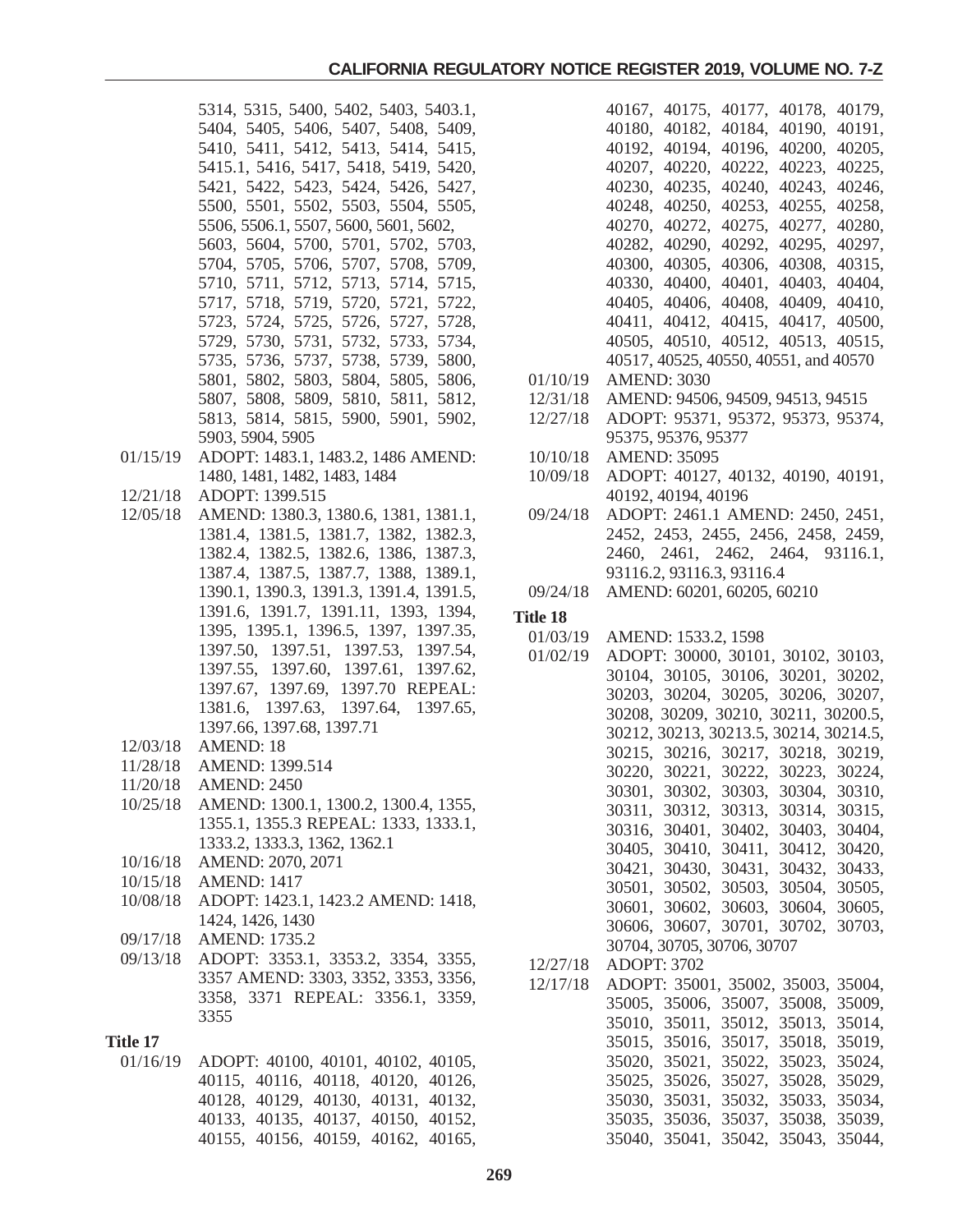35045, 35046, 35047, 35048, 35049, 35050, 35051, 35052, 35053, 35054, 35055, 35056, 35057, 35058, 35060, 35061, 35062, 35063, 35064, 35065, 35066, 35067, 35101 AMEND: 1032, 1124.1, 1249, 1336, 1422.1, 1705.1, 2251, 2303.1, 2433, 3022, 3302.1, 3502.1, 4106, 4703, 4903, 5200, 5202, 5210, 5211, 5212, 5212.5, 5213, 5214, 5216, 5217, 5218, 5219, 5220, 5220.4, 5220.6, 5221, 5222, 5222.4, 5222.6, 5223, 5224, 5225, 5226, 5227, 5228, 5229, 5230, 5231, 5231.5, 5232, 5233, 5234, 5234.5, 5235, 5236, 5237, 5238, 5240, 5241, 5242, 5244, 5245, 5246, 5247, 5248, 5249, 5249.4, 5249.6, 5260, 5261, 5626, 5263, 5264, 5265, 5266, 5267, 5268, 5700 REPEAL: 1807, 1828, 4508, 4609, 4700, 4701, 4702, 5201, 5210.5, 5215, 5215.4, 5215.6, 5232.4, 5232.8, 5239, 5243, 5250, 5255, 5256 11/20/18 AMEND: 25137−1, 17951−4 10/23/18 ADOPT: 35201 09/18/18 ADOPT: 23663−1, 23663−2, 23663−3, 23663−4, 23663−5 09/17/18 ADOPT: 35001, 35002, 35003, 35004, 35005, 35006, 35007, 35008, 35009, 35010, 35011, 35012, 35013, 35014, 35015, 35016, 35017, 35018, 35019, 35020, 35021, 35022, 35023, 35024, 35025, 35026, 35027, 35028, 35029, 35030, 35031, 35032, 35033, 35034, 35035, 35036, 35037, 35038, 35039, 35040, 35041, 35042, 35043, 35044, 35045, 35046, 35047, 35048, 35049, 35050, 35051, 35052, 35053, 35054, 35055, 35056, 35057, 35058, 35060, 35061, 35062, 35063, 35064, 35065, 35066, 35067, 35101 AMEND: 1032, 1124.1, 1249, 1336, 1422.1, 1705.1, 2251, 2303.1, 2433, 3022, 3302.1, 3502.1, 4106, 4703, 4903, 5200, 5202, 5210, 5211, 5212, 5212.5, 5213, 5214, 5216, 5217, 5218, 5219, 5220, 5220.4, 5220.6, 5221, 5222, 5222.4, 5222.6, 5223, 5224, 5225, 5226, 5227, 5228, 5229, 5230, 5231, 5231.5, 5232, 5233, 5234, 5234.5, 5235, 5236, 5237, 5238, 5240, 5241, 5242, 5244, 5245, 5246, 5247, 5248, 5249, 5249.4, 5249.6, 5260, 5261, 5262, 5263, 5264, 5265, 5266, 5267, 5268, 5700 REPEAL: 1807, 1828, 4508, 4609, 4700, 4701, 4702, 5201, 5210.5, 5215, 5215.4, 5215.6, 5232.4, 5232.8, 5239, 5243, 5250, 5255, 5256

09/10/18 ADOPT: 30100, 30101, 30102, 30201, 30202, 30203, 30204, 30205, 30301, 30302, 30303, 30304, 30305, 30401, 30402, 30403, 30501, 30502, 30601, 30602, 30603, 30604, 30605, 30606, 30701, 30702, 30703, 30704, 30705, 30707, 30708, 30709, 30710, 30711, 30800, 30801, 30802, 30803, 30804, 30805, 30806, 30807, 30808, 30809, 30810, 30811, 30812, 30813, 30814, 30815, 30816, 30817, 30818, 30819, 30820, 30821, 30822, 30823, 30824, 30825, 30826, 30827, 30828, 30829, 30830, 30831, 30832

#### **Title 19**

11/30/18 ADOPT: 4010

#### **Title 20**

- 12/05/18 ADOPT: 1751, 1769.1, 1937, 1941, 1942, 2300 AMEND: 1201, 1209, 1211.5, 1211.7, 1212, 1231, 1232, 1232.5, 1233.1, 1233.2, 1233.3, 1233.4, 1234, 1240, 1704, 1706, 1708, 1709, 1710, 1714, 1714.3, 1714.5, 1720.2, 1745.5, 1748, 1768 (renumbered to 1749), 1769, 1936, 1940, 1943, 1944, 1945, 1946, 2308 (renumbered to 2300.1) REPEAL: 2301, 2302, 2303, 2304, 2305, 2306, 2307, 2309
- 09/26/18 AMEND: 1601, 1602, 1602.1, 1603, 1604, 1605, 1605.1, 1605.2, 1605.3, 1606, 1607, 1608, 1609

- 12/31/18 AMEND: 66272.62
- 12/19/18 AMEND: 66262.41
- 12/19/18 AMEND: 72329.2
- 12/13/18 ADOPT: 51002.5 AMEND: 51003.1
- 12/04/18 ADOPT: 69511.3 AMEND: 69511
- 12/04/18 AMEND: 20100.5
- 11/29/18 ADOPT: 96060, 96061, 96062, 96065, 96070, 96071, 96075, 96076, 96077, 96078, 96080, 96081, 96082, 96083, 96084, 96085, 96086, 96087
- 10/31/18 ADOPT: 66264.121, 66265.121, 66270.28 AMEND: 66264.90, 66264.110, 66265.90, 66265.110, 66270.1, 66270.14
- 10/31/18 AMEND: 97215, 97216, 97217, 97221, 97222, 97223, 97224, 97225, 97226, 97227, 97228, 97229, 97232, 97248
- 10/24/18 ADOPT: 66720.14, 66271.50, 66271.51, 66271.52, 66271.53, 66271.54, 66271.55, 66271.56, 66271.57 AMEND: 66260.10, 66264.16, 66264.101, 66264.143, 66264.144, 66264.145,